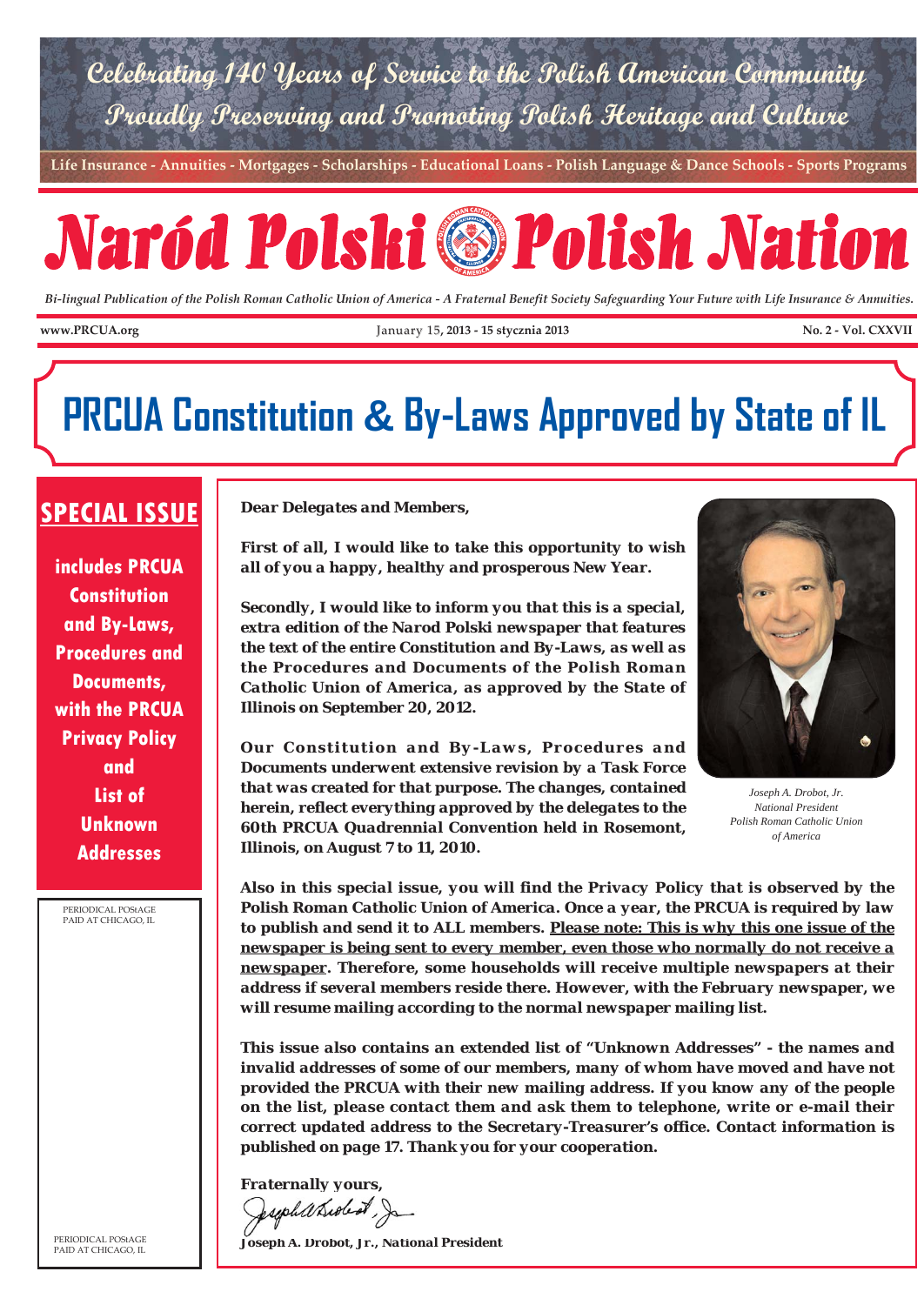

# **CERTIFICATE OF INCORPORATION THE CONSTITUTION OF THE POLISH ROMAN CATHOLIC UNION OF AMERICA Accepted at the 60th Convention, Rosemont, Illinois**

STATE OF ILLINOIS Department of State

Henry D. Dement, Secretary of State

Note: The documents printed in this newspaper continue from page-to-page in chronological order.

| <b>Table of Contents</b> |                                                                              |                             | Henry D. Dement, Secretary of State                                                                                                                                                      |
|--------------------------|------------------------------------------------------------------------------|-----------------------------|------------------------------------------------------------------------------------------------------------------------------------------------------------------------------------------|
|                          | Certificate of Incorporation                                                 | Page                        | TO ALL TO WHOM THESE PRESENTS SHALL COME, GREETINGS:                                                                                                                                     |
| License                  |                                                                              | $\overline{2}$              | WHEREAS, a Certificate duly signed and acknowledged having been filed in<br>the Office of the Secretary of State, on the 16th day of December, A.D. 1887, for<br>the organization of the |
| <b>CONSTITUTION</b>      |                                                                              |                             |                                                                                                                                                                                          |
| <b>SECTION ONE</b>       |                                                                              |                             | POLISH ROMAN CATHOLIC UNION OF AMERICA                                                                                                                                                   |
| Article 1A               | Preamble                                                                     | $\mathfrak{Z}$              | under and in accordance with the provisions of "an Act concerning                                                                                                                        |
| Article 1B               | Organization                                                                 | 3                           | Corporation" approved April 18, 1872, and in force July 1, 1872, a copy of                                                                                                               |
| Article 1C               | Purposes                                                                     | 3                           | which certificate is hereto attached.                                                                                                                                                    |
| Article 1D               | Language                                                                     | 3                           |                                                                                                                                                                                          |
| Article 1E               | Robert's Revised Rules of Order                                              | 3                           | Now, therefore, I, Henry D. Dement, Secretary of the State of Illinois, by virtue                                                                                                        |
| Article 1F               | Patron, Emblem-Seal                                                          | 3                           | of the powers and duties vested in me by law, do hereby certify that the said<br>POLISH ROMAN CATHOLIC UNION OF AMERICA is a legally organized                                           |
|                          | <b>SECTION TWO - MEMBERSHIP</b>                                              |                             | corporation under the laws of this State.                                                                                                                                                |
| Article 2A               | Membership                                                                   | $\ensuremath{\mathfrak{Z}}$ |                                                                                                                                                                                          |
| Article 2B               | The UNION and its Members                                                    | 3<br>3                      | IN TESTIMONY WHEREOF, I hereto set my hand and cause to be affixed the                                                                                                                   |
| Article 2C               | Application for Membership<br><b>SECTION THREE - CONVENTION</b>              |                             | great Seal of State. Done at the City of Springfield, this 16th day of December,<br>in the year of our Lord, one thousand eight hundred and eighty seven, of the                         |
| Article 3A               | Convention                                                                   | $3-4$                       | Independence of the United States the one hundred and twelfth.                                                                                                                           |
| Article 3B               | Special Convention                                                           | 4                           | HENRY D. DEMENT                                                                                                                                                                          |
| Article 3C               | Ballot in Lieu of Special Convention                                         | 4                           | Secretary of State                                                                                                                                                                       |
| Article 3D               | Amending Constitution by Convention                                          | 4                           |                                                                                                                                                                                          |
| Article 3E               | Delegates to the Convention                                                  | $\overline{4}$              | Recorded in Cook County, Illinois, July 16, 1889 Doc. 1129263, Book 30,                                                                                                                  |
| Article 3F               | Qualifications of Delegates - Credentials                                    | $\overline{4}$              | Corporation Records page 602.                                                                                                                                                            |
| Article 3G               | <b>Pre-Convention Committees</b>                                             | 5                           | WILLY S. SCRIBNER,                                                                                                                                                                       |
| Article 3H               | Order of the Convention's Business                                           | 5                           | Recorder                                                                                                                                                                                 |
| Article 3I               | Program of the Convention                                                    | 5                           |                                                                                                                                                                                          |
| Article 3J               | Duties of the Officers of the Convention                                     | 5                           | <b>LICENSE</b>                                                                                                                                                                           |
| Article 3K               | Nomination of Officers and Directors                                         | $5-6$                       |                                                                                                                                                                                          |
| Article 3L               | Election of Officers and Directors                                           | 6                           |                                                                                                                                                                                          |
| Article 3M               | <b>Standing Committees and Committees</b><br>of the Convention               | 6                           | <b>STATE OF ILLINOIS</b><br><b>Insurance Department</b>                                                                                                                                  |
|                          | <b>SECTION FOUR - SUPREME GOVERNING BODY</b>                                 |                             |                                                                                                                                                                                          |
| Article 4A               | <b>Executive Power</b>                                                       | $6 - 7$                     | Springfield, September 17, 1898                                                                                                                                                          |
| Article 4B               | Amending the Constitution & By-Laws                                          |                             |                                                                                                                                                                                          |
|                          | and Articles of Incorporation by the Board of                                |                             | WHEREAS, the POLISH ROMAN CATHOLIC UNION OF AMERICA,                                                                                                                                     |
|                          | Directors                                                                    | 7                           | located at Chicago in the State of Illinois, a fraternal beneficiary society, has                                                                                                        |
| Article 4C               | Officers' and Directors' Term of Office                                      | $\boldsymbol{7}$            | made application for permission to continue to transact business within this<br>State under the provisions of an act of the General Assembly of the State of                             |
| Article 4D               | <b>Elected Officers' Duties</b>                                              | $\boldsymbol{7}$            | Illinois entitled "An Act to provide for the organization and management of                                                                                                              |
| Article 4E               | <b>Appointed Officers' Duties</b>                                            | $\overline{7}$              | fraternal benefit societies for the purpose of furnishing life indemnity of                                                                                                              |
| Article 4F               | <b>Resolution of Disputes</b>                                                | $7 - 8$                     | pecuniary benefits to the beneficiaries of deceased members, or accident or                                                                                                              |
| Article 4G               | Resolution of Matters Dealing with                                           |                             | permanent indemnity disability to members thereof; and to control such                                                                                                                   |
|                          | <b>Constitution Disputes</b>                                                 | 8                           | societies of this State, and of other States, doing business in this State, and                                                                                                          |
| Article 4H               | Resolution of Matters Dealing with                                           | 8                           | providing and fixing the punishment for violation of the provisions thereof,                                                                                                             |
| Article 4I               | <b>Fraternal Disputes</b><br>Resolution of Matters Dealing with              |                             | and to repeal all laws now existing which conflict herewith." Approved and in                                                                                                            |
|                          | <b>Insurance Disputes</b>                                                    | 8                           | force June 22, 1895. And has otherwise complied with the requirements of the                                                                                                             |
| Article 4J               | Official Bonds                                                               | 8                           | said act which are applicable to said Society.                                                                                                                                           |
| Article 4K               | Limitation of Director Liability and                                         |                             |                                                                                                                                                                                          |
|                          | Indemnification                                                              | 8                           | Now, therefore, I, James R.B. Van Cleave, Insurance Superintendent of the                                                                                                                |
| Article 4L               | <b>Fraternal Department</b>                                                  | $8\,$                       | State of Illinois, by virtue of the power vested in me and the duties imposed                                                                                                            |
| Article 4M               | Committees                                                                   | $8-9$                       | upon me by the act aforesaid, do hereby authorize and grant permission to<br>said POLISH ROMAN CATHOLIC UNION OF AMERICA to transact                                                     |
|                          | SECTION FIVE - DISTRICTS, CIRCUITS AND REGIONS                               |                             | business in the State of Illinois as a fraternal beneficiary society in conformity                                                                                                       |
| Article 5A               | Organization of Districts                                                    | 9                           | with the provisions, requirements and conditions of the act aforesaid.                                                                                                                   |
| Article 5B               | Organization of Circuits                                                     | 9                           | IN TESTIMONY WHEREOF, I hereunto subscribe my name and affix the seal                                                                                                                    |
| Article 5C               | Organization of Regions                                                      | 9                           | of my office at Springfield, the day and year first above written.                                                                                                                       |
|                          | <b>SECTION SIX - SOCIETIES</b>                                               |                             | JAMES R.B. VAN CLEAVE,                                                                                                                                                                   |
| Article 6A               | Organization of Societies                                                    | 9                           | Insurance Superintendent.                                                                                                                                                                |
| Article 6B<br>Article 6C | Societies, Their Suspension and Reinstatement<br>Officers and Their Election | 9<br>9                      | (SEAL)                                                                                                                                                                                   |
|                          |                                                                              |                             |                                                                                                                                                                                          |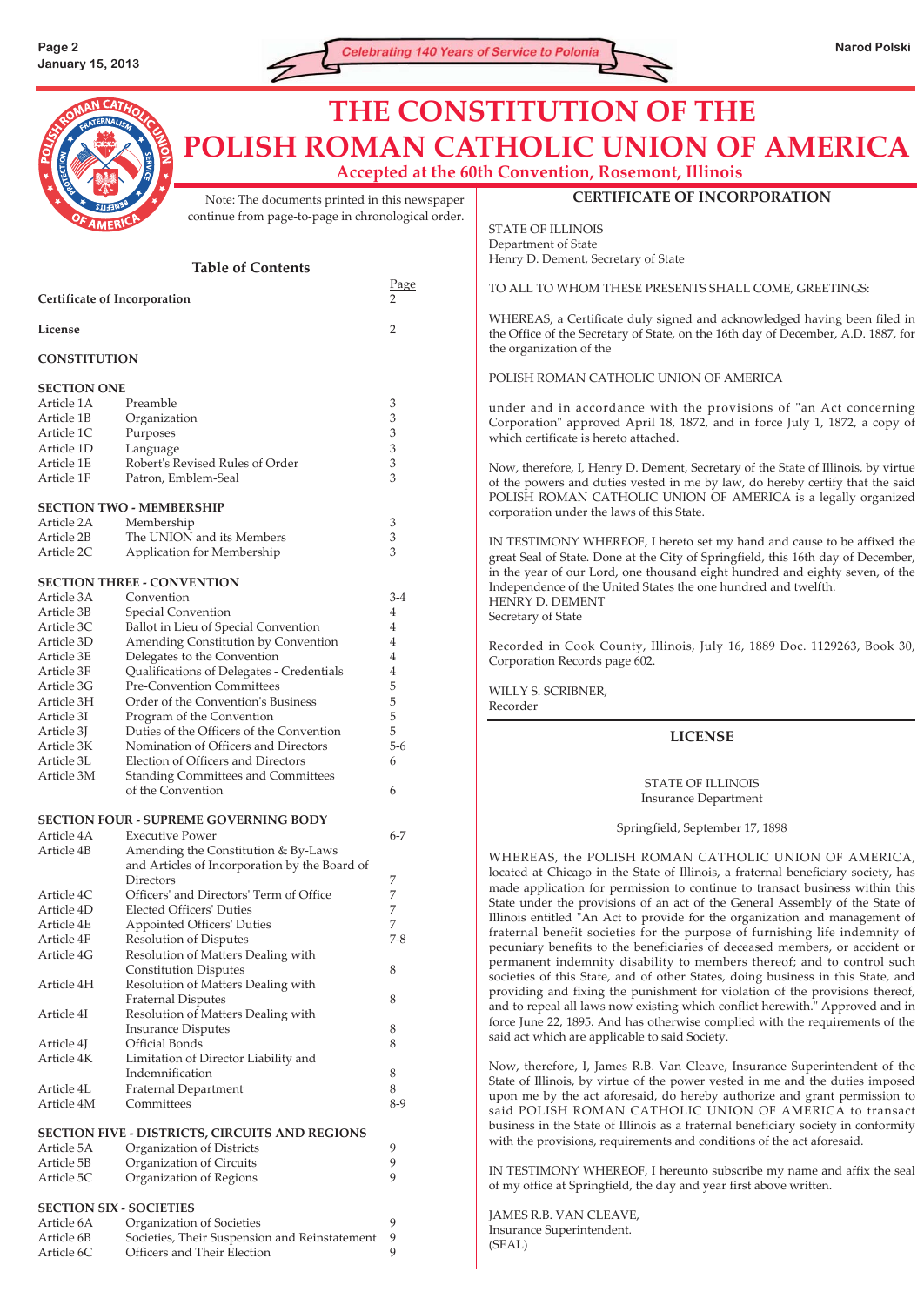# **SECTION ONE**

#### **Article 01A Preamble**

1. The Polish Roman Catholic Union of America is incorporated under the laws of the State of Illinois, and its principal office is located in Chicago, Illinois. It was organized on the 3rd day of October, 1873, granted a Charter by the State of Illinois on December 16, 1887, which was recorded in Cook County, State of Illinois, on July 16, 1889. It will be hereinafter referred to as the UNION.

#### **Article 01B Organization**

1. The UNION is a Fraternal Benefit Society maintaining a Life Insurance Department and operating a Fraternal Department for the benefit of its members.

2. The UNION is a Catholic Society, and maintains a close bond with the Roman Catholic Church. It also maintains moral and cultural union with Poland, the country of our forefathers.

#### **Article 01C Purposes**

1. The objects and purposes of this Fraternal Benefit Society, which exists solely for the benefit of the members of the UNION, and their beneficiaries, shall be:

- a. To unite its members fraternally for social, cultural, religious, benevolent and intellectual improvement, in accordance with the Constitution and By-Laws of the UNION;
- b. To provide assistance to its members;
- c. To engage in the insurance business and in any other business reasonably incidental to the insurance business and to form or acquire subsidiaries to the extent permissible under state laws;
- d. To engage in any lawful social, cultural, religious, benevolent, intellectual, educational, charitable, moral, fraternal, or patriotic activity for the benefit of the members of this UNION or the public as the Board of Directors may determine;
- As a Fraternal Benefit Society, to operate and maintain a Life Insurance Department for the benefit of its members;
- To promote the spirit of charity by assisting worthwhile endeavors and financially assisting them whenever possible;
- g. To arrange patriotic gatherings commemorating American and Polish national and religious affairs;
- h. To publish the publication known as NAROD POLSKI.

#### **Article 01D Language**

1. The UNION is bilingual in character and has two official languages, namely, the Polish and English languages. However, the minutes and records of the Convention, the Board of Directors, and Executive Committee shall be officially kept in English and any in Polish will be considered translations.

#### **Article 01E Robert's Revised Rules of Order**

1. ROBERT'S REVISED RULES OF ORdER shall govern except where otherwise specifically provided in the Articles of Incorporation and the Constitution and By-Laws of the UNION.

#### **Article 01F Patron, Emblem-Seal**

1. The Patron of the UNION is the Sacred Heart of Jesus. The emblem of the UNION shall be in the form of a disc surrounded by a thick blue border in which shall be written in white, capital letters: FRATERNALISM in the upper quadrant, SERVICE in the right quadrant, BENEFITS in the lower quadrant, and PROTECTION in the left quadrant with one white star between each word. This shall be surrounded by a thick red border in which is written in capital letters: POLISH ROMAN CATHOLIC UNION \*\*\* OF AMERICA \*\*\* and in the center there shall appear the shibboleth of Jesus in the upper quadrant, the Polish flag in the right quadrant, the Polish eagle with crown on a shield in the lower quadrant and the American flag in the left quadrant. All symbols in the center shall be red, except the flag poles and field of stars in the American flag, which shall be blue. This is the only emblem that shall be used by the UNION, though it may also be printed in Polish when needed.

#### **SECTION TWO - MEMBERSHIP**

#### **Article 02A Membership**

1. Individuals, whether adult or juvenile, of Polish ancestry or those who support the purpose of the UNION, may be eligible for membership in the organization if they meet the requirements for membership established by the UNION, apply for membership upon a form in use by the UNION, and are accepted into membership in accordance with the rules, procedures and rituals of the UNION.

#### **Article 02B The UNION and its Members**

1. Membership of the UNION is limited to insured, social and honorary members and shall be considered adult members unless they meet criteria of being a juvenile member.

- 2. An insured member shall be defined as follows:
- a. Any member who pays his insurance premium to his Society or annuity deposit to the Home Office, Society dues, and who upholds the Constitution and By-Laws of the UNION,
- b. Any member whose Benefit Certificate is "PAID UP", or who has a Single Premium Certificate, and continues to pay his dues to his Society, and who upholds the Constitution and By-Laws of the UNION.
- 3. A social member is one who pays his dues to the Society and who upholds the Constitution and By-Laws of the UNION. This member currently has no Benefit Certificate. Social members shall have the privileges of membership, except for:
- a. matters pertaining to insurance,
- b. participation in Nationally Subsidized Programs offered by the UNION unless approved by the Board of Directors,
- c. holding office,
- d. voting for Officers, Directors or Delegates,
- e. cannot be a Delegate to the Convention from his Society.

4. An honorary member is a distinguished personage whom the Convention or the Board of Directors has deemed fit to select because of his unusual recognition in the UNION or among the Polish people. Such member shall have the privilege of membership and any additional rights as given to them through the Convention or the Board of Directors except for the same limitations for a social member noted in 3a through 3e which gives the honorary member the privileges of membership except for matters pertaining to insurance participation, subsidized programs unless approved by the Board of Directors, holding office, voting for officers or being a delegate from a Society.

5. Membership - Juvenile. Certificates in force in the Juvenile Division of the UNION shall be issued upon the lives of children for whose support and maintenance a member of the UNION or one eligible to be a member of the UNION is responsible. Children may be admitted from birth until attained age of sixteen (16) next birthday and will become an adult member at the age of sixteen (16).

- a. When the ownership provision is selected at the time of completion of the original application, an applicant on a Juvenile member Certificate or the duly appointed successor of the applicant will have control and continue to be the owner of the insurance Certificate until such time as the applicant or duly appointed successor deems it appropriate to transfer ownership of the Certificate to the Juvenile member. If no ownership provision is elected at the time of completion of the original application, then the applicant will be the owner of the insurance Certificate until the adult attained age of the Juvenile member. At that time, ownership is automatically transferred to the insured member.
- b. In the state of New York, when such Juvenile members attain the age of sixteen (16), they shall be transferred to and become members of the Adult Division of the UNION, as required by Article 45, 4507(c) of the Insurance Law of the state of New York.

#### **Article 02C Application for Membership**

1. One may become a member of the UNION only by joining a Society already in existence or one being organized.

2. A candidate shall be entitled social member status, if Society dues are paid, until his application is approved.

3. Initiation fees and dues to the Society are left to the discretion of the Society. The Society may abolish the initiation fee temporarily or permanently.

# **SECTION THREE - CONVENTION**

#### **Article 03A Convention**

1. The Supreme Legislative, Judicial and Executive power of the UNION, its Constitution and By-Laws and Articles shall be vested in the Convention as set forth in the Articles of Incorporation as amended.

2. The Convention shall meet every four (4) years commencing not later than the second Sunday in August 1982, and each quadrennial thereafter, at a place fixed by the preceding Convention. If the last Convention has failed to fix the place, then the site shall be chosen by the Executive Committee and approved by the Board of Directors no less than one (1) year prior to the Convention.

3. The President convokes the Convention by a proclamation in March of the Convention year.

4. One-third (1/3) of the legally elected Delegates present at the Convention shall constitute a quorum. A session of the Convention not having a quorum shall, however, have the right to adjourn sessions and to compel absentees to be present at the session under fine to be imposed in each case.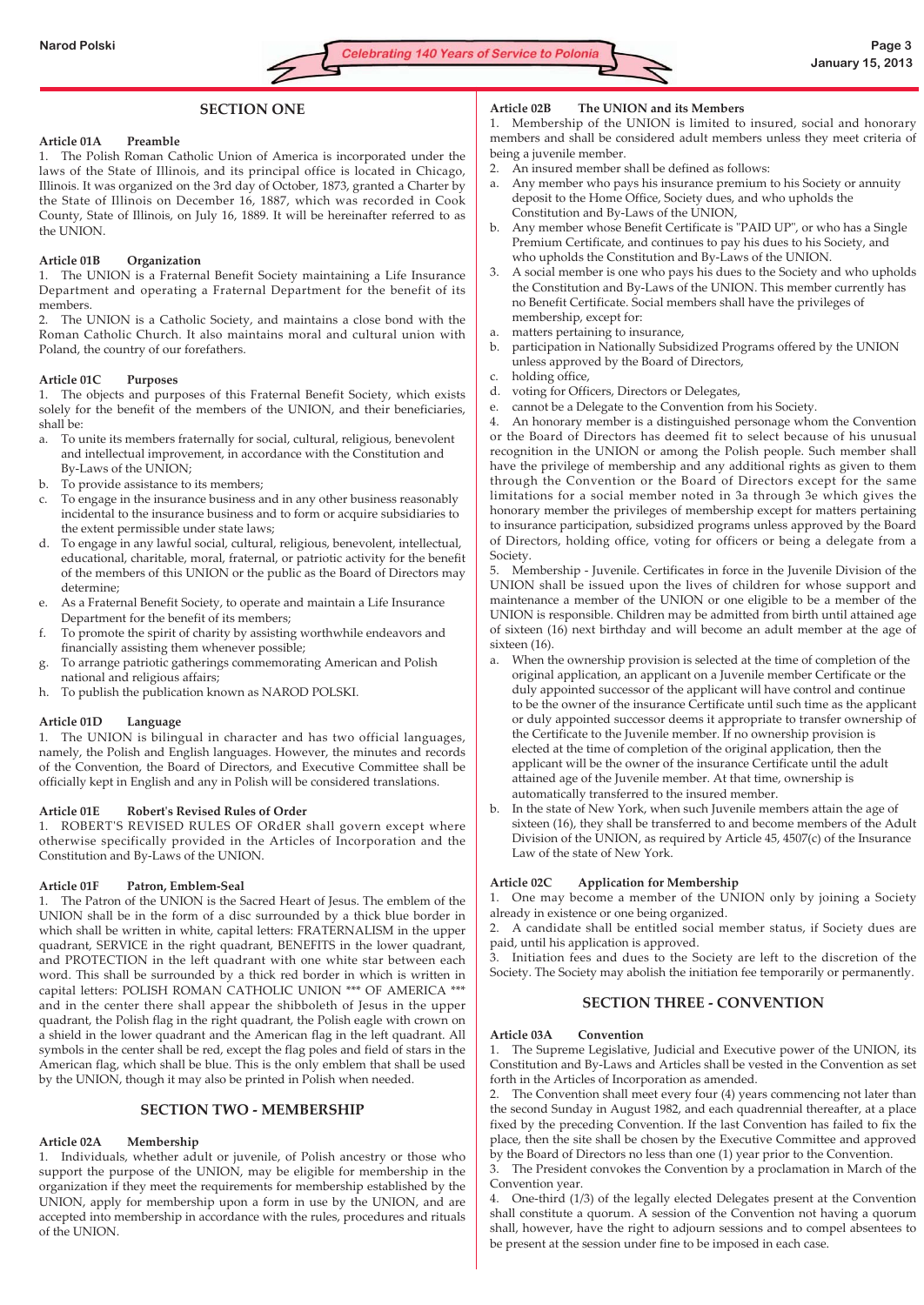Naród



| Polski                             | b.                                                                                                                                                                                                    | to prescribe the ways of collecting same;                    |  |  |  |
|------------------------------------|-------------------------------------------------------------------------------------------------------------------------------------------------------------------------------------------------------|--------------------------------------------------------------|--|--|--|
|                                    | $C_{\star}$                                                                                                                                                                                           | to create and abolish Departments and Committees;            |  |  |  |
| ISSN 0027-7894                     | d.                                                                                                                                                                                                    | to establish all offices;                                    |  |  |  |
|                                    | e.                                                                                                                                                                                                    | to define the manner in which they shall be filled;          |  |  |  |
|                                    | f.                                                                                                                                                                                                    | to declare and interpret rules of conduct for the Societies, |  |  |  |
| <b>POLISH NATION</b>               |                                                                                                                                                                                                       | Departments, Branches, Officers and Officials;               |  |  |  |
| Official Publication of the Polish | g.                                                                                                                                                                                                    | to correct, change and improve the Constitution;             |  |  |  |
| Roman Catholic Union of America    | to hear the Officers' reports;<br>h.<br>to elect the Officers and Directors;<br>i.<br>to fix the salary of the Officers and Officials;<br>j.<br>k.<br>to give instructions to the Board of Directors; |                                                              |  |  |  |
| JOSEPH A. DROBOT, JR.              |                                                                                                                                                                                                       |                                                              |  |  |  |
| President: 773-782-2600            |                                                                                                                                                                                                       |                                                              |  |  |  |
| <b>KATHRYN ROSYPAL</b>             |                                                                                                                                                                                                       |                                                              |  |  |  |
| Exec. Ed.: 773-782-2600 Ext. 2640  | 1.                                                                                                                                                                                                    | to change and improve on the order of deliberations;         |  |  |  |
| narod.polski@prcua.org             | to sit as a court and to render decisions;<br>m.                                                                                                                                                      |                                                              |  |  |  |
|                                    | n.                                                                                                                                                                                                    | in short, to do everything that will accrue to the welfare   |  |  |  |
| (English language)                 |                                                                                                                                                                                                       | and development of the UNION within the limits of legal      |  |  |  |
| <b>LIDIA KOWALEWICZ</b>            |                                                                                                                                                                                                       | statutes and limitations.                                    |  |  |  |
| Mng. Ed.: 773-782-2600 Ext. 2639   | The Convention shall elect the following:<br>6.                                                                                                                                                       |                                                              |  |  |  |
| narod.polski@prcua.org             | a.<br>$\mathbf{b}$ .                                                                                                                                                                                  | President,<br>Vice-President,                                |  |  |  |
| (Polish language)                  | C.                                                                                                                                                                                                    | Secretary-Treasurer,                                         |  |  |  |
|                                    | d.                                                                                                                                                                                                    | National Chaplain and                                        |  |  |  |
| Please direct mail re: delivery    | e.                                                                                                                                                                                                    | Directors - each District - as created per the Constitution  |  |  |  |
| of newspaper, organizational       |                                                                                                                                                                                                       | Article 05A - shall have the number of directors as          |  |  |  |
| matters or change of address to:   |                                                                                                                                                                                                       | follows:                                                     |  |  |  |
|                                    |                                                                                                                                                                                                       | One Director<br>District 1<br>i.                             |  |  |  |
| <b>JAMES ROBACZEWSKI</b>           |                                                                                                                                                                                                       | ii.<br>One Director<br>District 2                            |  |  |  |
| <b>Secretary-Treasurer</b>         |                                                                                                                                                                                                       | iii.<br><b>Two Directors</b><br>District 3                   |  |  |  |
| info@prcua.org                     |                                                                                                                                                                                                       | iv.<br>One Director<br>District 4                            |  |  |  |
|                                    |                                                                                                                                                                                                       | Two Directors<br>District 5<br>$\mathbf{V}$                  |  |  |  |

Direct all materials for publication to the editors at **984 N. Milwaukee Avenue Chicago, IL 60642-4101** 773-782-2600 Toll-Free 1-800-772-8632 Fax 773-278-4595 narod.polski@prcua.org WWW.PRCUA.ORG Business Hours: 8:15 am - 4 pm

Philadelphia Satellite Office 2636-38 E. Allegheny Avenue Philadelphia, PA 19134 215-425-3807 Toll-Free 1-800-558-8792 Fax 215-425-3961

See PRCUA on Facebook or Twitter



Naród Polski is published monthly by the Polish Roman Catholic Union of America, 984 N. Milwaukee Avenue, Chicago, IL 60642-4101

Periodical postage paid at Chicago, IL and additional mailing offices.

POSTMASTER - Send address change to: Naród Polski 984 N. Milwaukee Avenue Chicago, IL 60642-4101

Printed at: Litho Type - Midwest Community Press Lansing, IL

5. The Convention, among other things, shall have the power:

- a. to pass and levy assessments;
- cribe the ways of collecting same

- n. in short, to do everything that will accrue to the welfare and development of the UNION within the limits of legal
- e. Directors each District as created per the Constitution

| 10110 W.S. |             |                      |
|------------|-------------|----------------------|
| i.         | District 1  | One Director         |
| ii.        | District 2  | One Director         |
| iii.       | District 3  | <b>Two Directors</b> |
| iv.        | District 4  | One Director         |
| v.         | District 5  | <b>Two Directors</b> |
| vi.        | District 6  | One Director         |
| vii.       | District 7  | <b>Two Directors</b> |
| viii.      | District 8  | <b>Two Directors</b> |
| ix.        | District 9  | One Director         |
| X.         | District 10 | <b>Two Directors</b> |
|            |             |                      |

#### **Article 03B Special Convention**

1. A Special Convention may be called into session by a two-thirds (2/3) vote of the entire Board of Directors at a Board Session and a proclamation by the President, whenever the circumstances are so critical that the welfare, progress, peace or existence of the UNION is placed in jeopardy. Reasonable notice shall be given to eligible Delegates to the Special Convention. The Special Convention shall be composed of the Delegates or their Alternates and Officers of the preceding Convention and of newly elected Delegates or Alternates to fill vacancies. Each Society shall have the same number of Delegates as at the preceding Regular Convention. No business may be taken up at such Special Convention except for the purpose for which called, which purpose shall be clearly and distinctly set forth in the call for the Special Convention.

#### **Article 03C Ballot in Lieu of Special Convention**

1. In lieu of calling a Special Convention, the Board of Directors may send a ballot to all the Delegates for a Special Convention. Each Society shall have the same number of Delegates as at the preceding Regular Convention. A resolution shall be deemed adopted upon receipt of signed ballots with votes equal to the number of votes that would have been needed to adopt the resolution at a Special Convention at which all Delegates were present.

#### **Article 03D Amending Constitution by Convention**

1. To add or to change the Constitution requires the approval of two-thirds (2/3) of the accredited Delegates at the Convention.

2. Any change to the Constitution enacted becomes effective thirty (30) days after it has been approved by all required State Insurance Commissioners.

#### **Article 03E Delegates to the Convention**

1. The Convention of the UNION shall be composed of the Delegates or their Alternates elected by the Societies.

2. A Society that does not send a Delegate to the Convention may submit matters to the Convention in writing or through a Delegate of a different Society.

3. A member delinquent to the UNION more than two (2) months in his assessments has no rights to be voted in as a Delegate and if elected as a Delegate, loses his rights to be a Delegate.

4. No Officer or Chaplain of the central body of any other Fraternal Society or Insurance Company or an Officer of any of its branches or a Delegate to any other Fraternal Benefit Society Convention can be a Delegate to any of the Conventions of the UNION. This prohibition does not apply to any Officer of an Insurance Company or any of its branches, in which the UNION has a financial investment and interest, and such Officer may be a Delegate to the Convention of the UNION.

5. Societies who do not meet the requirements of being an active Society as defined by the By-Laws of the UNION by the date of the Proclamation of Convention are not allowed to submit Delegates to the Convention.

6. A Society delinquent to the UNION more than two (2) months in its assessments loses its rights to representation at the Convention.

7. All National Officers, Chaplains, Directors during their term and Past Presidents, automatically are Delegates to the National Convention. This does not reduce the Delegate count of the Societies in which they belong. They are Delegates-at-Large.

8. Besides regular Delegates, every Society shall elect an equal number of Alternates, who, in case the Delegate fails to present himself at the Convention, shall fill his or her place with the same rights. No Delegates may vote on behalf of more than one Society. The Society has the right to rotate Alternates, however a list of succession shall be forwarded to the Secretary-Treasurer of the UNION. Furthermore, if the Delegate is unable to attend all sessions of the Convention and must leave, he must surrender his credentials to the alternate, if the alternate is at the Convention. The alternate may serve as a Delegate for the remainder of the sessions with full rights as a Delegate upon verification by the Credentials Committee and after taking the oath of a Delegate.

9. The Society shall issue to each Delegate credentials signed by the President and Financial Secretary of the Society. A duplicate of the Delegate's credentials shall be forwarded to the Secretary-Treasurer of the UNION.

10. A Society having from eleven (11) to one hundred (100) insured members has the right to one Delegate; Societies having more than one hundred (100) insured members have the right to one additional Delegate for each additional one hundred (100) insured members or fraction thereof; (provided that all the Societies having less than eleven (11) insured members shall be combined by the Board of Directors into groups comprising as nearly as possible one hundred (100) insured members, and each such group shall be instructed at the appropriate time for the election of Delegates that they are to convene and elect one Delegate for each such group comprising one hundred (100) insured members or less.) The number of insured members in each Society shall be the number indicated in the Premium Statement of April 1st of the Convention year.

11. Every Delegate has full rights as a member of the Convention. He may, however, for cause be deprived of his rights by the Convention.

12. All Credentials, either for the Delegate or Alternate, and the list of succession for Alternates must be postmarked by May 30 of the Convention year. All Credentials not postmarked by May 30 of the Convention year nor having the signatures of the President and Treasurer of the Society, shall be presented to the Convention for approval or disapproval of the member's Delegate application.

#### **Article 03F Qualifications of Delegates - Credentials**

1. Every member of the Adult Division with a Benefit Certificate, may become a Delegate to the Convention provided he or she has been a member of the UNION and Society for at least one year on the opening date of the following Regular Convention, provided the member fulfills all of the obligations of the UNION as outlined by the Constitution and By-Laws.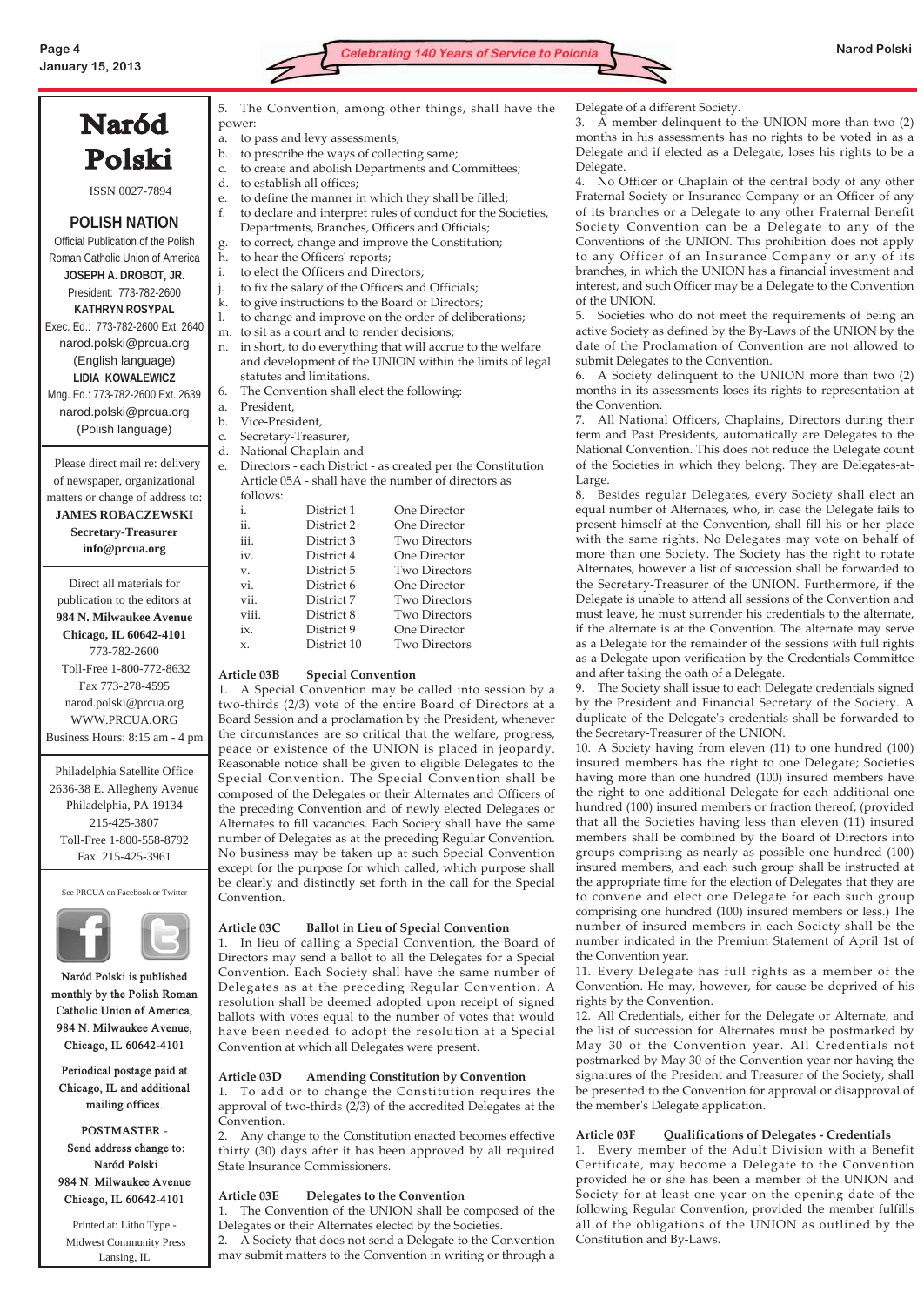# **Article 03G Pre-Convention Committees**

1. The President nominates the Arrangements Committee and the Committee on Credentials, and presents such nominations to the Board of Directors for its approval or rejection. Both of these Committees will work within the scope set forth within the Constitution and By-Laws of the UNION and Mandates set forth from previous Conventions.

2. It shall be the duty of the Committee on Credentials, composed of three (3) members, to verify the credentials, to prepare an accurate list of all the Delegates and to report thereon at the first session of the Convention. The Secretary-Treasurer of the UNION shall furnish the Committee with duplicates of all the credentials and all information necessary to verify said credentials. The Committee begins its duty not later than six (6) weeks before the Convention. Its first meeting is called by the President of the UNION.

# **Article 03H Order of the Convention's Business**

1. On the first day of the Convention before the opening of the first session of business, the Delegates shall attend Holy Mass in the most convenient Polish Roman Catholic Church. During the Convention, a Memorial Mass will be held for the deceased members at a place and time convenient to the Convention's Schedule.

# **Article 03I Program of the Convention**

1. Opening of the Convention by the President of the UNION, who acts as Chair until the election of a Chair of the Convention.

2. The Secretary-Treasurer of the UNION acts in the meantime, as the Secretary of the Convention.

3. Invocation by the Chaplain of the UNION.

4. Report of the Committee on Credentials.

- 5. Roll Call.
- 6. Administration of Oath to the Delegates.

7. Determination of the number of Vice-Chairmen, the number of Assistants to the Secretary of the Convention and the number of Assistants to the Sergeant-at-Arms.

8. Voting on compensation for the Chair, Vice-Chairmen, Secretary, Assistant Secretaries, Sergeant-at-Arms and Assistant Sergeants-at-Arms.

9. Appointment by the Chair of an Election Committee of five (5) Delegates to conduct the election.

10. Nomination and election of a Chair, Vice-Chair, and Secretary of the Convention.

11. If, for any position of Convention Chair, Vice-Chair and Secretary, there is no more than one candidate, then in that case, upon appropriate motion, duly seconded and passed, the Acting Secretary of the Convention shall be directed to cast a unanimous ballot for that candidate, and the office and the candidate's name shall not be printed or appear on the ballot in any form.

12. Election of Officers of the Convention should be by ballot in conformity with the voting requirements as prescribed in this section of the Constitution. 13. Announcement of the results of the election by the Chair of the Election Committee.

14. Officers of the Convention take the Oath of Office.

15. Handing over of the gavel by the President of the UNION to the elected Chair of the Convention.

16. Appointment of Assistant Secretaries to the Secretary of the Convention and the appointment of Sergeant-at-Arms and Assistants shall be made by the Chair of the Convention.

17. Other Committees of the Convention are appointed and announced by the Chair of the Convention.

18. Appointment of the Committee on Rules and Order by the Chair of the Convention.

19. Adjournment of session.

20. Program of the succeeding sessions is arranged by the Committee on Rules and Order. The Committee on Rules and Order shall order that all corrections and amendments to the Articles of Incorporation and the Constitution and By-Laws be presented on the second day of the Convention and be disposed of before the nomination of Officers of the UNION be opened.

21. During the regular order of business at the first session, the Chair may call upon guests to address the Convention.

22. Each session of the Convention shall be recorded by stenographic means by a certified stenographer and additionally by what technologically acceptable recording methods are available at the time of the Convention.

#### **Article 03J Duties of the Officers of the Convention**

1. The Executive Committee of the Convention consists of the Chair, Vice-Chair and Secretary.

2. The Chair of the Convention is the highest Officer of the Convention. The Chair:

a. has the right to direct all the acts of the Convention, and to submit to the Convention business as heretofore outlined;

- b. opens and adjourns sessions; recognizes and declares out of order Delegates wishing to speak; decides all questions with reference to parliamentary rules; supervises voting and announces its results; gives information with reference to the order of the Convention's business when asked by the Convention;
- c. confirms all acts of the Convention;
- d. excuses Delegates from sessions when, in his opinion, it is imperative to do so;
- e. appoints as outlined in the By-Laws, if the Convention so wishes, all the Committees of the Convention and submits such appointments to the Convention for approval;
- f. approves the minutes of the Convention;
- g. directs and rules on all affairs of the Convention; ex-officio he is a member of all the Committees of the Convention, and performs all duties proper to his high office;
- h. has the right to vote upon every question as he sees fit and proper. In case of a tie vote, his vote shall be decisive providing he did not cast his vote on the question originally. From any decision of the Chair, in matters of order and parliamentary rules, an appeal may be taken to the Convention whose decision is final;
- i. if the Chair wishes to run for an Office of the UNION, he shall first resign from the position before seeking any office of the UNION.
- 3. The Vice-Chair of the Convention, when performing the duties of the
- Chair, possesses the rights and privileges of the Chair.
- 4. The Secretary of the Convention:
- a. has absolute control over his Assistants and he has the right to assign to them any duties properly belonging to his office;
- has the duty to keep and supervise the keeping of true and accurate records of all the acts of the Convention, and to write the minutes of each session in three copies, and to submit such to the Convention at the next following session for approval;
- c. shall conduct all correspondence and communications of the Convention, and present copies of same to the Convention at its or its Chair's request;
- d. shall note the Convention's disposition of motions made;
- shall keep in charge all documents, write up all the minutes and authenticate them jointly with the Chair and surrender such to the President of the UNION within thirty (30) days from the adjournment of the Convention, provided, however, that the Secretary and Chair of the Convention must certify to the amendments to the Articles of Incorporation and the Constitution and By-Laws before the Convention adjourns.

The Sergeant-at-Arms has absolute control over his Assistants and it is his duty to keep order on the Convention floor. The Sergeant-at-Arms and his Assistants are subject to the orders of the Chair of the Convention.

6. The Convention minutes in their entirety shall be published and distributed to all Officers, Delegates, Societies and Circuits, and any member who so requests them within 180 days of the adjournment of the Convention.

7. Officers of the Convention shall not receive any compensation until all tasks required by the Constitution and By-Laws and Approved by the Conventions are completed. The completion of said tasks is to be certified by the Budget and Grievance Committee.

# **Article 03K Nomination of Officers and Directors**

1. Only a Delegate meeting the following requirements shall be nominated for the position of Officer or Director for the UNION and may be a candidate for that office in the UNION:

- a. the Delegates must personally be present and registered at the Convention within the timeframe of the first session on the second day of the Convention;
- b. must have been a member of the UNION for at least five (5) years;
- c. is a citizen of the United States of America;
- d. has indicated his desire to aspire for the specified office or his name has heretofore been presented by a Society or a Circuit with the consent of the candidate. Such an announcement must be forwarded to the Candidates Qualifications Committee and postmarked by May 30 of the Convention year. Once approved by the Candidates Qualifications Committee, all qualified candidates must be published in an issue of the official publication of the UNION thirty (30) days prior to the Convention. A candidate for the office of Director must be a resident of the District and he must be a member of a Society, which is located in the District.

2. No two members of a nuclear family shall be permitted, during the whole or any part of the same term, to be members of the Board of Directors. Nuclear family shall mean familial relationships only including husband and wife, parent and child and brother and sister. If and in the event that two or more members of a nuclear family shall, at a Convention, run for and receive enough votes to be entitled to be a member of the Board of Directors, then only that member of the nuclear family who has received the most votes from the Delegates at the Convention shall be entitled to take the oath and serve the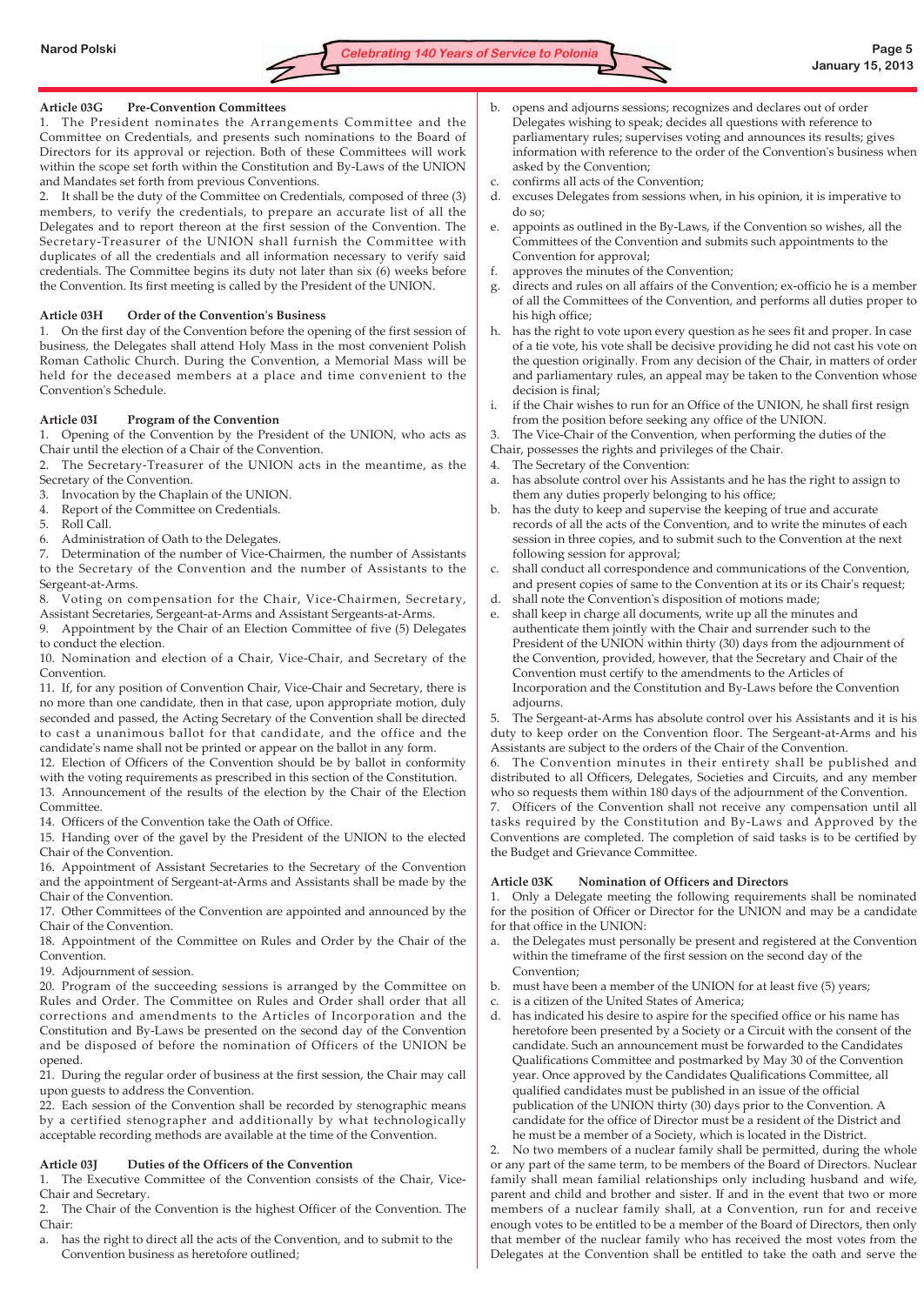Term of Office provided for the position for which that member sought election.

# **Article 03L Election of Officers and Directors**

1. The ballot or voting system must be printed to conform with the Australian system. The names of the nominees shall be placed upon the ballot or voting system in alphabetical order.

2. A ballot or voting system signed by the Chair or a member of the Election Committee designated by the Chair, must be given to each Delegate upon the showing of his credentials.

3. The manner of casting the ballots by the Delegates and the order of election shall be arranged and announced by the Election Committee.

4. Delegates shall appropriately exercise their right to vote according to the requirements of the paper ballot or system being used pursuant to the laws of the State of Illinois.

5. The Delegates shall vote in the booths provided by the Election Committee.

6. The entrance to the voting booths shall be carefully watched by one of the members of the Election Committee.

7. The Election Committee shall count the votes immediately after the voting. In order to be elected an Officer or Director of the UNION, the candidate must receive a majority of the valid votes cast for that office.

8. Should the election be illegal the Chair of the Convention orders a new election.

9. If there are multiple candidates running for Officer or Director of the UNION and none of those candidates receives a majority of the valid votes cast for that office or position, then there shall be a run-off election in which the candidates who received the two highest total numbers of the valid votes cast in the election will participate as eligible candidates for that office or position.

10. As soon as the votes are counted the Chair of the Election Committee announces to the Convention the result of the election and the Convention approves it.

11. Upon approval of the election, the Committee surrenders the sealed ballots or voting system to the Chair of the Convention, who delivers them to the newly elected President before the adjournment of the Convention.

12. If, for any office, there is no more than one candidate, then in that case, upon appropriate motion, duly seconded and passed, the Secretary of the Convention shall be directed to cast a unanimous ballot for that candidate, and the office and the candidate's name shall not be printed or appear on the ballot in any form.

13. A candidate for the Board of Directors cannot be a member of the Election Committee. Every candidate may be present at the counting of the votes either in person or by his representative.

14. A candidate for any office may demand a recount of votes immediately after the announcement of the results of the election.

# **Article 03M Standing Committees and Committees of the Convention**

- 1. Budget and Grievance Committee:
- a. shall be composed of five (5) members, at least one of whom shall have served on the Budget Committee at any previous Convention or shall have served as a Director or an Officer of the UNION;
- b. shall be appointed by the Chair of the Convention and shall serve until the next Convention;
- shall meet at least sixty (60) days prior to the next Convention;
- d. shall investigate the expenditures, salaries and other related financial matters;
- e. shall prepare a budget and its recommendations to the Convention for the ensuing four years. In arriving at the budget, the Committee shall consider certain anticipated income and expenditures;
- f. between Conventions shall attend at least one meeting annually of the Board of Directors and review the Budget as approved at the Quadrennial Convention;
- will make adjustments annually based on the proportion of income to expenditures on the recommendation of the Board of Directors;
- h. upon completion of their Budget and Grievance Report for the Quadrennial Convention, a printed report shall be forwarded to all duly elected delegates ten (10) days prior to the Convention;
- i. will act as the Committee on Complaints and Grievances. It shall examine all grievances and complaints as prescribed by this Constitution and Rules of the UNION.
- 2. Constitution Committee:
- a. shall be composed of five (5) members, at least one of whom shall have served on the Constitution Committee at any previous Convention or shall have served as a Director or an Officer of the UNION, and one member to be an Attorney, appointed by the Chairman of the Convention;
- b. shall have the duty to examine all proposed amendments to, and changes to, the Articles of Incorporation and the Constitution and By-Laws of the

UNION and to compare them with those in force and to make written recommendations to the delegates of the Convention. All amendments to the Articles of Incorporation and the Constitution and By-Laws proposed by the Societies, Circuits, Districts, individual members, Officers or Directors are to be forwarded to the Constitution Committee at the Main Office of the UNION not later than June 1st of the Convention year.

c. the President of the UNION shall call the first meeting of the Committee not later than June 1st prior to the Convention, and at the first meeting of the Committee it shall adopt a standing order of business, and upon completion of the amendments and recommendations a printed report is to be forwarded to all duly elected Delegates at least ten (10) days prior to the Convention. At the Convention the Committee presents its recommendations and moves for the adoption or rejection of same. Any amendments proposed from the floor of the Convention shall be referred to this Committee prior to submission to a vote for their proper formulation and recommendation. After the Convention, the Committee meets to complete the work of the amendments adopted to be included in the Articles of Incorporation and the Constitution and By-Laws.

# **SECTION FOUR - SUPREME GOVERNING BODY**

# **Article 04A Executive Power**

1. The Executive Power of the UNION between Conventions shall be vested in the Board of Directors, which shall be composed of the Directors elected at the Convention and the Executive Committee, as provided in the Articles of Incorporation as amended, and the Constitution and By-Laws of the UNION. The Executive Committee, composed of the President, Vice-President and Secretary-Treasurer (who are Officers of the UNION) shall be vested with powers of day-to-day operations of the UNION, as set forth by the Convention and Board of Directors.

3. Any Officer or Director of the UNION may be suspended or removed from office by the Board of Directors at a Board Session, for nonfeasance, misfeasance or malfeasance in office. Two-thirds (2/3) of the vote of the Board of Directors, however, are required to remove such an Officer or Director. The member of the Board of Directors thus removed may demand a trial and appeal from the decision of the Board of Directors, to the Convention. Any Officer or Director who becomes incapacitated during the term of his office for a period of more than three consecutive months, then, and in that event, the Board of Directors may at its discretion suspend the salary of such Officer or Director so incapacitated during the period of such disability, and such salary, so suspended, shall continue suspended until such incapacity to carry out the duties of his office is removed. The Board of Directors shall be the sole judge of when such disability is removed.

4. The Board of Directors at a Board Session shall fill all vacancies except the office of President, which office is assumed automatically by the Vice-President. Such succession to any vacancy shall be valid until the next Convention.

5. The Board of Directors shall hold regular meetings at least quarterly and such meetings are to be referred to as Board Sessions of the Board of Directors. 6. A compilation of the Board of Director's reports shall be made available to any member in good standing requesting such reports from the Secretary-Treasurer.

7. The salaries of the Officers and Board of Directors shall be approved by the Convention upon the recommendations of the Budget Committee and shall be reviewed annually and adjusted accordingly by the Budget Committee; the salaries of all appointed heads of Departments and office staff shall be determined and set by the Executive Committee.

The new Board of Directors shall take over the offices from the retiring Officers on the second Sunday in September following the Convention. Before the installation of the new Board of Directors, the retiring Board of Directors must not pass resolutions or issue orders binding upon the incoming Board of Directors.

9. In the event of the absence of any Officer of the UNION, except the President and Vice-President, or his or her inability to act, the Board of Directors at a Board Session shall have the power to temporarily fill such vacancy.

10. The Board of Directors at a Board Session shall have the power and authority to pass upon and approve mergers with other Fraternal Organizations by a Referendum to the Delegates to the last Convention.

11. The Board of Directors at a Board Session shall have the power to consolidate two or more inactive Societies upon the request of an Officer or Director and shall prescribe the necessary rules and regulations to carry the same into effect.

12. The Executive Committee shall recommend the General Counsel, Editor, Actuary, and Assistant Chaplain as deemed necessary for appointment by the Board of Directors.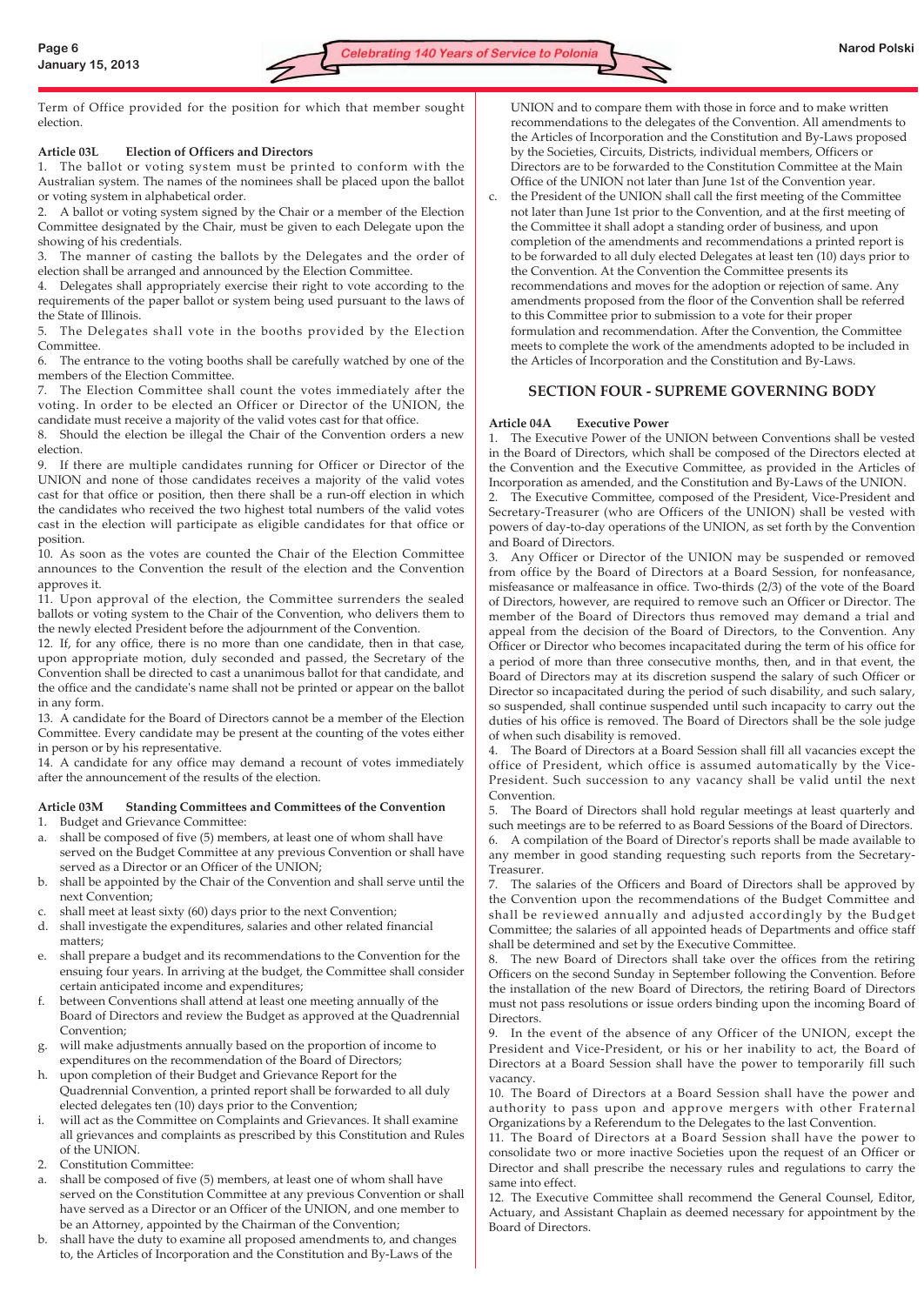13. The Board of Directors shall provide provisions for Committees as required by the Constitution of the UNION, outlined in the By-Laws and deemed necessary to protect and promote the welfare and best interests of the UNION, but limited to the Constitution and By-Laws as amended.

14. The Board of Directors shall have the full power and authority to do any and all other acts necessary to protect and promote the welfare and best interests of the UNION, but limited by the Constitution and By-Laws as amended and within the limits of the law.

15. The Board of Directors shall be empowered to create such additional outside business holding company as a for-profit subsidiary, joint venture or otherwise to conduct business found to be beneficial to the UNION.

# **Article 04B Amending the Constitution, By-Laws and Articles of Incorporation by the Board of Directors**

In case any of the provisions of the Constitution, By-Laws and Articles of Incorporation may conflict with or shall hereafter conflict with any laws or Insurance Department ruling having effect of law in any State of the United States in which the UNION shall be licensed to do business, the Board of Directors shall have the authority from time to time to amend the Constitution, By-Laws and Articles of Incorporation by resolution so as to comply with such laws or rulings. When the Board of Directors, pursuant to the provisions of this Section, shall amend the Constitution, By-Laws or Articles of Incorporation, notice of such Amendments shall be given by publication in the official publication of the UNION. From, and after the date of such publication, said amendment or amendments shall be binding upon every member of the UNION and upon all those deriving legal rights from every such member, until altered, amended or repealed by the Convention at a Regular or Special Session. To add or change the By-Laws, by the Board of Directors, the following actions will be required:

- a. Any proposals from the Board of Directors or member of the UNION Directors or member of the UNION would be directed towards the Secretary-Treasurer of the UNION;
- b. the Secretary-Treasurer would direct the correspondence to the Constitution Committee or if not present, the President;
- c. once reviewed by the Constitution Committee, it shall be presented to the Board in language appropriate to the Context of the By-Laws. Additionally, it will be published in the official publication of the UNION a minimum of thirty (30) days prior to the review by the Board of Directors as a notice to the members of the UNION;
- d. if within sixty (60) days of the notice to the members of the UNION, there are no written complaints, approval by the Executive Committee and Committee and adoption shall require two-thirds (2/3) votes at a Board of Directors Session;
- e. written complaints subject to the By-Laws must be in writing and sent to The Secretary-Treasurer of the UNION within sixty (60) days of notice to members of the UNION who will then forward to the Constitution Committee or Executive Chair as required.

# **Article 04C Officers' and Directors' Term of Office**

1. All of the elective Officers and Directors of the UNION shall be elected for the next ensuing quadrennial term and shall serve until their successors are duly elected and qualified.

2. All elected Officers and Directors may hold office for three (3) consecutive full four year terms, but after expiration of such terms, they may seek some other office.

# **Article 04D Elected Officers' Duties**

1. All elected and appointed Officers of the UNION shall perform their duties as prescribed by the Insurance statutes and laws, Constitution and By-Laws of the UNION, and approved actions of the Convention.

- 2. The President of the UNION:
- a. presides at all meetings of the Board of Directors;
- b. presides at the Convention until a Convention Chair is elected;
- votes at the Board of Directors meeting only when the votes are equally divided, with the exception of elections or in case of the removal of one of the Officers;
- d. shall perform all duties incident to the office of President and shall see that all orders and resolutions of the Board of Directors are performed;
- e. reports to the Board of Directors on his official activities;
- f. subject to the direction of the Board of Directors, shall have general charge of the business affairs and property of the Organization and general supervision over its Officers, employees, and agents;
- g. the President, or any other Officer of the Organization appointed or designated by the President (and such other Officers as are authorized by resolution of the Board of Directors), may execute bonds, notes and other evidence of indebtedness, mortgages, contracts, leases, and other agreements except where such documents are required by law to be otherwise signed, and except where the signing thereof is exclusively

delegated to some other Officer or employee of the Organization by the Board of Directors. All official UNION documents shall bear the signatures of two Executive Committee members or their appointed representatives.

The Vice-President shall also be the presiding Officer of the Fraternal Department of the UNION. In the case of the removal of the President from office, or of his death, resignation, or inability to discharge the powers and duties of the said office, the same shall devolve on the Vice-President.

- 4. The Secretary-Treasurer
- a. shall keep the minutes of the Board of Directors;
- b. shall report in detail at the sessions of the Board of Directors, and more often when called upon to do so; he must render an accurate statement of his official action to the Convention;
- c. shall receive all monies belonging to the UNION and keep an accurate record thereof. The Secretary-Treasurer makes, upon receipt of proper requisitions signed by the President and the Secretary-Treasurer, payments for mortuary benefits, salaries, etc., and keeps a detailed record of them in his books. The emoluments of his office belong to the UNION;
- d. shall, at least once each calendar year, furnish a detailed statement of the UNION. The Secretary-Treasurer signs checks according to the resolutions of the Board of Directors adopted at the Board Sessions of the Board of Directors;
- shall see that all notices required to be given by the Organization are duly given and served;
- shall have custody of the seal of the Organization;
- g. shall have custody of all deeds, leases, contracts and other important corporate documents; shall see that all reports, statements and other documents (except tax returns) required by law to be filed are properly filed;
- h. shall perform such other duties as are specifically imposed upon him by the Board of Directors.
- 5. The National Chaplain:
- a. shall have the same duties of Directors noted in Article 4D.6
- b. may request that the Board of Directors, who shall appoint a First Vice Chaplain or Second Vice Chaplain. The duties of the Appointed First Vice Chaplain or Second Vice Chaplain shall be that outlined in Article 04E.
- The Directors are duty bound to participate in all Board Sessions of the Board of Directors. The Directors:
- a. supervise the locations of funds of the UNION;
- b. approve the bond of the President and all other Officials of whom a bond is required;
- c. examine and approve all reports and official actions of the respective Officers and are responsible for the safety, development of, and order of the UNION;
- d. upon the advice and written recommendation of the UNION's actuaries, may make an equitable distribution of surplus by the payment of dividends;
- e. shall be bound to operate within the budget as approved by the Convention and reviewed annually and adjusted accordingly by the Budget Committee.

7. No Officer or Director of the UNION may hold more than one office in the UNION, however, any Officer or Director may not serve on any special

Committee of the UNION except Committees of the Board of Directors. 8. No spouse, parents, children or siblings of an Officer or Director shall be

salaried employees of the UNION in its offices.

9. No Officer shall transact any of his personal business in the office of the UNION from which he or a member of his immediate family would benefit directly or indirectly.

# **Article 04E Appointed Officers' Duties**

1. The First Vice Chaplain and Second Vice Chaplain are ex-officio members of the Board of Directors without voting rights.

2. The General Counsel, Editor, Medical Director, Actuary, and Chaplain shall provide reports to the Board of Directors' Board Sessions and shall be present at Board Sessions as requested by the Board of Directors to review the progress of the UNION.

3. No appointed executive or head of Department shall transact any of his personal business in the office of the UNION.

4. All past presidents of the UNION are "Honorary Presidents" of the Organization and are ex-officio members of the Board of Directors without voting rights and shall receive no remunerations.

# **Article 04F Resolution of Disputes**

1 All Appeals involved during the process of resolution to disputes shall be in written format bearing the written consent of:

- a. all members, benefit certificate owners, beneficiaries and payers affected thereby, and
- b. the President of the Society.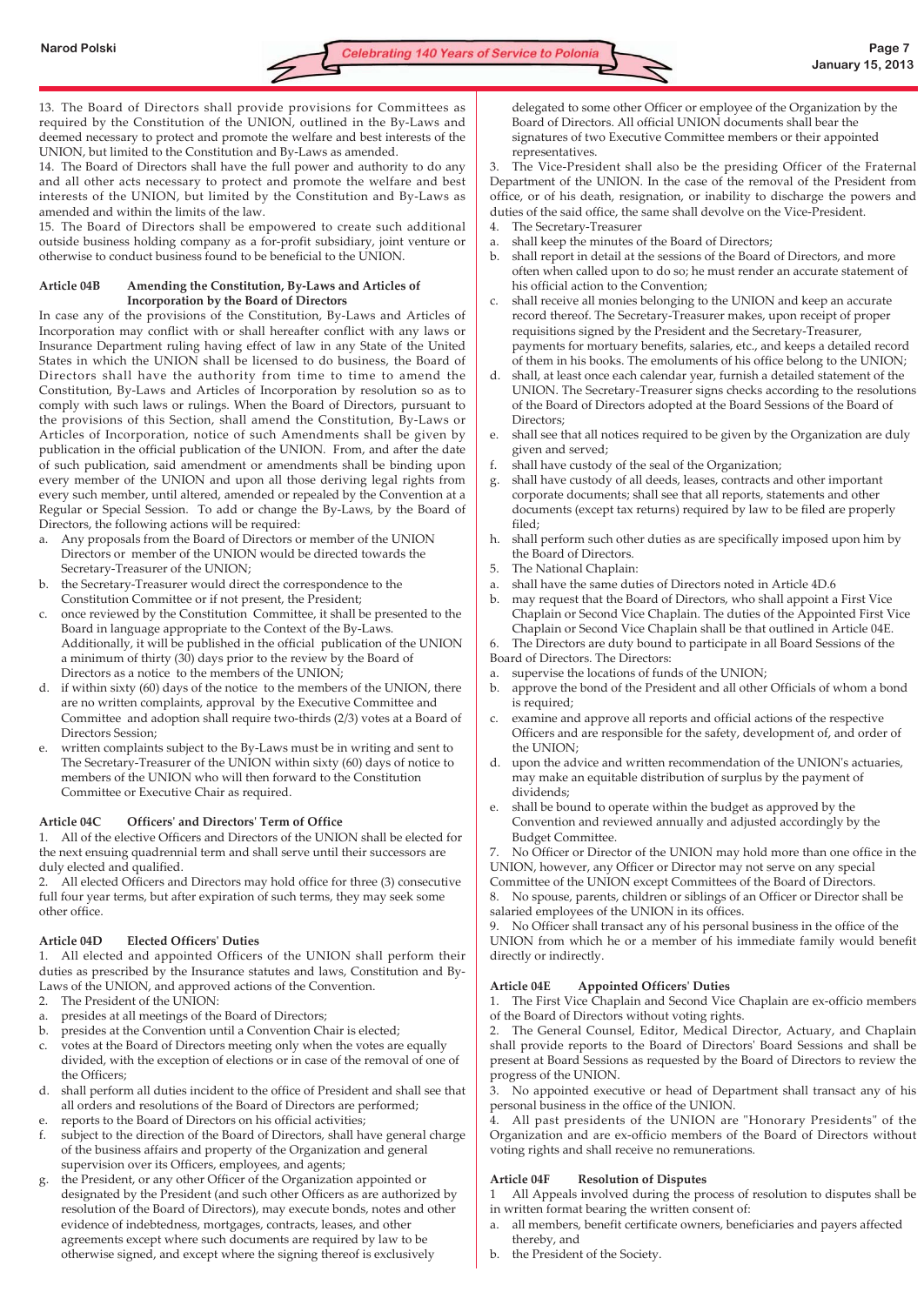2. Resolution of Disputes within Societies and Regions shall follow their respective rules regarding the process of disputes before being appealed to the Budget and Grievance Committee as outlined in the following Articles (04G, 04H, and 04I).

3. A member involved with the resolution of disputes, whether on the Budget and Grievance Committee, Tribunal, or Board of Directors, who is a member of the Society or Region accused, or who is himself under accusation, or who is the accuser with the grievance, cannot act as a voting member in the resolution.

4. The General Counsel shall promulgate and issue rules to implement for handling all matters submitted under each step in the procedures outlined in the following Articles (04G, 04H, and 04I). Those rules are incorporated by this reference and may be modified from time-to-time by the General Counsel of the UNION.

#### **Article 04G Resolution of Matters Dealing with Constitution Disputes**

1. The purpose of this Article is to provide a procedure to resolve disputes consistent with the fraternal nature of the UNION in matters dealing with Constitution, By-Laws, and Rule's Disputes after procedures outlined within Societies and Regions, if necessitated, have been exhausted.

2. No lawsuits or any other actions may be brought for any dispute covered by this section. The following are steps and procedures for presenting and resolving disputes:

- a. Step 1. Appeal to Budget and Grievance Committee. All disputes will be sent in a written format outlining the grievance and bearing the signatures of all those involved to the Budget and Grievance Committee. The Budget and Grievance Committee shall review and provide a verdict in the matter by majority vote.
- b. Step 2. If the grieved wishes to Appeal the verdict of the Budget and Grievance Committee, they shall do so in writing to the Board of Directors at which time the Board of Directors shall establish a Tribunal which shall consist of the General Counsel, a grieved appointment, and a third party neutral approved by both. The tribunal shall review and provide a verdict in the matter by majority vote.
- c. Step 3. If the grieved wishes to Appeal the verdict of the Tribunal, they shall do so in writing to the Board of Directors at which time the Board of Directors at a Board Session shall review the complaint and provide a verdict in the matter by majority vote. This shall be the final verdict and there shall be no other course of action taken on the grievance.
- 3. The accused shall have the right to personally appear with Counsel, before the Board of Directors, to present a defense to the charges.

#### **Article 04H Resolution of Matters Dealing with Fraternal Disputes**

1. The purpose of this Article is to provide a procedure to resolve disputes consistent with the fraternal nature of the UNION in matters dealing with fraternal disputes after procedures outlined within Societies and Regions, if necessitated, have been exhausted.

2. No lawsuits or any other actions may be brought for any dispute covered by this section. The following are steps and procedures for presenting and resolving disputes:

- a. Step 1. Appeal to Budget and Grievance Committee. All disputes will be sent in a written format outlining the grievance and bearing the signatures of all those involved to the Budget and Grievance Committee. The Budget and Grievance Committee shall review and provide a verdict in the matter by majority vote.
- b. Step 2. If the grieved wishes to Appeal the verdict of the Budget and Grievance Committee, they shall do so in writing to the Board of Directors at which time the Board of Directors shall establish a tribunal which shall consist of the Vice-President or an Appointed Representative of the Vice-President, the grieved appointment, and a third party neutral approved by both. The tribunal shall review and provide a verdict in the matter by majority vote. This shall be the final verdict and there shall be no other course of action taken on the grievance.

#### **Article 04I Resolution of Matters Dealing with Insurance Disputes**

1. The purpose of this Article is to provide a procedure to resolve disputes consistent with the fraternal nature of the UNION in matters dealing with Insurance Disputes. This section applies to all past, current and future benefit certificates, members, benefit certificate owners, beneficiaries or payers, and the UNION, corresponding to all claims, actions, disputes and grievances of any kind or nature whatsoever. To the extent permitted by applicable law, this section applies to all claims, actions, disputes and grievances brought by the UNION against members, insureds, certificate owners or beneficiaries. This section does not apply to any claims or disputes relating to interpleaded actions to determine proper owner, beneficiary, or payee.

2. No lawsuits or any other actions may be brought for any claims or disputes covered by this section. The following are the steps and procedures for presenting and resolving disputes:

- a. Step 1. Appeal to Budget and Grievance. All disputes will be sent in a written format outlining the grievance and bearing the signatures of all those involved to the Budget and Grievance Committee. The Budget and Grievance Committee shall review and provide a verdict in the matter by majority vote.
- b. Step 2. Mediation. If Step 1 does not result in a mutually satisfactory resolution, either party has the right to have the matter mediated in accordance with the applicable mediation rules of the American Arbitration Association (or the rules of another neutral organization as agreed upon by the parties).
- c. Step 3. Arbitration. If Step 2 does not result in a mutually satisfactory resolution, arbitration shall be administered by and in accordance with the applicable arbitration rules of the American Arbitration Association (or another neutral organization mutually agreed upon). The arbitrator may award any and all damages or other relief allowed for the claim in dispute by applicable federal or state law, including attorneys' fees and expenses if such attorneys' fees and expenses may be awarded for claims arising under applicable law. Unless (and to the extent) prohibited by the applicable law with respect to the issue in dispute, the decision of the arbitrator shall be final and binding, subject only to the right to appeal such decision as provided in the arbitration rules and applicable law.

#### **Article 04J Official Bonds**

1. Corporate surety bonds shall be secured and the premiums thereof be reimbursed for their premiums at the end of the claim period of the Bond by the UNION for the President and any other Officer, employee or agent of the UNION designated by the Board of Directors in an amount as determined by the Board of Directors.

#### **Article 04K Limitation of Director Liability and Indemnification**

1. To the extent permitted by law, the UNION does hereby agree to indemnify and hold harmless each Director, Officer or employee serving the UNION against liability for any claims or causes of action which may be made against any of the above stated individuals, of any kind or nature, for such acts or omissions which would arise in the performance of their duties. The UNION shall agree to pay any damages on behalf of any of the above stated individuals for which they may be held liable. The UNION shall agree to pay any and all expenses which may be incurred by any of the above stated individuals, including, but not limited to payment of reasonable attorney fees for defense of any claims or cause of action made whatsoever.

2. The UNION shall maintain insurance on Officers and Directors against liability for acts or omissions in the performance of their duties as determined by the Board of Directors.

#### **Article 04L Fraternal Department**

1. There shall be in the UNION a Fraternal Department.

2. It shall be the duty of the Fraternal Department to strive for the good of the UNION and its Societies and to promote its goals.

#### **Article 04M Committees**

- 1. Designation:
- a. The Board of Directors may, by resolution, designate one or more Committees, each Committee to consist of two or more Directors. The Board of Directors may designate other Directors as alternate members of any Committee. In the absence or disqualification of any member of any Committee and any alternate member in the Committee member's place, the member or members present at the meeting and not disqualified from voting, whether the member or members constitute a quorum, may by unanimous vote appoint another Director to act at the meeting in the place of the absent or disqualified Committee member.
- b. To the extent provided by resolution of the Board of Directors or this Constitution, a Committee shall have and may exercise the powers of the Board of Directors in the management of the business and affairs of the Organization; however, no Committee shall:
	- i. authorize or approve distributions except according to a formula or method, or within limits, prescribed by the Board of Directors;
	- ii. fill vacancies on the Board of Directors or, except as provided in article 04M.1 (a), on any of its Committees; or
	- iii. adopt, amend or repeal By-Laws.

2. The creation of a Committee and appointment of its members must be approved by the greater of (1) a majority of all the Directors in office when the action is taken, or (2) the number of Directors required to take action outlined in the Constitution, By-Laws or Charter of the Committee.

- 3. Committee Rules:
- a. Unless the Board of Directors provides otherwise, each Committee of the Board may make, alter, and repeal rules for the conduct of its business. Each Committee shall keep minutes of its meetings, and all action taken by it shall be reported to the Board of Directors.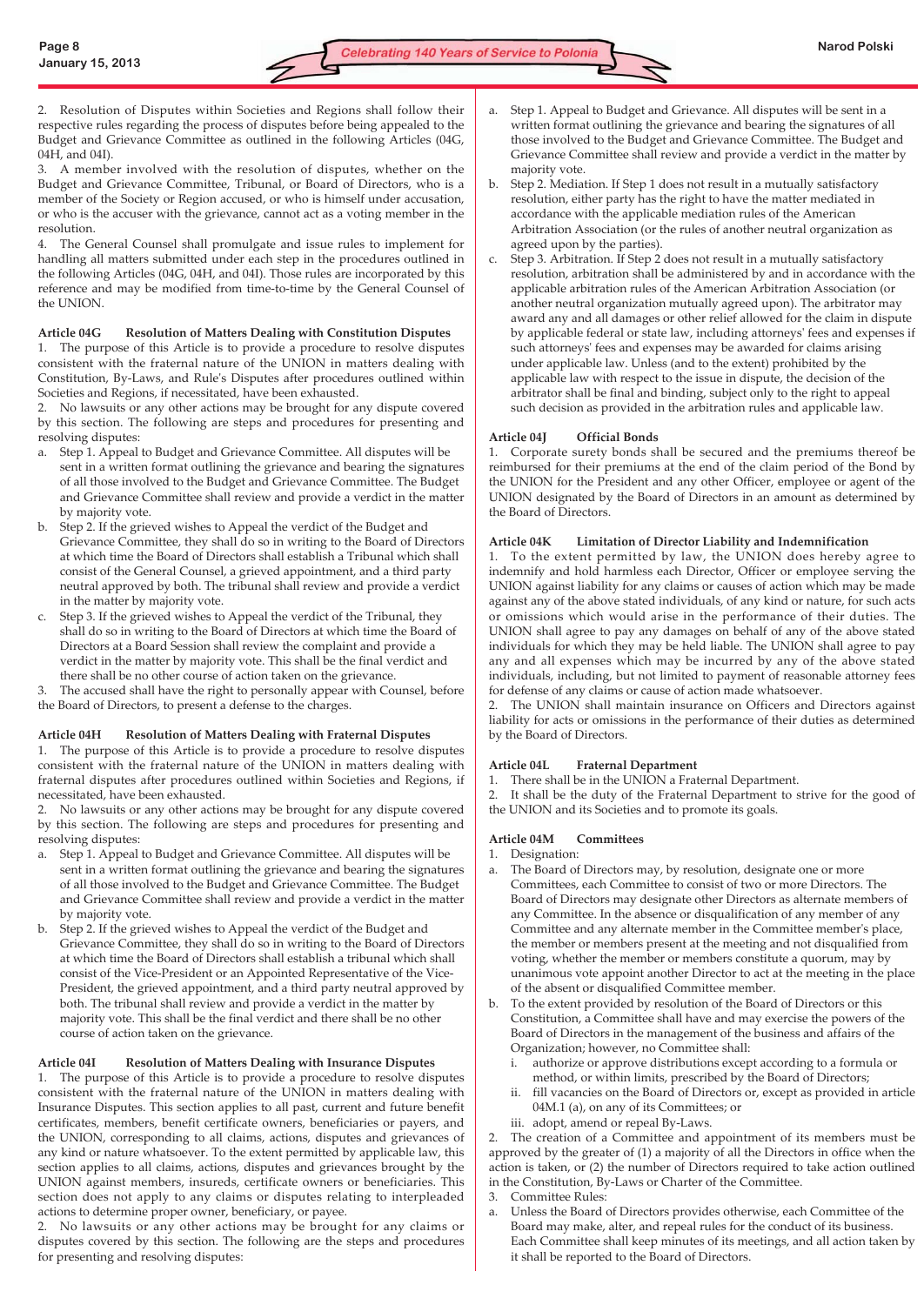

- 4. Audit Committee:
- The Board of Directors, at its annual meeting, shall designate an Audit Committee, which shall consist of three (3) or more Directors, each of whom shall satisfy any securities exchange independence requirements then in effect and applicable to the Organization. The responsibilities of the Audit Committee shall be stated in the committee's charter, as approved by the Board of Directors.
- 5. Other Committees:
- The Board of Directors may establish such other standing or special Committees of the Board of Directors as it may deem advisable, consisting of not less than two (2) Directors. The members, terms, and authority of any such Committee shall be as stated in the resolutions establishing the same.

# **SECTION FIVE - DISTRICTS, CIRCUITS AND REGIONS**

# **Article 05A Organization of Districts**

1. Societies of the UNION shall be organized into ten (10) Districts. Societies within the boundaries shall be part of that District and all aspects of the District allowed by the Constitution and By-Laws of the UNION. The boundaries of these Districts are:

- a. District 1 Composed of Massachusetts, Vermont, New Hampshire, Connecticut and Rhode Island.
- b. District 2 New York
- c. District 3 Pennsylvania
- d. District 4 Composed of New Jersey, Maryland, Delaware and Florida
- e. District 5 Composed of Ohio and West Virginia.
- f. District 6 Composed of Wisconsin, Minnesota, Missouri, Nebraska, Kansas, Arkansas, Texas, California
- District 7 The entire state of Illinois NORTH of the dividing line defined as Roosevelt Rd (RT 38) from Lake Michigan continues west on Rt. 38 to Dixon, Illinois to Route 88 West in Dixon, Illinois and continue west on Rt 88 through the state of Illinois to the Mississippi River.
- h. District 8 The entire state of Illinois SOUTH of the dividing line defined as Roosevelt Rd (RT 38) from Lake Michigan continues west all the way down to the Mississippi River except the area of Illinois from 67th Street on the north, west from Lake Michigan to Western Avenue, south on Western Avenue to Southwest Highway, west on Southwest Highway to Cicero Avenue, Cicero Avenue south to Interstate 57 to the boundaries of Cook and Will County.
- District 9 The entire state of Indiana and the included area of the state of Illinois from 67th Street on the north, west from Lake Michigan to Western Avenue, south on Western Avenue to Southwest Highway, west on Southwest Highway to Cicero, Cicero to Interstate 57, east to Interstate 57 to the boundaries of Cook and Will County.
- District 10 Michigan

# **Article 05B Organization of Circuits**

1. The Circuits that are grandfathered since the 54th Quadrennial Convention are within the boundaries of the District to which the Societies belong.

2. No new Circuits will be formed after the closing date of the 54th Convention. Those Circuits that are in active existence as of the closing date of the 54th Convention shall be allowed to remain active and shall be accorded all of the rights and privileges as enumerated in the Constitution and By-Laws of the UNION as of and amended by the 53rd Convention of the UNION.

# **Article 05C Organization of Regions**

1. Two or more Societies shall be grouped together in the formation of Regions and recorded in the books of the UNION by Region name and numerical number.

2. Regions shall be created to group several Societies within a close proximity of each other to improve communication between each other of various activities, provide communication to the Director of the District for which the Region is located, and to provide another level of Fraternal, Judicial, & Business resources of the organization to its membership.

3. An application for the formation of a new Region must be filed with the Secretary-Treasurer of the UNION and will be forwarded to the Board of Directors at a regularly scheduled Board of Directors Session who, according to circumstances, may grant or refuse permission. Such application must be signed by at least the President and Secretary of the respective Societies starting the Region, who shall be known as Organizers of the Region.

- 4. Region Charters may provide at a minimum the following:
- a. Region Name;
- b. Region Number;
- c. Societies included in the Region;
- d. Purpose of the Region;
- e. Governing Body of the Region;
- f. Rules for the Region not outlined in this Constitution or By-Laws of the UNION.

# **SECTION SIX - SOCIETIES**

# **Article 06A Organization of Societies**

1. An application for the formation of a new Society must be filed with the Secretary-Treasurer of the UNION and will be forwarded to the Board of Directors at a regularly scheduled Board of Directors Session who, according to circumstances, may grant or refuse permission. Such application must be signed by at least eleven (11) applicants, who shall be known as Organizers of the Society.

2. The several members of the UNION shall group into local Societies recorded in the books of the UNION by name and in numerical order.

# **Article 06B Societies, Their Suspension and Reinstatement**

1. A Society is active and in good standing when it has paid all its dues and assessments in the prescribed time, and has fulfilled all of the requirements of the Constitution and By-Laws of the UNION.

2. The Board of Directors may order the suspension of a Society or Circuit for one or more of the following causes:

- a. for failure to hold regular meetings;
- b. for non-payment of assessments or other dues to the UNION within the prescribed time;
- c. for failing to fulfill the requirements of the Constitution and By-Laws of the UNION and the mandates of the Board of Directors;
- d. for non-response from all officers of the society.

3. The Secretary-Treasurer informs the Society as to whether the amount remitted for its assessments corresponds with his records and for this purpose the Secretary-Treasurer should maintain a complete and accurate list of members of each Society.

4. In case of an unjust suspension of the Society, the Society may appeal to the Board of Directors within sixty (60) days by filing of the proper declaration with the Secretary-Treasurer.

5. A suspended Society may be reinstated within ninety (90) days from the date of suspension. A Society suspended for more than ninety (90) days cannot be reinstated nor can the suspension be annulled by anyone, unless all of its members submit satisfactory evidence of insurability and pay up all assessments and dues for the period of their suspension; however, any member of a suspended Society who can furnish proof that his assessments and dues have been paid up to date shall have the privilege of transferring to another Society by petitioning the Board of Directors, without submitting evidence of insurability.

6. Five (5) members of a suspended Society may present to the Board of Directors a petition for reinstatement and then, the President, upon receipt of such petition, may reinstate it. These reinstated members, together with other members that have joined them shall receive the license of the Society or its copy, should the original be lost, together with the personal property and all the effects in the custody of the Board of Directors.

7. A petition for reinstatement must be filed within six (6) months following notice of suspension. Failure to file a petition for reinstatement within six (6) months of suspension will cause the local Society to be dissolved.

8. A suspended Society cannot dispose of any funds until it has paid the assessments due for each member; in any event, the claims of the UNION shall have priority. Every Officer of a Society opposing the forwarding of assessments to the UNION or delaying or neglecting such, may be removed from office by an order of the Board of Directors, without charges being preferred.

# **Article 06C Officers and Their Election**

1. Each Society shall elect and maintain elected Officers so as to maintain conformity with state and federal statutes. These Officers shall be reported to the Secretary-Treasurer on a yearly basis after all Society elections.

*(EDITOR'S NOTE: Sections 7 through 10 of the Constitution are blank. They were purposely left blank by the Task Force that revised the Constitution, in case the PRCUA needs to make further additions to the Constitution in the future. The blank sections will enable such additions to be made without having to renumber everything.)*

# **END OF THE PRCUA CONSTITUTION**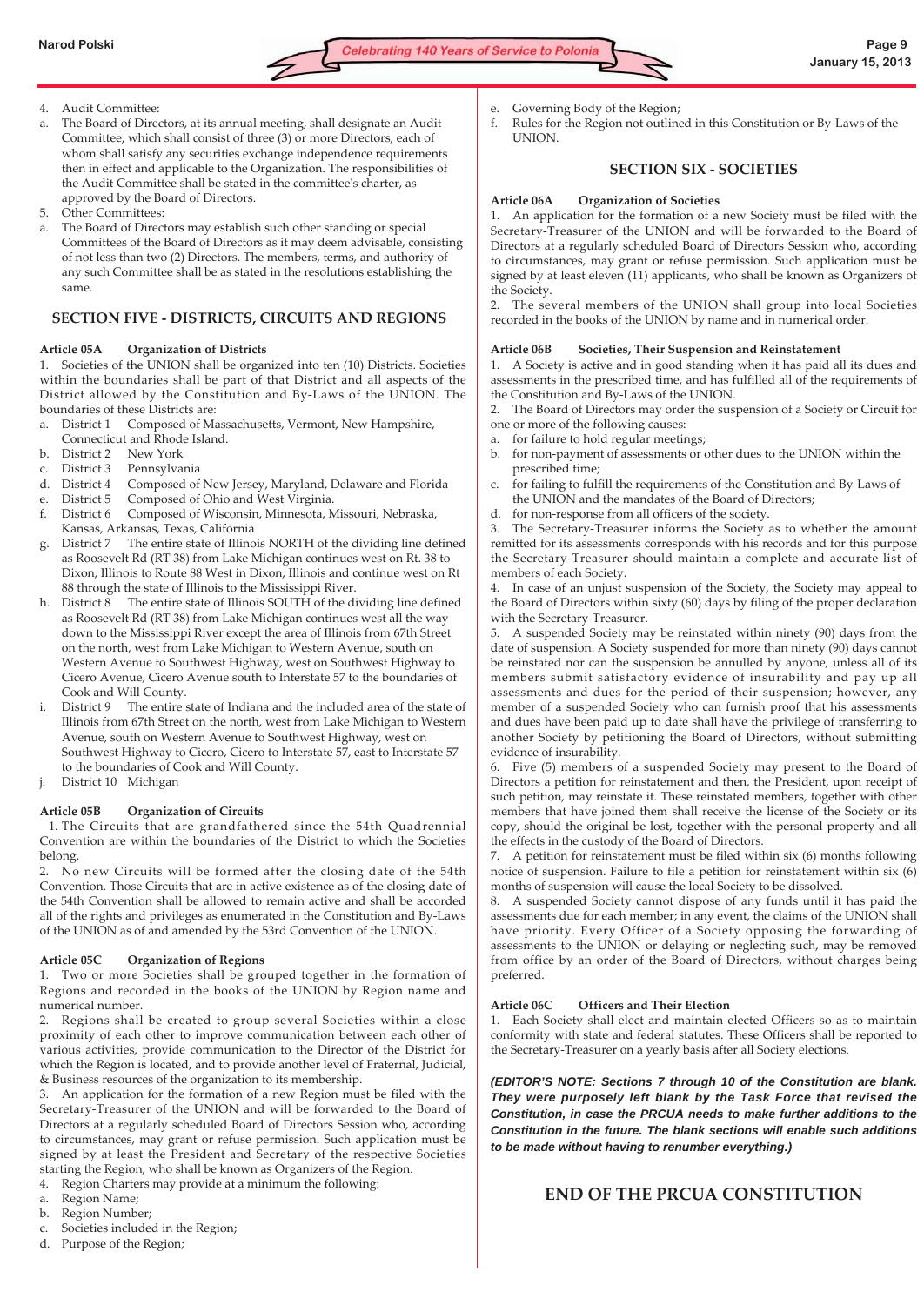# **BY-LAWS OF THE POLISH ROMAN CATHOLIC UNION OF AMERICA**

| <b>Table of Contents</b><br>Page |                                                  |           |  |  |
|----------------------------------|--------------------------------------------------|-----------|--|--|
|                                  | <b>SECTION ELEVEN - ORGANIZATION</b>             |           |  |  |
| Article 11A                      | Organization                                     | 10        |  |  |
| Article 11B                      | Funds of the Union                               | 10        |  |  |
|                                  | <b>SECTION TWELVE- MEMBERSHIP</b>                |           |  |  |
| Article 12A                      | Beneficiaries                                    | $10-11$   |  |  |
| Article 12B                      | Certificates                                     | 11        |  |  |
| Article 12C                      | Assessments and Dues                             | 11        |  |  |
| Article 12D                      | Regular and Special Assessments and              |           |  |  |
|                                  | Forms of Insurance                               | 12        |  |  |
| Article 12E                      | Membership - Juvenile                            | 12        |  |  |
| Article 12F                      | <b>Suspension of Member</b>                      | 12        |  |  |
|                                  | <b>SECTION THIRTEEN - CONVENTION</b>             |           |  |  |
| Article 13A                      | <b>Pre-Convention Committees</b>                 | 12        |  |  |
| Article 13B                      | <b>Election of Delegates</b>                     | 12        |  |  |
| Article 13C                      | Committees of the Convention and their Duties    | $12 - 13$ |  |  |
| Article 13D                      | General Rights and Duties of Committees of       |           |  |  |
|                                  | the Convention                                   | 13        |  |  |
|                                  | <b>SECTION FOURTEEN - SUPREME GOVERNING BODY</b> |           |  |  |
| Article 14A                      | <b>Fraternal Department</b>                      | 13        |  |  |
| Article 14B                      | Committees of the Board of Directors             | 13        |  |  |
|                                  | SECTION FIFTEEN - DISTRICT, CIRCUITS AND REGIONS |           |  |  |
| Article 15A                      | <b>Districts</b>                                 | 13        |  |  |
| Article 15B                      | Committees of the District                       | 13-14     |  |  |
| Article 15C                      | <b>District Duties</b>                           | 14        |  |  |
| Article 15D                      | Committees of the Regions                        | 14        |  |  |
| Article 15E                      | <b>Region Duties</b>                             | 14        |  |  |
|                                  | <b>SECTION SIXTEEN - SOCIETIES</b>               |           |  |  |
| Article 16A                      | Rules for Societies                              | 14        |  |  |
| Article 16B                      | Meetings                                         | 14        |  |  |
| Article 16C                      | Officers and Their Election                      | 14        |  |  |
| Article 16D                      | Officers' Duties, Bonds                          | 14-15     |  |  |
| Article 16E                      | Complaints, Adjudications and Fines              | 15        |  |  |
| Article 16F                      | Judicial Proceedings in Societies                | 15        |  |  |
| Article 16G                      | Transfer                                         | 15        |  |  |
| Article 16H                      | <b>Consolidation of Societies</b>                | 15        |  |  |
| Article 16I                      | Dissolution of a Society                         | 15        |  |  |
|                                  | <b>SECTION SEVENTEEN- MERGERS</b>                |           |  |  |
| Article 17A                      | Mergers                                          | 15        |  |  |
| <b>SECTION EIGHTEEN</b>          |                                                  |           |  |  |
| Article 18A                      | Pronouns                                         | 15        |  |  |
|                                  |                                                  |           |  |  |

#### **SECTION ELEVEN - ORGANIZATION**

#### **Article 11A Organization**

1. The UNION shall issue to each insured member a certificate specifying the amount or amounts of insurance benefits provided thereby. The application for insurance and the declaration of insurability, if used in lieu of a medical examination as herein provided, shall be signed by the applicant, and, unless the UNION does not make the application part of the contract or agreement with the member or applicant, a copy thereof shall be attached thereto, and all statements made by the applicant therein shall be deemed representations and not warranties. The certificate, together with any riders or endorsements attached thereto, the Articles of Incorporation, Constitution and By-Laws of the UNION, and the application and declaration of insurability, if any, attached as aforesaid, shall constitute the entire contract as of the date of issuance, between the UNION and the insured member; and copies of the same, certified by the Secretary to show the terms and conditions of such contract. Any changes, additions or amendments to said Articles of Incorporation, Constitution or By-Laws duly made or enacted subsequent to the issuance of any such certificate, shall bind the member and his beneficiaries, and shall thereafter govern and control the agreements in all respects from the effective date of said changes, additions, and amendments herein referred to, except that no change, addition, or amendment shall destroy or diminish benefits which the UNION contracted to give the members as of the date of issuance.

#### **Article 11B Funds of the Union**

1. There shall be a General Fund and all income of the UNION shall be credited to the General Fund and all disbursements made from that fund.

The Convention shall allocate from the General Fund to a Fraternal Fund such sums of money as the Convention deems necessary for the promotion of fraternal, charitable, patriotic and benevolent activities of the UNION.

3. In addition to the funds allocated from the General Fund, the Fraternal Fund shall be authorized to receive any and all funds as are specifically contributed to the Fraternal Fund and designated for the promotion of fraternal, charitable, patriotic and benevolent activities of the UNION.

4. Unclaimed Funds: In the event that no claim is made under any certificate, rider, or endorsement from one qualified to submit such claim within five (5) years from the date it is established from the records of the UNION that monies become due and payable, or if the proper claimant cannot be located within said period of time, the benefits provided in the member's certificate, rider, or endorsement shall be paid according to the Abandoned and Unclaimed Property Laws of the various States as applicable.

5. Any commissions, bonuses, so-called points on any investment or fees for the preparation of a mortgage paid by the investor or borrower are to be allocated to the General Fund of the UNION.

6. The assets of the Fund shall be invested only in such classes or kinds of securities as now or hereafter may be authorized by the Statutes relating to investment of funds of fraternal benefit Societies.

#### **SECTION TWELVE - MEMBERSHIP**

#### **Article 12A Beneficiaries**

1. The following may be named primary beneficiaries: husband, wife, father, mother, children, legally adopted children, foster children, brother, sister, inlaws, nephews, nieces, uncles, aunts, friends, employers, trusts, the then pastor of a parish of the Roman Catholic Church, charitable organizations recognized by the Internal Revenue Service, estates and persons legally recognized as beneficiaries by the laws of the particular state to which the certificate is subject, and any other persons may be named provided that they are recognized as holding an insurable interest in the life of the insured as defined by the laws of the particular state to which the certificate is subject.

2. A member shall have the right to designate a contingent beneficiary who shall succeed and become entitled to all the benefits of the primary beneficiary under the certificate upon the death of the primary beneficiary. Likewise, successor contingent beneficiaries may be designated, and, in the event multiple successor beneficiaries are designated, a provision may be made for the survivor or survivors of such group to take all of the benefits. The burden of showing proof of death of the primary, contingent and successor beneficiaries shall rest on the beneficiary or beneficiaries seeking the benefits and any determination by the UNION made in good faith as to which of them is entitled to the proceeds of the Benefit Certificate and payment duly made by this determination, shall be forever binding on all of the foregoing designated beneficiaries.

3. In the event of the death of the designated primary, contingent, successor contingent beneficiaries, or all of the multiple successor beneficiaries, if any, prior to the death of the insured, then the death benefit shall be payable to the persons of the class and in the order mentioned in the following classes, the persons of one class sharing such death benefit amount equally to the exclusion of the classes following:

- a. Insured's living husband or wife,
- b. Insured's living children, natural or by legal adoption,
- c. Insured's living grandchildren, natural or by legal adoption,
- d. Insured's living parents,
- e. Insured's living brothers and sisters,
- f. Insured's living nephews and nieces, natural or by legal adoption.

4. In the event a beneficiary designated herein causes the death of the insured, such beneficiary shall be deemed as having predeceased the insured and at no time herein can he or she benefit herein by such action.

5. If there are no persons surviving the deceased member who are included in the above classes, then the benefits shall be payable to the insured's estate or to such persons as the laws of the particular state to which the certificate is subject permit.

6. In the event an insured desires to designate that all or part of the death benefits be payable for funeral expenses and does not desire to create a funeral payment trust, the following endorsement shall be permitted on the insured's certificate:

a. "It is hereby designated that we shall pay funeral benefits as might reasonably appear to be due to such person equitably entitled thereto by reason of having incurred expenses occasioned by your burial expenses, not exceeding the laws of the particular state to which the certificate is subject."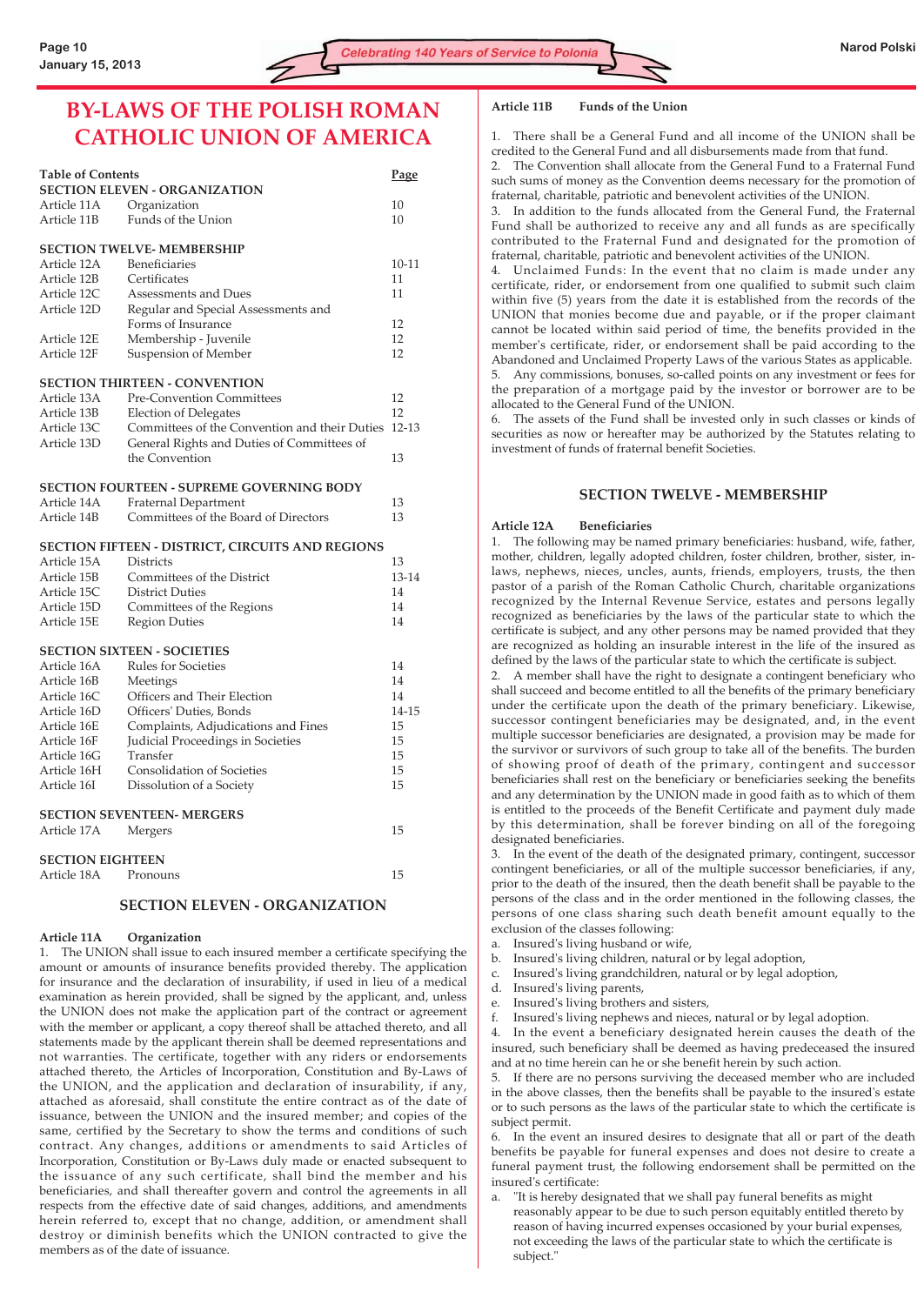7. A member, whose benefit certificate is in good standing, may change his beneficiary at any time by surrendering his benefit certificate to have the same endorsed or a rider attached thereto, designating a new beneficiary in accordance with the laws of the state governing the certificate. Such request for change and designation of a new beneficiary shall be in writing and signed by the member in the presence of the Financial Secretary of the Society. The benefit certificate shall then be forwarded to the Secretary-Treasurer, who shall endorse the same, or attach a rider thereto, and immediately return the certificate to the Financial Secretary for delivery to the member. Upon the attachment of a rider or endorsement by the Secretary-Treasurer, the change of beneficiary shall take effect as of the date the request is received by the Home Office of the UNION, however, such change of beneficiary will be made without prejudice to any payment made by the UNION to the person who was beneficiary before the date of such rider or endorsement.

8. The fact that the member shall disappear and his whereabouts be unknown, and he be not heard from for such a length of time and under such circumstances that, according to the common law or the provisions of any Statute of any State, wherein the UNION is licensed to do business, a presumption arises that such member is dead, shall create no liability on the part of the UNION, upon the benefit certificate issued to such member, unless the presumption of death is established by a decree of a court of competent jurisdiction or unless a surety bond, satisfactory to the Board of Directors, shall have been furnished, indemnifying the UNION against the reappearance of the member.

# **Article 12B Certificates**

1. The Benefit Certificates to be issued by the UNION shall first be approved by the Board of Directors and shall be issued in such amounts, forms and provide such benefits as are permitted by the laws of the State wherein the UNION is licensed to do business.

2. On all certificates issued prior to May 1, 1938, if the age of the member has been misstated, the amount payable under the certificate shall be such as the net monthly mortuary assessments paid by the member would have purchased at the correct age, except that if the age has been overstated, no additional amount of insurance or other values shall be granted for any excess mortuary assessments paid, but the excess monthly mortuary assessments paid, shall be returned to the member or the beneficiary, without interest. In case the member was not eligible on account of age for the form of certificate issued to him at the time of admission, the net monthly mortuary assessments paid shall be returned without interest.

3. Any member in the UNION whose Benefit Certificate, except Term Insurance, was issued prior to June 1, 1942, shall be entitled to one of the following options upon discontinuance of payment of assessments. In case of default in the payment of an assessment, the member shall be entitled to have the full reserve for face amount of the certificate less a surrender charge of not more than one percent (1%) of such face amount, which shall be hereinafter referred to as the cash value, applied to purchase one of the following options, said option to be exercised within one (1) month after default:

- a. PAID UP INSURANCE -- Upon the member's application, the UNION will endorse the certificate as paid-up insurance payable at the same time and under the same conditions as the certificate, the amount to be determined by dividing the cash value herein referred to less any indebtedness by the net single premium at the attained age nearest birthday of the member.
- b. TERM INSURANCE -- Upon the member's application the UNION will endorse the certificate as non-participating insurance from the date of default in the payment of assessments for such term as the cash value herein referred to, less any indebtedness, will purchase as a net single premium at the attained age nearest birthday of the member. The amount of insurance will be the face amount of the certificate. If no choice is made by the member as herein provided, the term insurance option shall be automatically applied unless the certificate of the member provides for a different option, in which case the automatic option in the member's certificate shall govern.
- c. CASH SURRENDER -- Upon application, the member may surrender the certificate and receive in cash the cash value herein referred to, less any indebtedness, in full settlement of all claims under the certificate.
- d. CASH LOANS -- The UNION will advance to the member on the sole security of the certificate, as duly evidenced in writing, an amount which, with interest, shall not exceed the cash value herein referred to, less any indebtedness. Interest on the loan will be the same as provided in the certificate unless the UNION will accept a lower rate, payable in advance. If interest is not paid when due, it shall be added to the principal and bear the same rate of interest. All or any part of the indebtedness may be repaid at any time while the certificate is in full force; and, if not paid, it shall be deducted from any benefits payable, or in settlement made thereunder. Failure to repay such indebtedness or to pay interest shall not void the certificate provided,however, that whenever the amount of the total

indebtedness equals or exceeds the cash value herein referred to, the certificate shall be void and of no force and effect. At the option of the UNION, the granting of a loan may be deferred, unless for the purpose of paying assessments on a certificate in the UNION, for a period of not exceeding six (6) months after application thereof is received at the office of the UNION.

e. Claims under any certificate or rider shall be submitted on forms prescribed by the Board of Directors. The furnishing of such forms shall not constitute an acknowledgment of liability nor be deemed a waiver of any rights or defenses available to the UNION, nor shall it be deemed a waiver of the right to demand further proofs. If no claim is received by the UNION from one qualified to submit a claim within five (5) years from the date it is established from the records of the UNION that monies became due and payable, or if the proper claimant cannot be located within said period of time, the benefits provided in the insured's certificate or certificates shall be paid into the Abandoned and Unclaimed Property Laws of the various States as applicable.

4. A Benefit Certificate cannot be assigned to secure any debt which may be owing by the member. Any such assignment of a benefit certificate by a member shall be void.

5. A member whose Benefit Certificate is paid-up, regardless of the form of insurance, may continue to be a member in good standing and enjoy all rights and privileges of membership upon paying the monthly dues to the General Fund of the UNION and, if required, his monthly Society dues.

### **Article 12C Assessments and Dues**

1. Regular monthly assessments are payable by every member of the UNION, without notice, on the first day of each calendar month, and if not paid on or before the first day of the following month, the member shall, by the fact, stand suspended from the UNION and shall forfeit all privileges of membership and rights to benefits except where a member is entitled to a nonforfeiture value as provided in his certificate or in the Constitution and By-Laws of the UNION.

2. If the periodical assessments of the members are insufficient to pay all reported death and disability claims and all other benefits promised in the certificates, to maintain the reserves required by law, or an adequate General Fund, the Board of Directors in Board Session is authorized to determine the member's equitable share of such deficiency and levy increased or extra assessments for mortuary or expense purposes, and if same is not paid by the member, the deficiency shall stand as an indebtedness against the individual's certificate and shall bear interest at the rate of five percent (5%) per annum, or in lieu thereof or in combination therewith, the owner may consent to a proportionate reduction in benefits.

The foregoing provisions shall be applicable to all members to the extent of the equitable share of each in any deficiency shown on the valuation including those certificates that have become paid up by their terms or the certificates being carried as extended term insurance. It is understood that there shall be no personal liability for the assessment payments provided for in the certificate and for the additional assessments provided for either in the certificate, Constitution, or By-Laws.

3. The insertion in the official publication of the UNION of the notice of regular or special assessments and also other official notices shall be sufficient notice to the members. The sending by mail of the official publication to each individual member, addressed to his last known address according to the books of the UNION shall be deemed as regular.

4. Certificates issued prior to May 1, 1938 are based on the American Experience Table of Mortality with four percent (4%) interest, Illinois Standard Method of Valuation; certificates issued from May 1, 1938 to May 31, 1942 are based on the American Experience Table of Mortality with three and one-half percent (3 1/2%) interest, Illinois Standard Method of Valuation; certificates issued from June 1, 1942 to August 31, 1951 are based on the American Experience Table of Mortality with three percent (3%) interest, Illinois Standard Method of Valuation; and all certificates issued on and after September 1, 1951 are based on the 1941 Commissioners Standard Ordinary Table of Mortality with two and one-half percent (2 1/2%) interest, Commissioners Reserve Method of Valuation. Certificates issued after January 1, 1965 to December 1, 1988 are based on 1958 Commissioners Standard Ordinary Table of Mortality with two and one-half percent (2 1/2%) interest, Commissioners Reserve Method of Valuation. Life Insurance Policies issued after December 2, 1988 are based on the 1980 Commissioners Standard Ordinary Table of Mortality with five percent (5%) interest, Commissioners Reserve Method of Valuation.

Life Insurance Certificates issued by the UNION after January 1, 2007 will be based upon the 2001 Commissioners Standard Ordinary Mortality Table.

The maintenance of funds to the full amount of the tabular reserves required by such standards after providing for all death claims and other liabilities, is hereby made obligatory.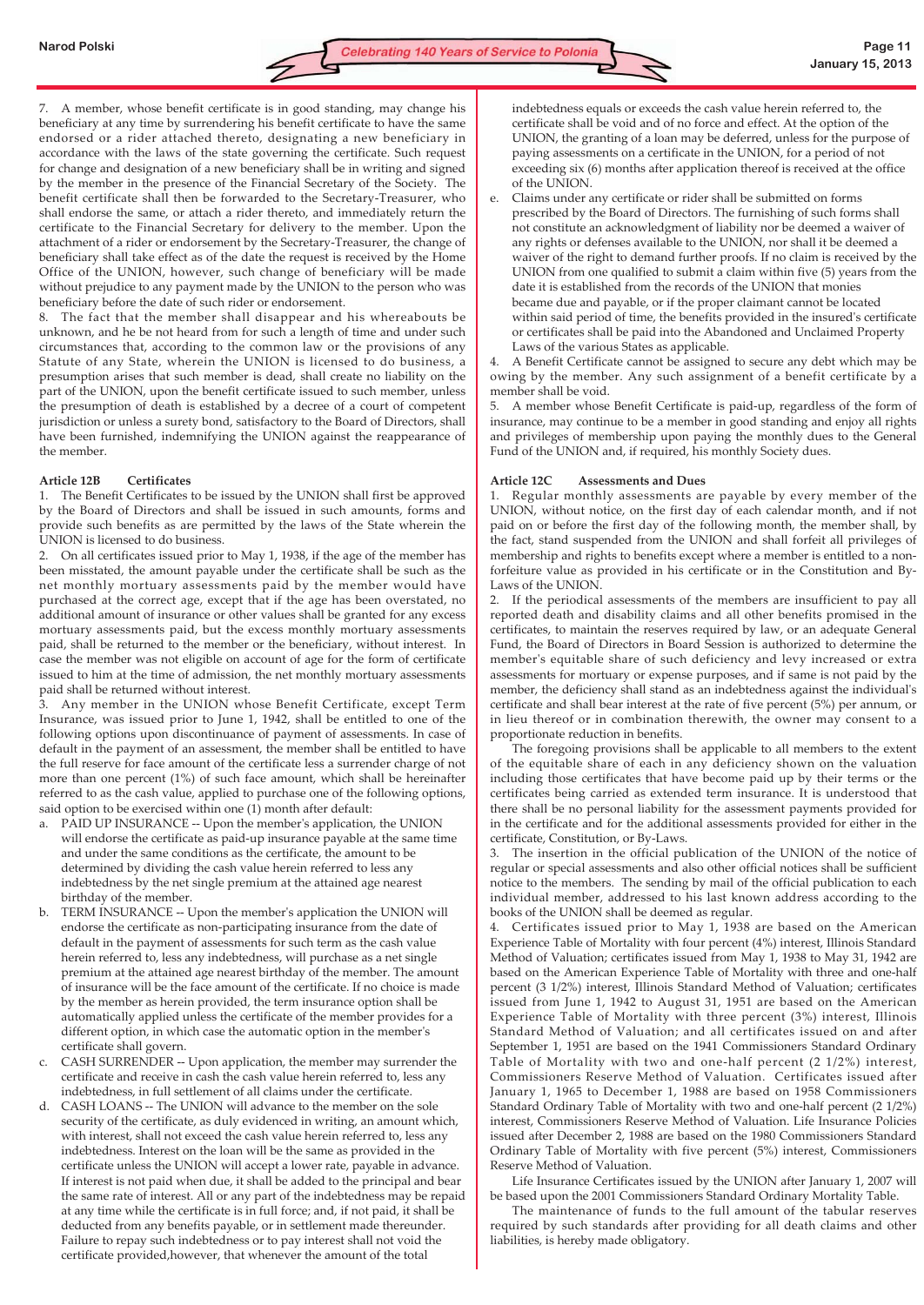# **Article 12D Regular and Special Assessments and Forms of Insurance**

1. On all certificates issued on or before January 1, 1923, referred to herein as Class A and Class B Certificates, the cash surrender value referred to in Section 12, Article 12B, Sub-Section 3, will be determined as follows:

The age shall be the age nearest birthday on January 1, 1934 and the reserve shall be computed from January 1, 1923. Class A and Class B Certificates shall be entitled to all of the options provided for in the above mentioned Section 12, Article 12B, Sub-Section 3, calculated as herein provided.

2. No action at law or in equity shall be brought or maintained on any cause or claim arising out of the membership in the UNION unless suit is commenced within three (3) years from the date of death of the member, provided, however, if said period of three (3) years shall be prohibited by the law governing the certificate, then such period shall be the shortest period permitted by the law governing the certificate.

# **Article 12E Membership - Juvenile**

1. Children shall be admitted under such rules and regulations as may be enacted by the Board of Directors and which are not in conflict with the laws of the States in which the UNION is licensed to do business, and benefit certificates to be issued by the UNION shall be first approved by the Board of Directors and shall be issued in such amounts, forms and provide such benefits as are permitted by the laws of the States wherein the UNION is licensed to do business.

2. Certificates issued prior to May 1, 1938, are based on the English Life No. 6, four percent (4%) interest, Illinois Standard Method Valuation, except the Educational Annuity which is based on the Standard Industrial Table of Mortality, four percent (4%) interest, Illinois Standard Method of Valuation; certificates issued from May 1, 1938 to May 31, 1942, are based on the American Experience Table of Mortality with three and one-half percent (3 1/2%) interest, Illinois Standard Method of Valuation, except the Educational Annuity and the Term to Age 16, which are based on the Standard Industrial Table of Mortality with three and one-half percent (3 1/2%) interest, Illinois Standard Method of Valuation; certificates issued from June 1, 1942 to August 31, 1951, are based on the American Experience Table of Mortality with three percent (3%) interest, Illinois Standard Method of Valuation, except the Juvenile Term which is based on the Standard Industrial Table of Mortality with three and one-half percent (3 1/2%) interest, Illinois Standard Method of Valuation; and all certificates issued on and after September 1, 1951, are based on the 1941 Commissioners Standard Ordinary Table of Morality with two and one-half percent (2 1/2%) interest, Commissioners Reserve Method of Valuation; certificates issued after January 1, 1965, to December 1, 1988 are based on 1958 Commissioners Standard Ordinary Table of Mortality with two and one-half percent (2 1/2%) interest, Commissioners Reserve Method of Valuation. Life Insurance Policies issued after December 2, 1988 are based on the 1980 Commissioners Standard Ordinary Table of Mortality with five percent (5%) interest, Commissioners Reserve Method of Valuation.

3. The maintenance of funds to the full amount of the tabular reserves required by such standards after providing for all death claims and other liabilities is hereby made obligatory.

4. Every Juvenile certificate shall at all times be subject to any changes, additions or amendments duly made to the Charter, Articles of Incorporation of the UNION or to the Constitution and By-Laws, so far as the same relate to the Juvenile Division; and any such changes, additions or amendments, from time to time made, shall govern and control the outstanding Juvenile certificates in all respects and in the same manner and to the same extent as if the same had been made prior to and were in force at the time of the issuance of such certificates and making of the application therefore.

5. All sections of the By-Laws of the UNION relating to duties of Officers, beneficiaries, proofs of claims, time of bringing action for recovery of benefit, the matter of waivers, the receipts, allocations of receipts and disbursements of funds, transfer of membership, the detail of business, the payment of dues and assessments, the declaration of dividends, and the effect of failure to pay dues and assessments, shall apply to the Juvenile Division, the same as to the other Departments or Divisions of the UNION, and to Benefit Certificates issued thereunder and to beneficiaries of members of such Department or Division.

6. Regular monthly assessments and dues are payable for every member of the Juvenile Division without notice on the first day of each calendar month and if not paid on or before the first day of the following month, the child, by that fact, shall stand suspended from the UNION and shall forfeit all privileges of membership and rights to benefits except as provided in his certificate.

7. The insertion in the official publication of the UNION of the notice of regular or special assessments and also other official notices shall be sufficient notice to the applicants for the Juvenile members. The sending by mail of the official publication to each individual applicant who is a member of the UNION, addressed to his last known address according to the books of the UNION, shall be deemed as regular and sufficient notice to such applicants of their liability for the assessment due and other matters published in such official announcements.

# **Article 12F Suspension of Member**

1. A member having \$50,000 or more in a single PRCUA certificate, considered past due after 31 days, is suspended for that certificate and is required to submit a new application along with a medical exam, at the suspended member's cost, before reinstatement, if insurable. This delinquency necessitates the Secretary-Treasurer's office to:

- a. Notify the suspended member of actions taken;
- b. Notify Sales Department, Society's Secretary and Member regarding the assumption of medical exam.

# **SECTION THIRTEEN - CONVENTION**

# **Article 13A Pre-Convention Committees**

- 1. Arrangements Committee:
- The Arrangements Committee consists of five (5) members from the locality in which the Convention shall be held.
- It is nominated by the President of the UNION not later than one year before the Convention. It shall consult with the President of the UNION in all matters.
- c. This Committee may, with the consent of the President of the UNION, name sub-committees for special work. The Chairman of the Arrangements Committee shall be an ex-officio member of all its subcommittees.
- d. It is the duty of the Arrangements Committee:
- i. to make preparations for the Convention;
	- ii. to recommend to the Board of Directors a facility suitable for a Convention;
	- iii. to furnish information and give advice to the delegates;
	- iv. to arrange lodging accommodations for the delegates and their guests; v. to furnish the local press the necessary information;
	- vi. to invite to the Convention the press and local guests;
	- vii to publish in the official publication the Committee's addresses thirty (30) days before the Convention and to furnish all necessary information.

# **Article 13B Election of Delegates**

1. Election of delegates and their alternates to the Convention shall be held in the months of April or May during a regular or special Society meeting.

2. The Society shall notify each member at least seven (7) days in advance of the date and place of the meeting at which the election of delegates shall be held.

3. Nominations for delegates shall be oral. The Chairman must give each member a chance to nominate his candidate for delegate.

4. A member may vote for as many candidates as the Society has the right to elect delegates. No candidate may receive more than one vote from one member. A member may vote only for candidates whose names have been presented before the closing of nominations.

The election of delegates may be either by ballots or by raising of hands. In either case a committee of judges composed of three (3) members, appointed by the Chairman or elected by the Society before the voting takes place, shall count the votes. Every delegate and alternate must, however, be elected by a majority of the votes cast.

6. If the Society votes by ballot, it is the duty of the judges to hand to each member a ballot, on which the voter shall write the names of candidates he wishes to elect as delegate, and return the ballot to the judges.

7. To watch the counting of votes by the election judges, each candidate for delegate may have his representative present or he may be present himself.

8. The judges of election must be sworn in before the votes are counted; they must elect from among themselves a chairman who announces the results of the voting to the members.

9. In case of a disagreement regarding the results of an election, the candidate or any interested member may, within fifteen (15) days from the time the results of the election have been announced, appeal to the Board of Directors. The Board of Directors may, after an investigation, order a new election for good cause shown. In the event that there exists no local Circuit in the area, the appeal shall be made to the Board of Directors.

10. Members eligible to vote for a delegate to the Convention are all those described in Article 02B of the Constitution.

11. The Secretary-Treasurer when notifying a local Secretary of the number of active members must include the names and addresses of paid up members belonging to said Society.

# **Article 13C Committees of the Convention and their Duties**

1. The Committees of the Convention shall consist of a minimum of (3)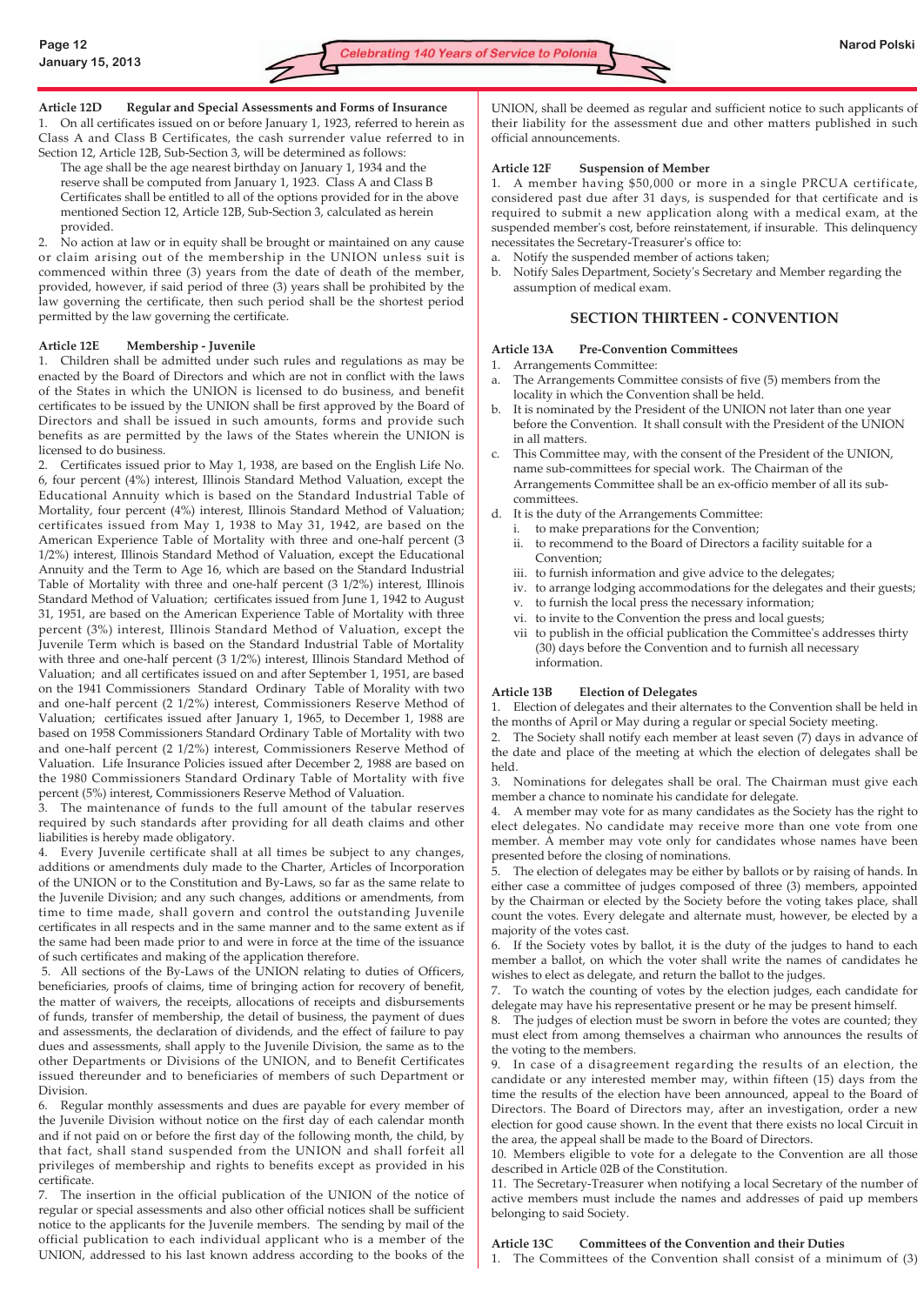

# members unless otherwise stated.

- 2. Committee on Credentials:
- a. The Committee on Credentials is composed of three (3) members appointed by the President prior to the Convention, two (2) more members are added by the Chairman of the Convention.
- b. It examines all credentials, passes upon complaints and petitions in connection therewith and submits its findings to the Convention for approval.
- The Committee on Credentials must render its decisions in conformity with the Constitution and By-Laws and must report to the Convention at each session until the business is exhausted.
- d. Decisions upon credentials questioned cannot be postponed except for very important reasons. A delegate whose credentials have been questioned and who has been harmed by the delay of the decision may appeal to the Convention at the next following session.
- 3. Committee on Rules and Order:
- a. The Committee on Rules and Order shall consist of five (5) delegates.
- b. It shall be its duty to prepare a rule of action for each session of the Convention.
- c. It shall be continuously in contact with all Committees and other subdivisions performing the Convention's business who may wish to communicate with the Convention, and to place them on the program as soon as their work is completed and they are ready to report to the Convention.
- d. At the beginning of each session, they shall announce the program for that session; such program must be complete enough to occupy the full time of the session, and should be of such nature as to permit its full execution.
- 4. Information Committee:
- a. The Information Committee shall furnish the delegates of the Convention information as to the ways and means of filing petitions, complaints, resolutions, and other communications concerning the business of the Convention.
- b. It shall also render assistance in preparing of same.
- 5 Press Committee:
- a. The Press Committee shall furnish the news media with reliable information with reference to the activities and the aims of the Organization and the business of the Convention.
- 6. Committee on Resolutions:
- a. The Committee on Resolutions shall consist of five (5) delegates.
- b. It shall examine resolutions introduced, and prepare all resolutions of the Convention.
- 7. Committee on Interrogation:
- a. The Committee on Interrogation submits to the Convention the program of interrogation and receives the applications of those wishing to interrogate the Officers.
- 8. Candidates Qualification Committee:
- a. The Chairman of the Convention shall appoint a Candidates Qualifications Committee composed of three (3) members who shall serve prior to and at the next Convention.
- b. It shall be the duty of the Candidates Qualifications Committee, at least sixty (60) days before the Convention, to scrutinize all of the applications of the candidates, whether forwarded by the candidate, by an individual, or a Society with the consent of the person so nominated, as to the qualifications of the candidate for the office, as to his eligibility in accordance with the Constitution and By-Laws and any rejection may be appealed to the Convention at its earliest session.
- Any member of the UNION who is a member of the Qualifications Committee shall first resign from such Qualifications Committee before seeking any office of the UNION.

# **Article 13D General Rights and Duties of Committees of the Convention** 1. All the reports of the committees approved by the Convention must be in

writing and signed by the members of the respective committees. 2. The President and Secretary-Treasurer of the UNION must make arrangements to pay the members of the several committees for services rendered to the Convention before its adjournment.

3. All the members of Board of Directors of the UNION are obliged to present themselves before the Convention Committees, upon their request, to explain matters to them and to produce records and documents whenever needed.

# **SECTION FOURTEEN - SUPREME GOVERNING BODY**

# **Article 14A Fraternal Department**

1. The Fraternal Department shall be headed by the Vice-President who will supervise its activities, and the Vice-President shall report to the President of the UNION on the activities of the Fraternal Department.

- 2. The Fraternal Department shall have three (3) Divisions being:
- a. The Juvenile Division;
- b. The Youth and Sports Division;

c. The Adult Division.

3. The Vice-President shall submit quarterly reports of the activities and expenditures of the Divisions of the Fraternal Department to the Board of Directors of the UNION.

#### **Article 14B Committees of the Board of Directors**

#### 1. Executive:

- a. The Executive Committee shall have the right and authority to vote on all stocks and proxies of the UNION at all meetings of companies in which the UNION has a financial investment and interest.
- b. The majority vote of the Executive Committee shall decide and determine the position that the UNION shall take on all issues on which the UNION has a right to vote and cast its vote or votes accordingly.
- 2. Investment:
- a. The Investment Committee shall consist of the President, the Vice-President, the Secretary-Treasurer and two Directors.
- b. The two Directors are appointed by the Board of Directors at a Board Session for a period of one year
- c. The Committee shall elect a chairman and a secretary and shall pass on all investments and no monies shall be invested unless approved by a majority of the Committee.
- d. Minutes shall be kept of all meetings and read at Board Sessions.
- e. No investments shall be made unless the legality of such investments shall have been approved by the General Counsel.
- 3. Long-Range Planning:
- a. The Long-Range Planning Committee shall consist of five (5) members.
- b. It shall be the Committee's purpose for reviewing changes taking place in our society and recommend suggestions and plans that will provide the UNION with the opportunity to keep up with these new changes.
- c. The Committee shall report annually to the Board of Directors and their report shall be made available for all members to view.

# **SECTION FIFTEEN - DISTRICTS, CIRCUITS AND REGIONS**

### **Article 15A Districts**

1. Districts shall be composed of the representatives of the several Societies of the UNION.

2. Every Society shall be represented by one delegate. Societies having more than twenty-five (25) members have the right to one additional delegate for each additional twenty-five (25) members or fraction thereof.

3. The right to represent a Society cannot be delegated to different persons. Only representatives in person may vote in a District.

4. A Society may release its delegate at any time and elect another in his place, provided it notifies the Secretary of the District.

5. Each District may adopt its own By-Laws provided they are not contrary to the Constitution and By-Laws of the UNION. These must be approved by the President of the UNION.

6. All Societies existing or forming within the boundaries of the District are duty bound to belong to said District and to take part in its work through the delegates of the Society.

7. A Society belonging to a District for three successive months and not taking active part in its duties shall be reported by the District to the President of the UNION for suspension.

8. A Society suspended may be reinstated after it has made solemn declaration of its intention to share the duties of the District.

9. Election of delegates to the Districts shall take place in December of each year. Officers of other insurance organizations cannot be delegates to the Districts.

10. The delegates of the several Societies shall deposit their credentials with the Districts in the month of February. Election of the Officers of the District shall be held during February of each year.

11. The Presidents of the Societies are ex-officio delegates to the District.

12. The Secretary of the District shall advise each Society of District meetings and the approaching election by written notice timely mailed.

13. The regular meetings of the Districts shall be held at least twice during each year. The written minutes of the meetings shall be sent to the Secretary-Treasurer of the UNION.

14. One-third (1/3) of all of the lawful delegates to the District shall constitute a quorum.

15. The District shall have original jurisdiction over grievances pertaining to local and Society matters.

# **Article 15B Committees of the District**

- 1. Every District shall elect the following committees:
- a. Committee on the Good of the District
- b. Committee on Festivals and Manifestations
- c. Committee on Grievances
- d. Committee on Finances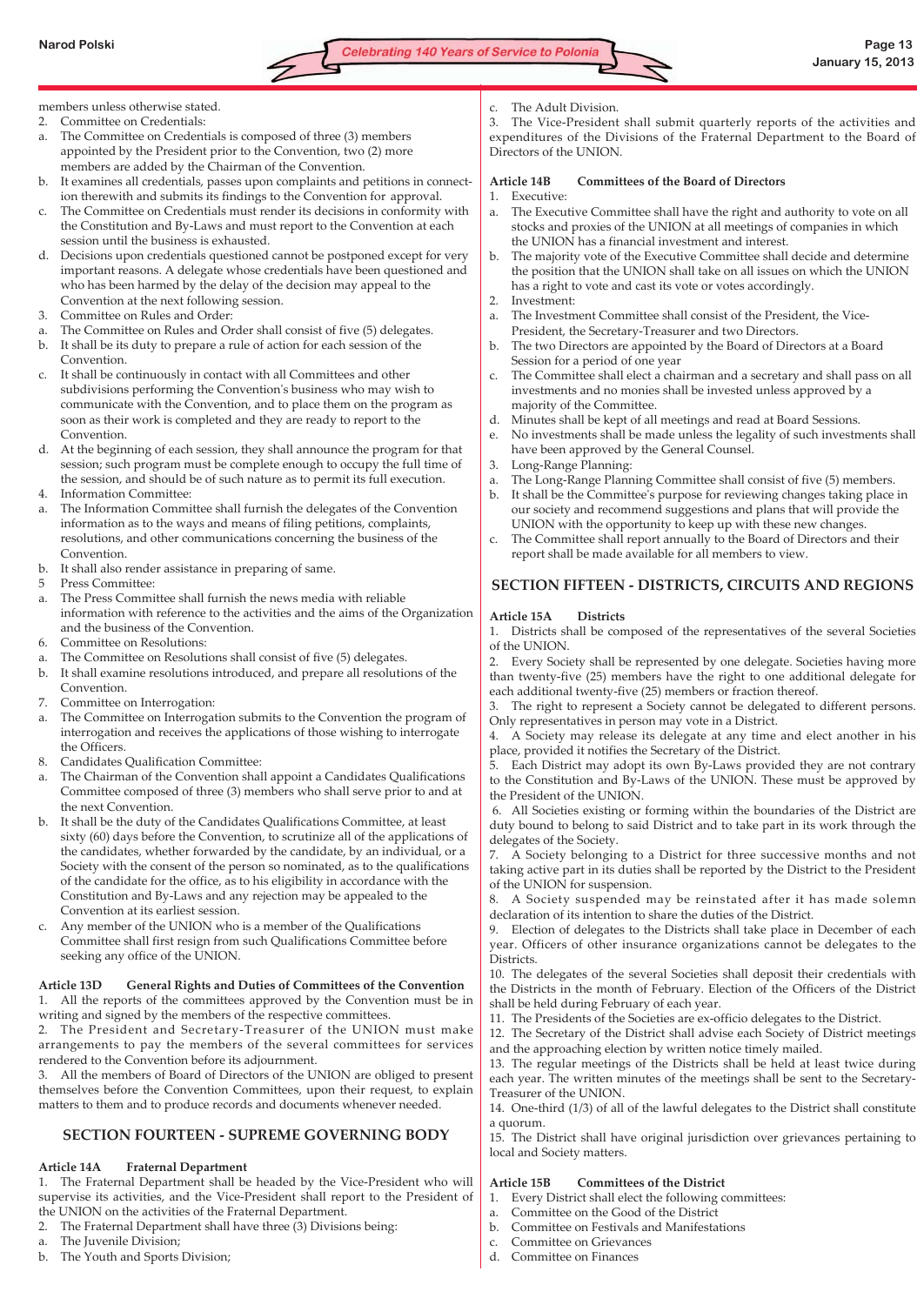

#### e. Committee on Sports

In addition to the foregoing, the District may create such other committees as conditions and exigencies require. Committees shall be composed of three (3), five (5), or seven (7) members.

The Secretary of the District shall furnish the Executive Board with a list of members of the Board, of the several committees and the several Societies constituting the District.

3. The Board of the District is composed of: The President, Chaplain, Vice-President, Recording Secretary, Financial Secretary, Treasurer, Sergeant-at-Arms and two Trustees.

4. The Officers of the District shall fulfill the imposed duties in conformity with the Constitution and By-Laws of the UNION.

#### **Article 15C District Duties**

1. The Districts are the chief propagators and guardians of the ideas, aims and principles of the UNION within their confines.

2. It shall be the duty of the District to undertake every lawful action, which shall redound to the growth and prestige of the Organization.

3. It shall be the duty of the District to arrange an Annual Sacred Heart Mass for the members within the boundaries of the District.

#### **Article 15D Committees of the Regions**

1. As established by the Board of Directors, a Region shall create such committees as conditions and exigencies require. Committees shall be composed of three (3), five (5), or seven (7) members.

2. Committees of Regions shall provide reports to the Board of Directors at each Board Session or when called upon by the Board of Directors to provide a report.

#### **Article 15E Region Duties**

1. The Regions are the chief propagators and guardians of the ideas, aims and principles of the UNION within their confines.

It shall be the duty of the Region to undertake every lawful action, which shall redound to the growth and prestige of the Organization.

3. It shall be the duty of the Region to arrange an Annual Sacred Heart Mass for the members within the boundaries of the Region.

4. It shall be the duty of the Region to uphold the rights of the Regions and their members, to exert beneficial influence over the youth of the UNION and to defend our language and our religion.

5. It shall be the duty of the Regions to organize social meetings for the benefit of the Societies and Organization.

6. It shall be the duty of the Region to embrace Catholic Action in the manner prescribed by the President's proclamation and approval by the Board of Directors.

#### **SECTION SIXTEEN - SOCIETIES**

#### **Article 16A Rules for Societies**

1. No Constitution of a Society may be in conflict with the Constitution and By-Laws of the UNION, the laws of the United States or the laws of the State in which the Society operates.

2. All laws and amendments passed by the Society must be submitted to the Board of Directors for examination and approval.

3. Societies shall not be permitted to undertake or participate in any activities which are not expressly authorized by the Board of Directors of the UNION. Example: "public activities such as fundraisers, leases, mortgages, rentals or purchase of real estate, among other similar activities which involve the public at large." Districts and Societies shall apply for consent to the Board of Directors to undertake or participate in such activities. A two-thirds (2/3) majority vote by the Board of Directors shall be required to approve any such activities of the Districts or Societies.

#### **Article 16B Meetings**

1. The regular meeting of the Society shall be held at the time and place determined by the By-Laws of the Society at a regular interval.

2. Special Meetings may be called by the President of the Society, or at the written request of at least one-third (1/3) of the members of the Society; should the President refuse or fail to call a special meeting so demanded, then onethird (1/3) of members shall call the meeting.

3. At a Special Meeting only matters may be considered for which the meeting was called.

4. The Recording Secretary shall notify all the members of the Special Meeting, either personally or in writing at least two (2) days before the meeting. 5. Ordinary meetings do not require special notices.

6. In case of absence of the President, the Vice-President opens the meeting and presides at the meeting, and in case of the absence of both, the next ranking Officer of the Society, who then suggests to the meeting the election of a President pro tem. Any member elected by a majority of votes may act as a President pro tem.

#### **Article 16C Officers and Their Election**

1. Every member in good standing may be a candidate for any office in the Society, except an agent of a life insurance company or a field worker of other fraternal benefit Societies. This prohibition does not apply to an agent of a life insurance company in which the UNION has a financial investment and interest and such agent may be a candidate for any office in a Society.

2. Officers shall be nominated and elected by a majority of votes at the first regular meeting in December. The duration of their terms shall be one year or until successors are legally elected and inducted into office.

#### **Article 16D Officers' Duties, Bonds**

1. The Pastor of the local parish to which a Society may belong shall be exofficio the Chaplain:

a. he may, however, designate another local priest to act as Chaplain. The Chaplain watches over the religious welfare of the Society and its members, and the moral side of the Society's aims and aspirations. He administers the oath to the newly elected Officers before they take over the duties of their office and performs all other duties connected with his office.

- 2. The President:
- a. presides at all meetings and enforces the Constitution and By-Laws of the UNION and the Society and the mandate of the Board of Directors;
- b. decides all questions on the order of the day;
- c. does not vote but acts as a judge and decides the result of the elections. He votes, however, when Officers are elected and candidates are to be submitted to the Society and whenever the votes are equally divided;
- d. appoints all committees, unless the Society decides otherwise;
- signs orders of the Treasurer for monies to be paid out of the Society's treasury;
- f. convokes special meetings;
- receives and keeps in his care the bonds of the Officers, if bonds are required by the Board of Directors of the UNION, and all documents executed by them;
- h. represents the Society outside the meetings and performs all other duties that the Constitution and By-Laws of the Society shall require of him.
- The Vice-President assists the President in conducting the meetings and in all other duties of his office, and in case of his absence or disqualification, he presides and performs the duties of the President as above set forth. The Recording Secretary:
- keeps the minutes of all regular and special meetings in a separate book;
- b. conducts the general correspondence and the correspondence with the Board of Directors, and the office of the Secretary-Treasurer;
- keeps in his charge all records and letters, reads them at the meetings;
- d. keeps accurate addresses of the members and furnish them to the Board of Directors to whom he also sends all prescribed reports and statements;
- e. keeps the roll of candidates, informs the office of the Secretary-Treasurer in all matters pertaining to new members, as for instance, with reference to the names, the number, age, address and occupation of the new members;
- advises candidates of their admission within five (5) days after the meeting asking them to submit to medical examination, and notes the names of the rejected candidates.
- 5. The Financial Secretary:
- a. furnishes the Recording Secretary with all the information concerning suspended, reinstated and expelled members, the names and number of the defaulting members, the amount of the assessments due and other dues in arrears;
- b. collects all assessments and dues and records them properly;
- shall be compensated for services as established by the Convention with the approval of the Illinois Department of Insurance.
- 6. The Treasurer:
- a. shall receive from the Financial Secretary all monies paid to him for the assessments due to the UNION and the Society, receipt for same and deposit the funds so received in a bank designated by the Society in the name of the Society. The funds thus deposited may be withdrawn by check only signed by himself as Treasurer and attested by the President and Financial Secretary;
- shall keep accurate accounts of the mortuary fund and other funds in suitable books and does not permit use of these funds for purposes other than those they were made for;
- c. shall keep the books in order and ready for examination at any time and shall close them not later than December 25th of each year.
- 7. The Sergeant-at-Arms:
- a. shall have charge of the emblems, badges, regalia and other property of the Society;
- b. shall preserve order in the meeting hall and during the manifestations. In these matters he is assisting the President or any Officer taking the President's place.

8. The retiring Officers must surrender to the Society or their legally elected or appointed successors all the funds, books, records, badges and all property

of the Society and render an account of their stewardship.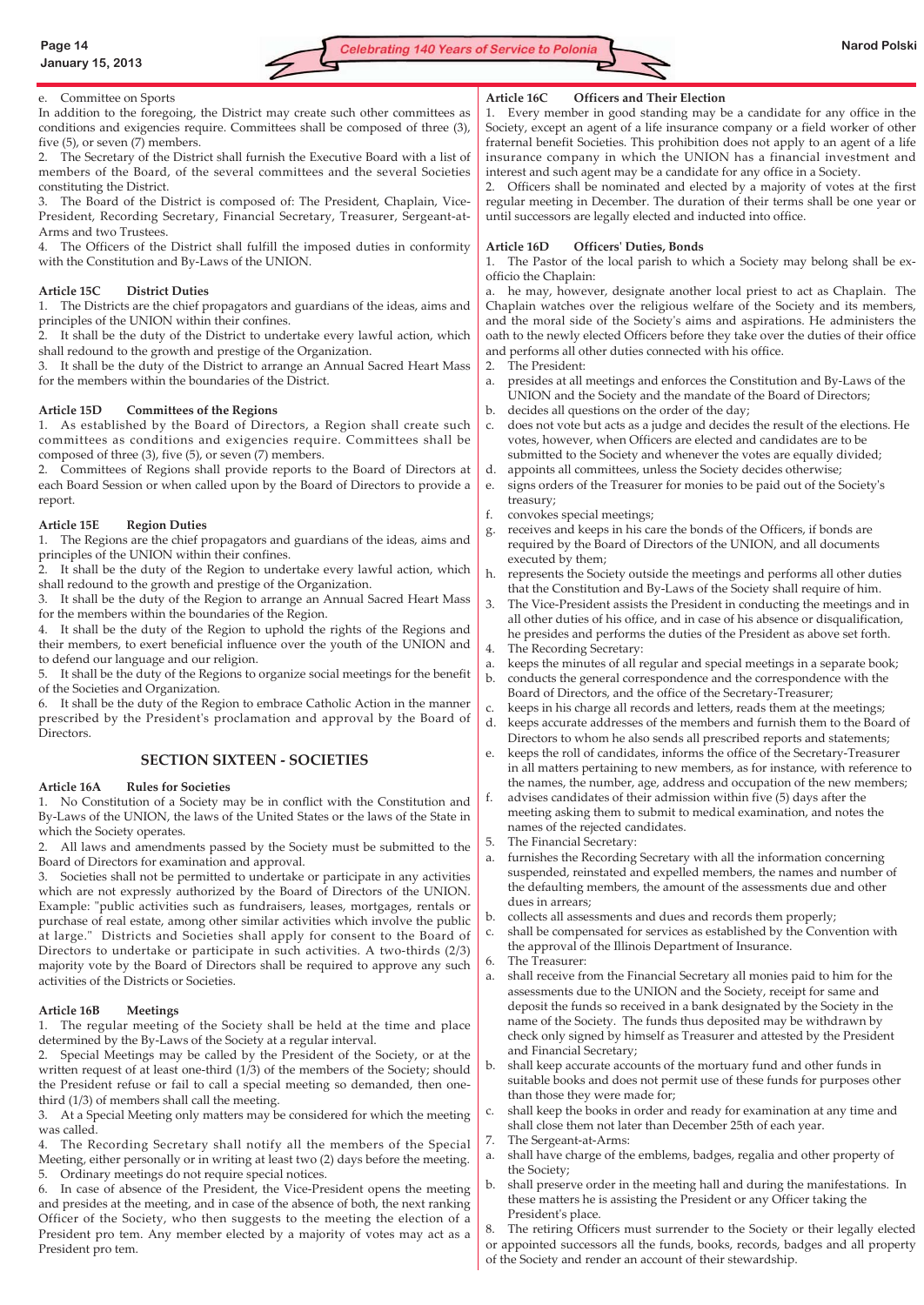

### **Article 16E Complaints, Adjudications and Fines**

1. Any member of the UNION may have charges preferred against him.

2. A complaint filed with the Board of Directors must be signed by three (3) members in good standing and if a member is found guilty, the Board of Directors fixes the penalty by a two-third (2/3) majority vote at its regular or at a special meeting.

3. If a whole Society is under charge, it must not hold elections and installation of officers; it must not issue transfer cards, nor dispose of its funds or its property; in short, it cannot perform any function with exception of paying legal obligations, assessments and dues to the UNION, and sick benefits when insurance of members against sickness exists.

4. From all cases decided within the Society, an appeal may be made to the Board of Directors. In such cases the appellant must send his appeal to the President within thirty (30) days from the date the decision has been rendered by the Society, giving fully his reasons for such appeal.

5. When a member or Society is accused, all notices and summons, as well as copies thereof on members, officers and Societies, must be delivered personally to the parties involved, or sent by registered or certified mail to addresses as they appear on the books of the Secretary-Treasurer. The return receipt shall be sufficient evidence of the mailing of the documents to the involved parties.

6. Any member convicted by a Society's Judicial Committee of having committed offenses contrary to the Constitution, By-Laws, and Rules of the UNION may be punished by a fine, reprimand, suspension, or expulsion from the UNION.

7. A suspension shall not alter, change or modify the insurance benefits as provided in the member's certificate.

### **Article 16F Judicial Proceedings in Societies**

1. The complaint must be in writing,

- a. specifically stating the offense and the section of the Constitution and By-Laws of the Society or the UNION violated;
- b. signed by the member or members making the complaint;
- c. and the complaint is to be filed with the President of the Society.

2. The complaint is read by the President at the next regular meeting of the Society and by a majority vote of the members present at the meeting; the complaint is referred to a Judicial Committee composed of five (5) insured members elected at the same meeting.

3. Immediately after election, the Committee shall meet, elect a Chairman and Secretary from its membership. The Secretary shall, at least five (5) days prior to the date of the trial of the accused member, serve personally or by registered mail a copy of the charges and a notice of the trial, giving the place, date, and hour when the trial will be held.

4. The accused has the right to defend himself or engage Counsel. Refusal or neglect to stand trial after having been duly served with notice of the time and place of trial, shall be an admission of guilt and a verdict of guilty shall be voted by the Committee. Only insured member and Counsel for the accused shall be admitted to the trial chamber.

5. After the trial is concluded, the Committee takes a vote and the majority vote decides the verdict, which verdict is reported by the Chairman of the Committee at the next regular meeting of the Society. If the verdict is "not guilty" and the majority of the members of the Society approve the verdict, the accused member shall be declared not guilty. If the Judicial Committee reports a verdict of "guilty of the charges" and a majority of the members approve the verdict, the accused member shall be declared guilty.

6. The Society shall determine by a majority vote of the members present the penalty for the offense, however, decision imposing the penalty of expulsion shall be by vote of two-thirds (2/3) of the members present.

7. The accuser, as well as the accused, in a trial for violation of a section of the Constitution and By-Laws of the UNION, if the complaint is filed in accordance with the Constitution and By-Laws of the UNION, shall have the right before the commencement of the trial to demand in writing, a transfer of the case before a court of a different Society, also consisting of five (5) insured members. The purpose of such proceedings is to secure absolute impartiality, especially in more important cases. Such a written petition shall be duly founded and shall be addressed to the President of the UNION. The President then advises the Society that it shall elect a Committee to try the matter at issue.

8. From the decision of the Judicial Committee and Society, either the complainant or the accused may appeal to the Board of Directors by filing notice of appeal with the Recording Secretary of the Society and the Secretary of the Board of Directors within thirty (30) days thereafter, setting forth the reason for the appeal. The Recording Secretary shall, within ten (10) days, send all documents and a copy of all the minutes pertaining to the trial to the Board of Directors and it shall act on the appeal and render a decision as soon as practicable.

#### **Article 16G Transfer**

1. Every member in good standing wishing to transfer from one Society to join another must first obtain an acceptance from the Society he is joining, then present the application to the Society he is leaving.

2. When receipt of the application for a transfer card is properly filed, the Society must issue such to the member, unless he be under charges or unless charges shall be shortly preferred against him.

3. A member to whom a transfer card has been issued must file it within thirty (30) days with the Society he is joining, or he shall be suspended.

4. A member transferring to another Society must be a member of the new Society for one year before the Quadrennial National Convention before the transferee can qualify to become a Delegate from this Society.

#### **Article 16H Consolidation of Societies**

1. Two or more Societies of the Union may consolidate in accordance with at least the following:

- a. The consolidating Societies shall give notice to the Secretary-Treasurer of the UNION of the proposed consolidation prior to the consolidation being effected, and also shall obtain from the Secretary-Treasurer current roster lists of all of the members of the consolidating Societies. The Secretary-Treasurer must provide, in a timely manner, those roster lists to the Societies involved upon request;
- b. The Secretary-Treasurer shall, prior to the consolidation being effected, inform the Directors of the proposed consolidation;
- The Officers of the consolidating Societies shall, after notice to the members of the Societies involved of the possible consolidation, agree on the terms of the proposed consolidation, including the distribution or use of any funds in the treasuries of the Societies involved;
- d. The consolidating Societies shall comply with any other reasonable rules and regulations of the Board of Directors of the UNION that are not inconsistent with any of the foregoing.

#### **Article 16I Dissolution of a Society**

1. A Society may be dissolved in accordance with the rules and regulations of the Board of Directors.

### **SECTION SEVENTEEN - MERGERS**

#### **Article 17A Mergers**

1. If, and in the event that the UNION shall enter into an agreement whereby another fraternal organization shall merge into the UNION, then those persons who shall become new members of the UNION by and through such a merger shall be entitled to enjoy and exercise all of the rights and privileges afforded to them by virtue of their membership in the UNION. Such rights and privileges shall include those specifically provided for in an Agreement of Merger approved by the Board of Directors and thereafter by the requisite number of delegates to the Convention immediately preceding the merger, and may include, by way of example and not by way of limitation, eligibility to be a member of the Board of Directors of the UNION until the next Convention, eligibility to be a delegate at the next Convention and eligibility to be a candidate for elective office at the next Convention.

2. Notwithstanding anything to the contrary in Paragraph 1 of this Article 17A, the rights and benefits afforded in a Merger Agreement approved as set forth in Paragraph 1 of this Article, to those who would be new members of the UNION by and through any future merger, shall not:

- a. be deemed to amend any provision of this Constitution;
- b. permit any such new member to hold a position as an officer of the UNION without running for election at the Convention next following the merger;
- c. permit more than one such new member to hold a position as a Director of the UNION during the period following the merger and until the Convention next following the merger; and
- d. if such a new member is permitted to hold a position as a Director of the UNION as part of the merger agreement, then such right and position shall continue only until the Convention next following the merger and at which time the position shall cease to exist and such new member must, if desirous of being a Director of the UNION, qualify and run for the position of Director in accord with the provisions of this Constitution.

# **SECTION EIGHTEEN**

#### **Article 18A Pronouns**

1. All pronouns and any variations thereof are deemed to refer to the masculine, feminine, neuter, singular or plural as the identity of the person, persons, or entity may require.

*EDITOR'S NOTE: Sections 19 and 20 of the By-Laws are left blank purposely by the Task Force that revised the By-Laws, so the document won't need to be renumbered in case additions to the By-Laws are made in the future.* 

# **END OF PRCUA BY-LAWS**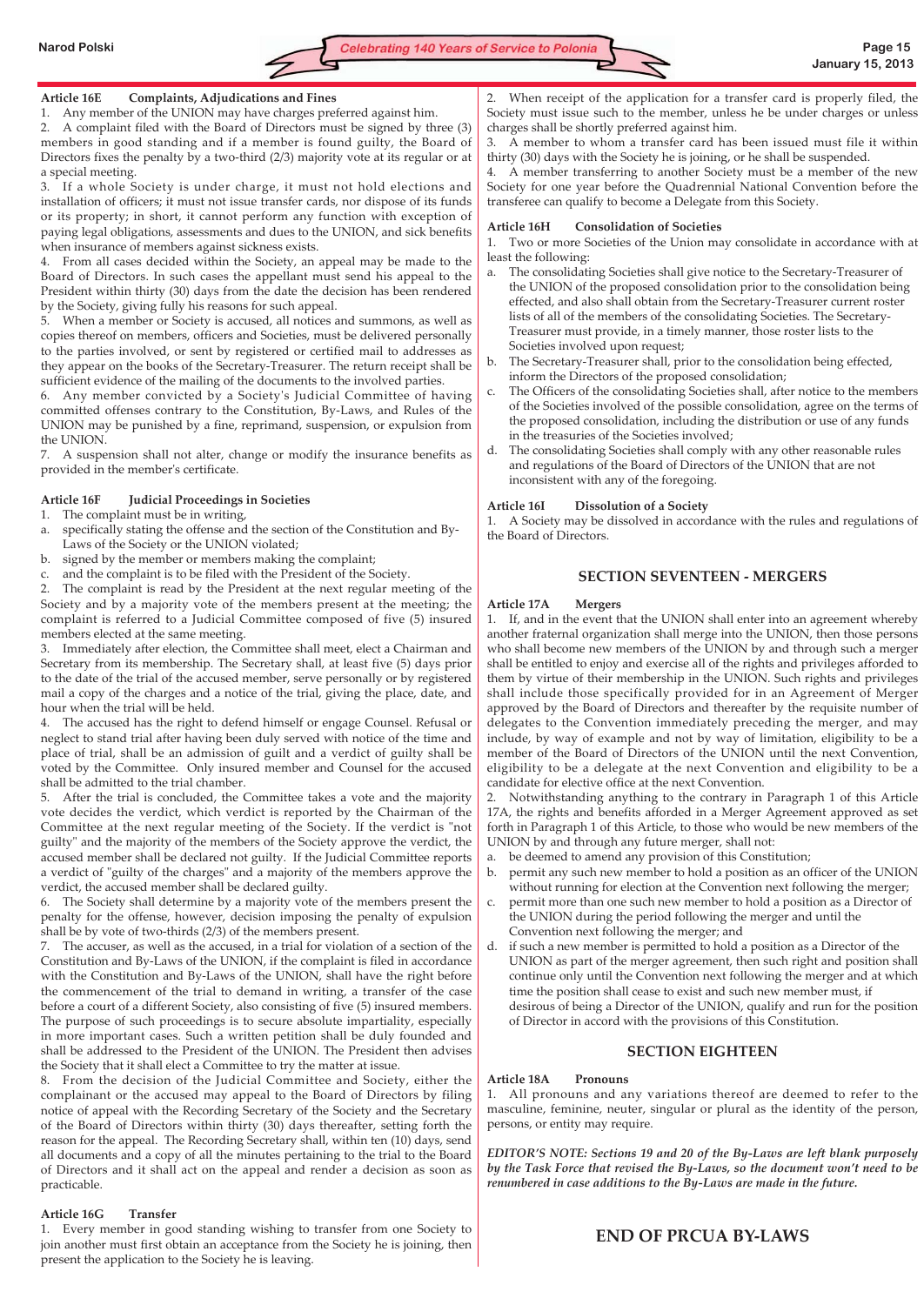# **PROCEDURES AND DOCUMENTS OF THE POLISH ROMAN CATHOLIC UNION OF AMERICA**

# **SECTION 21 - ORDER OF MEETINGS**

# **21A Order of Election Meeting for Delegates to Convention**

On the day, at the time and place fixed, the members of the Society meet for the purpose of electing delegates. The order of election is as follows:

- 1. Formal opening of the meeting by the President of the Society
- 2. Roll call
- 3. Resolution as to how the election shall be held
- 4. Election of the Chairman of the election
- 5. Election or appointment of three judges of the election
- 6. Nomination of candidates
- 7. Voting
- 8. Counting of votes
- 9. Announcement of the result of election

# **21B District's Order of Business**

The order of business transacted at the meetings of Districts belonging to the UNION shall in principle be as follows:

- a. Opening and invocation
- b. Roll call
- c. Reading of minutes
- d. Reading of correspondence
- e. Reports of Officers and committees
- f. Unfinished business
- g. New business
- h. At yearly meetings -- administration of oath to new Officers and election of committees

i. Prayer and adjournment The manner of electing Officers and committees is left to the discretion of the District.

# **21C Societies' Order of Business**

The order of business transacted at the meetings of Societies belonging to the UNION shall in principle be as follows:

- a. Opening of meeting with a prayer
- b. Roll call of Officers
- c. Reading, correcting and approval of minutes
- d. Admission of candidates
- e. Report of members of investigating committee
- f. Balloting on candidates
- g. Initiation of candidates
- h. Appointment of Committees
- i. Reading and disposition of correspondence
- j. Report on ailing members
- k. Report of special committees
- l. Receipt and settlement of accounts
- m. Unfinished business
- n. New business
- o. Report of Officers
- p. Nomination and election
- q. Installation of Officers
- r. Oath of office
- s. Good of Society
- t. Suspension of members
- u. Closing of meeting with a prayer

2. All meetings, regular and special, shall be held in the above order. Only by resolution of the Society is a change possible in the above order.

# **SECTION 22 - OATHS OF THE UNION**

# **22A Oath of the Convention Delegates**

When the Credentials have been examined and accepted by the Committee, the Chaplain or some other priest present at the Convention, will administer the oath to the delegates as follows:

"We, delegates elected to the Convention of the POLISH ROMAN CATHOLIC UNION OF AMERICA, do solemnly swear that we will faithfully perform the duties placed upon us to the utmost of our ability. With all our strength we shall work for the good and development of the Organization. In our Counsels and Resolutions, we shall follow the dictates of our conscience always bearing in mind the good and the welfare of the Organization. In the fulfilling of this oath so help us the Sacred Heart of Jesus. Amen."

# **22B Oath of the Executive Board**

After the approval of the election, the new Officers and Directors take the following oath:

"I, (name) elected by the Convention to the office of (name of office), do solemnly swear that I shall conscientiously and faithfully perform the duties of my office in the spirit of the Constitution of the POLISH ROMAN CATHOLIC UNION OF AMERICA; that I shall earnestly promote the good and the welfare of the Organization. In the keeping of this oath, so help me the Sacred Heart of Jesus. Amen."

# **22C Oath of the District Delegates**

This oath shall be administered by the Chaplain, or any other priest present. In case there is no priest present, the President or oldest member of the UNION shall administer the oath.

"We\_\_\_\_\_\_\_\_\_, Delegates of the\_\_\_\_\_\_\_\_\_\_\_\_ Society of the POLISH ROMAN CATHOLIC UNION OF AMERICA, do solemnly swear, that we honestly and conscientiously will perform all our duties as members of District No.

that we will advance the welfare of the Districts always bearing in mind the good of the Societies and the development of the POLISH ROMAN CATHOLIC UNION OF AMERICA, so help us the Sacred Heart of Jesus. Amen."

#### **22D Oath of the District Officers**

"I, (name of officer) elected to the office of (name of office) of District No. do solemnly swear, that I shall conscientiously, honestly and justly perform the duties of my office and that I shall never violate the Constitution of the POLISH ROMAN CATHOLIC UNION OF AMERICA. The Sacred Heart of Jesus so help me to keep this oath. Amen."

#### **22E Oath of the Society Officers**

"I, (name of officer), elected to the office of (name of office) of Society No. do solemnly swear, that I shall conscientiously, honestly and justly perform the duties of my office, and that I shall never violate the Constitution of the POLISH ROMAN CATHOLIC UNION OF AMERICA, nor the Constitution of this Society, so help me the Sacred Heart of Jesus. Amen."

# **SECTION 23 - FORMS**

#### **23A Form of Credentials for Districts**

At the annual meeting of Society No. \_\_\_held the day of \_\_\_\_\_ A.D. 20\_ Delegate\_\_\_\_\_\_\_\_\_has been commissioned to represent our Society in District No.\_\_ of the POLISH ROMAN CATHOLIC UNION OF AMERICA with full voting powers. Anything the above named Delegate shall do at the meetings of the District shall be fully binding upon this Society.

In witness whereof, we have hereunto set our hands and seal of the Society, this  $\_\_$  day of  $\_\_$  A.D. 20 $\_\_$ , at  $\_\_$ .

\_\_\_\_\_\_\_\_\_\_\_\_\_ \_\_\_\_\_\_\_\_\_\_\_\_\_\_\_\_\_ \_\_\_\_\_\_\_\_\_\_\_\_\_\_\_\_\_\_\_\_\_\_\_\_\_ CHAPLAIN PRESIDENT RECORDING SECRETARY (SEAL)

# **SECTION 24 - CHARTERS**

#### **SECTION 25 - POLICIES (EDITOR'S NOTE: INCLUDES PRCUA PRIVACY POLICY)**

Protecting your privacy is important to the Polish Roman Catholic Union of America. We want our customers to understand what information we collect and how we use it.

#### **Information We Collect About You**

You have provided the Polish Roman Catholic Union of America certain nonpublic personal information, such as your name, age, residence, marital status and social security number. If you have applied for life insurance or an annuity, you also provided us with employment and medical information and authorized us to obtain further information concerning your health history, mode of living, avocations and other personal characteristics. Based on this authorization, only the minimum amount of information necessary to underwrite your application has been collected. If you have applied for a mortgage or a student loan, you also have provided us with information about your employment, income and assets.

# **Information We Collect Through Our Website www.prcua.org**

We do track general website non-personal information to determine the number of website visitors; date and time of access; host or server provider information. This information is used to improve website content, monitor traffic and diagnose server problems and is not disclosed to third parties.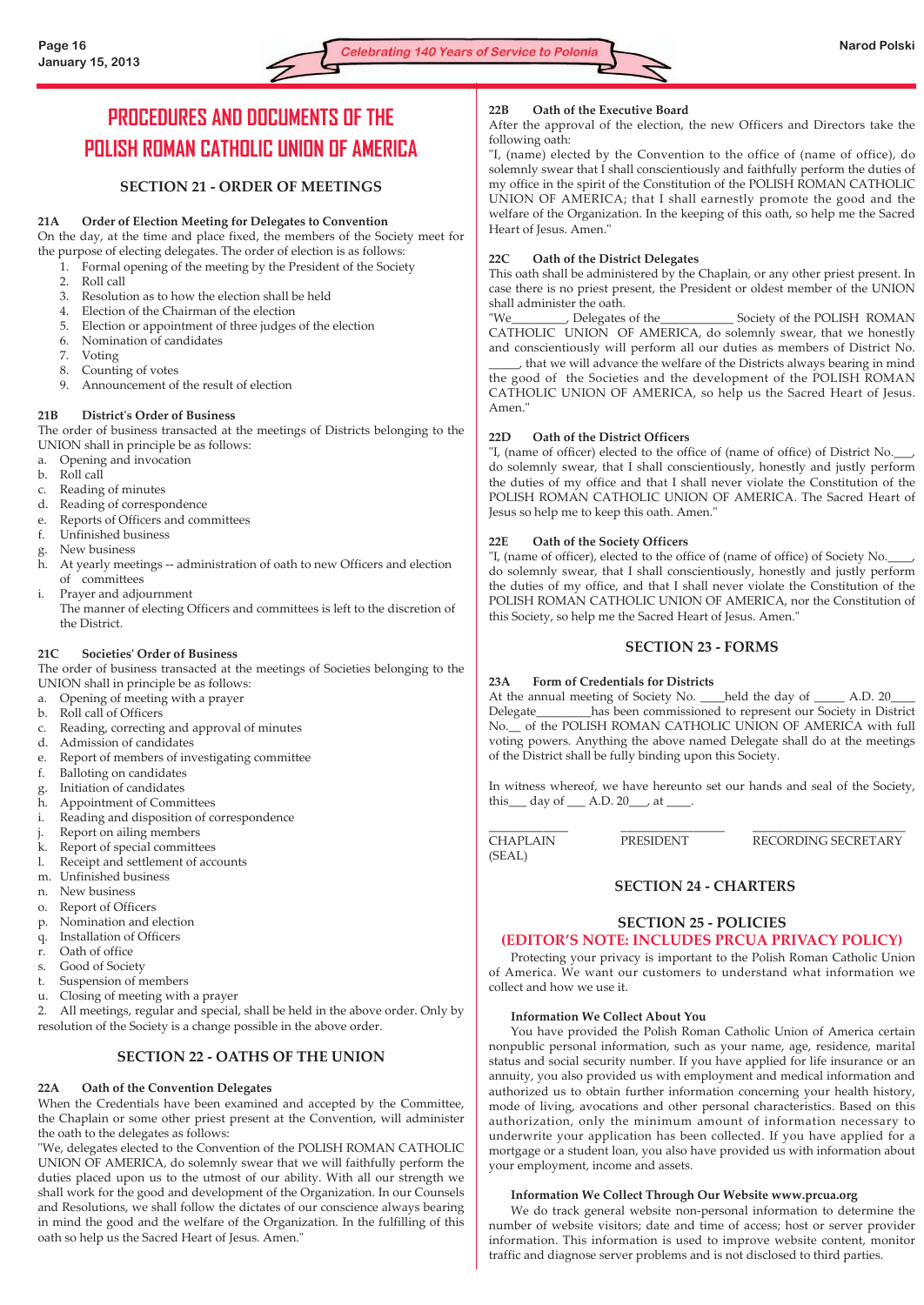We do not obtain or utilize user-specific information and do not capture personal information unless you willingly provide it to us either directly by email or in those areas of the website where you may provide it for informational type requests.

In order to provide better service, the Polish Roman Catholic Union of America may occasionally use a "cookie." A "cookie" is a small text file placed on your hard drive by our webpage server. These cookies do not collect personally identifiable information, and we do not combine information collected through cookies with other personal information to determine who you are or your e-mail address. We may use cookies for a number of purposes, such as storing your password so that you do not have to input it every time you visit our website. You can set up your web browser to inform you when cookies are sent or to prevent cookies from being sent. However, disabling cookies may reduce the functionality of certain options available through the Polish Roman Catholic Union of America's website.

# **Confidentiality and Security**

We maintain the highest levels of confidentiality concerning your nonpublic personal information. The employees at the Home Office and our branch offices have been trained in the careful handling and protection of such information. Any oversight of these matters is rigorous and our employees understand that improper disclosure of nonpublic personal information is a serious matter with severe consequences.

PRCUA works hard to ensure that our systems are secure so that they meet industry standards and comply with Federal and State regulations regarding the safeguarding of nonpublic personal information. Where appropriate, we employ firewalls, encryption technology, user authentication systems (e.g., passwords and personal user ID) and access control mechanisms to control the physical and electronic access to our systems and data. We also institute policies and procedures to maintain the accuracy of customer information.

### **What Information We Disclose**

We are a fraternal benefit society that has always been committed to protecting the privacy of our members. There are no affiliated financial institutions or third-party non-affiliates, which have access to your nonpublic personal information, except pursuant to your written authorization. We never sell lists of the names and addresses of our members to any vendor of goods or services.

Access to your records is limited to those employees who are working with your file. Should we be required to disclose information in connection with civil or criminal litigation, we must comply, but such instances are exceedingly rare.

We exchange customer information, to the extent permissible by law, for the purposes of credit reporting, verification and risk management. Should we need to retain another organization to assist us with our operations, we will require that it adhere to the same strict standards of confidentiality as we do.

# **Medical Information**

We will not disclose personal medical information about you, except as permitted by law or as you may authorize.

We restrict access to your personal, insurance and medical information to those of our employees who need to know that information in order to provide insurance or service to you. We are, and will continue to be, vigilant in the safeguarding of your personal, financial and medical information.

#### **Closed or Inactive Accounts**

Our policy of protecting the security of nonpublic personal information also extends to former insureds that no longer have any coverage with us.

# **Availability of the Privacy Policy**

This notice is also given to each consumer who purchases a product or service from us and to all consumer customers at least once annually. This notice is not part of your insurance certificate or other agreements.

This notice updates and replaces any previous notices you may have received from us about our privacy policy. We may change this notice at any time and if we do, we will notify you as required by law.

# **END OF PROCEDURES AND DOCUMENTS**

# **From the Office of the Secretary-Treasurer James J. Robaczewski UNKNOWN ADDRESSES**



We need the current address for the following members. If you know the address of anyone on this list, please send it to: **James Robaczewski, Secretary-Treasurer, PRCUA,** 

**984 N. Milwaukee Avenue, Chicago, IL 60642-4101 or call toll-free 1-800-772-8632 or email: info@prcua.org**

| <u>SOCIETY</u> | <b>NAME</b>                          | <u>LAST KNOWN ADDRESS</u>                                                      |
|----------------|--------------------------------------|--------------------------------------------------------------------------------|
| 7              | Joseph Garbacki                      | 317 W. 17th St Hazleton, PA 18201                                              |
| 20             | Brenda Colon                         | 39 Manderville Ave Pompton Lks, NJ 07442                                       |
|                |                                      |                                                                                |
| 20             | Helena Kita                          | 680 Mountain Bl #215 Watchung, NJ 07069                                        |
| 20             | Genowefa Krainska                    | 15 Canal St Sayreville, NJ 08872                                               |
| 23             | Ronald E. Marchlewicz                | 666 Appletree Lane Caro, MI 48723                                              |
| 23             | Arron OKeeffe                        | 3118 W. Shore St Bay City, MI 48706                                            |
| 27             | <b>Franc Maciolek</b>                | 31 Mitchell St Stamford, CT 06902                                              |
| 27             | Helen Olzerowicz                     | 30 Tremont Ave Glenbrook, CT 06906                                             |
| 27             | Bertha Parda                         | 445 32nd Ave N #210 St. Petersburg, FL 33704                                   |
| 29             | Anna Demkowicz                       | 4 Groendyke Cir Robbinsville, NJ 08691                                         |
| 29             | Ellen Nawrocki                       | 401 Southvky Ave Olyphant, PA 18447                                            |
| 29             | Joseph Kiwior                        | 2590 Davison Ave Auburn Hills, MI 48326                                        |
| 31             | Nancy White                          | 439 E. Church St King of Prussia, PA 19406                                     |
| 31             | Eugene Cygal                         | 671 U St Swedeland, PA 19479                                                   |
| 31             | Ewa Kozielska                        | 3667 2nd St SW Vero Beach, FL 32968                                            |
| 31             | Jane Duckett                         | 2916 N. Mason Ave Chicago, IL 60634                                            |
| 31             | Wayne Mowakowski                     | 3641 N. Vecino Dr Covina, CA 91722                                             |
| 33             | Thomas Wolski                        | 400 N. McClurg Ct #3312 Chicago, IL 60611                                      |
| 36             | Casimir Dorobek                      | 805 S. Buchanan St # 110 Fremont, OH 43420                                     |
| 36             |                                      | Frances Golemboowski 538 White Rd Fremont, OH 43420                            |
| 36             | Rachel Judge                         | 329 E. 215th St Euclid, OH 44123                                               |
| 36             | Michele Bado                         | 410 Eld Elm Rd Chillicothe, OH 45601                                           |
| 36             | Mildred Smarszcz                     | 4200 Lathrop Berkey, OH 43504                                                  |
| 66             | Alicia Torkelson                     | 212 W. Washington #1213 Chicago, IL 60606                                      |
| 72             | Daniel Wilga                         | 43 Catamaran Dr Lk St. Louis, MO 63367                                         |
| 72             | Deborah J. Andrews                   | 2812 Wyoming St St. Louis, MO 63118                                            |
| 72             | Carol Jaworski                       | 3667 Narceline Terr St. Louis, MO 63116                                        |
| 72<br>72       | Edwmund Lipski                       | 3728 St Monica St Ann, MO 63074                                                |
| 72             | Donna Politte                        | 3708 Dunnica Ave St. Louis, MO 63121                                           |
| 76             | Czeslaw Koper<br>William Maliszewski | 9484 Yorktown St. Louis, MO 63134<br>225 First St So Amboy, NJ 08879           |
| 76             | Donald J. Lytkowski                  | 823 Holland Rd Framville, VA 23901                                             |
| 76             | Carol A. Dobrzynski                  | 2560 NW 103th Ave Sunrise, FL 33322                                            |
| 78             | James Jurkas                         | 2612 Riverview#10 N. Muskegon, MI 49445                                        |
| 78             | Kathleen Snyder                      | 3211 Miami Pl Bradenton, FL 34207                                              |
| 78             | Karla Koniarski                      | 433 Aue Rd Muskegon, MI 49441                                                  |
| 78             |                                      | Christine Sohasky-Johnson 2736 Gilbert Rd Lansing, MI 48911                    |
| 78             | David Hahn                           | 3009 Highland Ave, Muskegon Hts, MI 49444                                      |
| 78             | Henry Tomasiewicz                    | 3036 Sherwood Ct Muskegon, MI 49441                                            |
| 78             | Thomas Swiatek                       | 3060 Maple Grove 225 Muskegon, MI 49441                                        |
| 78             | Andrew Trjchma                       | 4356 Hts. Ravenna Rd Fruitport, MI 49415                                       |
| 78             | Howard Meloche                       | 4525 Marshall Norton Shores,MI 49441                                           |
| 78             | Wanda Korson                         | 5644 Airline Rd Fruitport, MI 49415                                            |
| 87             | Tyler Schnursteis                    | 26 Johns Pond Rd Carver, MA 02330                                              |
| 87             | Mary Bennett                         | 1467 Stacy Canton, MI 48188                                                    |
| 87             | Tadeusz Mazur                        | 2754 Saturn Dr Lake Orion, MI 48035                                            |
| 87             | Lucille Putz                         | 2620 Fourth St Wyandotte, MI 48192                                             |
| 87             | Andr Piastowski                      | 3355 Dane Detroit, MI 48211                                                    |
| 87             | Virginia Pocilujko                   | 3437 Greusrl Detroit, MI 48210                                                 |
| 87             | Jozef Nalepa                         | 4018 Pitt Dearborn, MI 48120                                                   |
| 87             | Denise Addis                         | 4600 Guilford Detroit, MI 48224                                                |
| 87             | Lillian Kuczynski                    | 4853 St. Hedwig Detroit, MI 48210                                              |
| 87             | Rita Krause                          | 26421 Kenneth Redfd Detroit, MI 48239                                          |
| 87             | Jeanette Nagy                        | 29525 Rush Ave Garden City, MI 48135                                           |
| 87             | Leonard Fijal                        | 31450 Tecla Drive Warren, MI 48093                                             |
| 87             | Donald Southward                     | 33511 Berville Westland, MI 48185                                              |
| 87             | Helena Murzin                        | 5917 Kesler Dr Arlington, TX 76017                                             |
| 87             | Barbara Richards                     | 3235 Walnut Odessa, TX 79760                                                   |
| 87             | Frank Matyniak                       | 3625 E. Ray Road Spt.1003 Phoenix, AZ 85044                                    |
| 89             | Linda Brandt                         | 4825 W. College #147 Greendale, WI 53129                                       |
| 105            | Stanislawa Ferlas                    | 1131 Central Ave 1001 Kansas City, KS 66102                                    |
| 105            | John Sanford                         | 305 S. 8th St Kansas City, KS 66101                                            |
| 105<br>105     | Joseph Sanford<br>David Skwarlo      | 305 S. 9th St Kansas City, KS 66101                                            |
| 111            | William Simanski                     | 5419 SW 40th Terrace Topeka, KS 66610<br>20 Walloon St Staten Island, NY 10303 |
| 111            | Joan Cunningham                      | 358 Delafield Ave Staten Island, NY 10314                                      |
|                |                                      |                                                                                |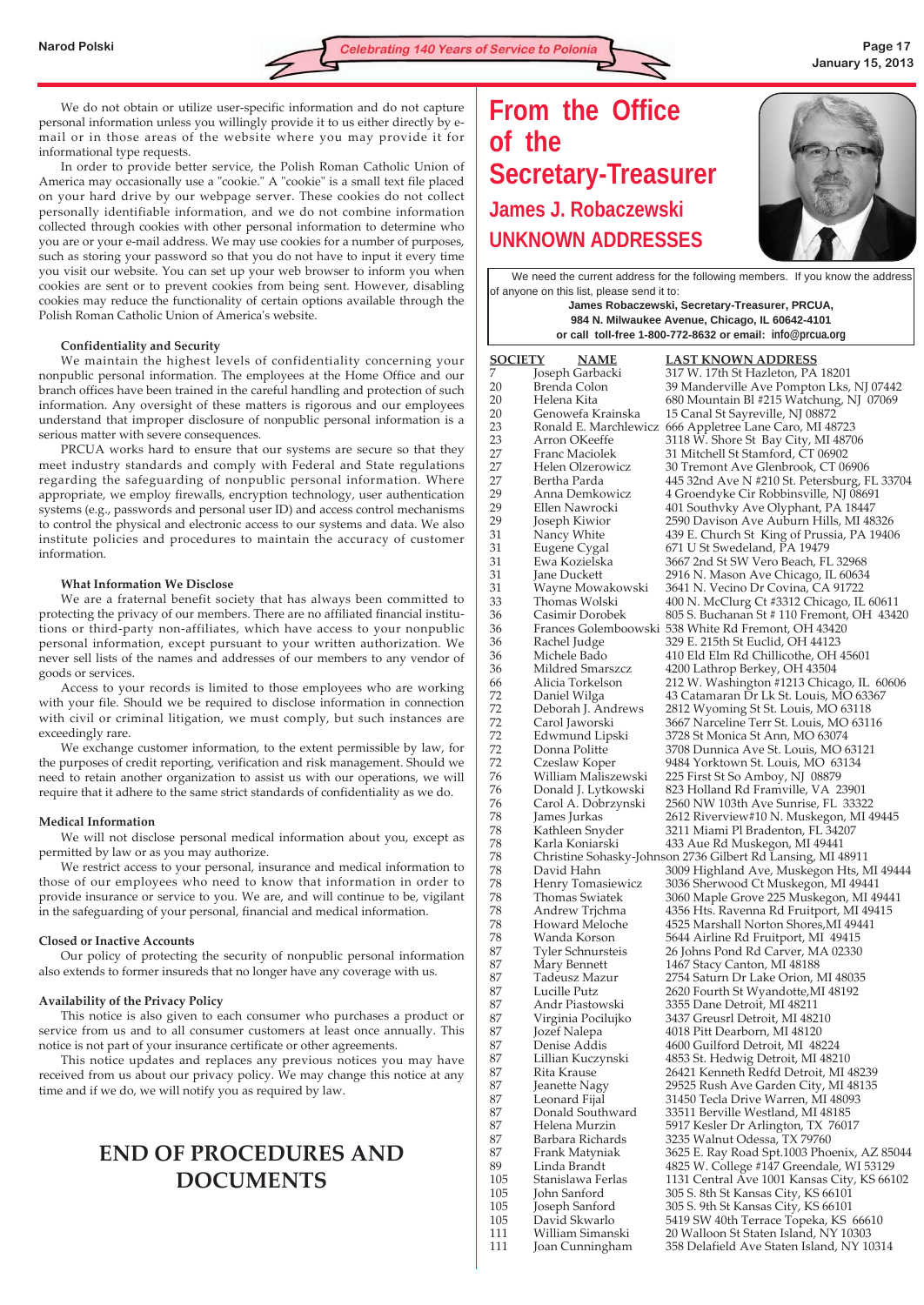# **January 15, 2013**

**SOCIETY NAME LAST KNOWN ADDRESS** 111 Raymond Trong 20 Fifth St Watervliet, NY 12189<br>119 Aaron Smithnosky 2640 Guildford Dr Florissant, M 122 Steve Mikolasko 2635 E. 83rd St Chicago, IL 60617 122 Debra Timke 3605 W 123rd St Alsip, IL 60658<br>126 Ian Sujak 4912 W 31st Pl Cicero, IL 60804 160 Mark Bognaski 64th St Oneida, NY 13421<br>160 Anna Kolodziej 316 Putnman St Syracuse, 162 Kenneth Malinowski 1253 Clay Ct Crozet, VA 22932 162 April Bowdler 37 Union Ecorse, MI 48229<br>162 Carissa Ware 255 Poplar Wyandotte, MI 162 Carissa Ware 255 Poplar Wyandotte, MI 48192 162 Chantel Downs 2634 10th Wyandotte, MI 48192<br>162 Kara Schultz 2752 Manchester Rd Ann Arbor, 162 Chad Gravlin 3540 Rose Cir Trenton, MI 48183<br>162 Jeffrey Kucyk 3617 2nd Wyandotte, MI 48192 179 Lorraine Chism 3152 W. Wilson Chicago, IL 60625<br>179 Adeline Brodzinski 3834 W. 61st St Chicago, IL 60629 224 Richard Gouttiere 2906 E. 80th Pl Tulsa, OK 74136<br>224 Constance Szymkowiak 314 W. St Anne Hobbs, NM 882 227 Robert Wysinski 41 Brighton St Dayton, OH 45404 237 Benjamin Harbor 307 45th St Pittsburgh, PA 15201 239 Christophe Lundquist 301 N. Schiller Palatine, IL 60067<br>239 Erick Kellogg 2810 Loveland St Naperville, IL 6

119 Aaron Smithnosky 2640 Guildford Dr Florissant, MO 63033<br>122 Szymon Kijewski 512 W 125th Pl Chicago, IL 60628 Szymon Kijewski 512 W 125th Pl Chicago, IL 60628 126 Jan Sujak 4912 W 31st Pl Cicero, IL 60804 136 Jeffrey Sysak 516 Glenrock Dr Bethel Park, PA 15203 139 Nancy Socha 4131 Sheffield Hammond, IN 46327<br>139 Dorothy Rzeczkowski 4512 N. Harding Ave Chicago, IL 60 4512 N. Harding Ave Chicago, IL 60625 145 Ben Pawlowski 32223 N. U.S. Hwy RoundLake, IL 60073<br>148 Jeffrey Podurgiel 333 Glenn Ave Carnegie, PA 15106 148 Jeffrey Podurgiel 333 Glenn Ave Carnegie, PA 15106<br>149 Janet Hige 92 Grove St Vernon, CT 06066 Fanet Hige 92 Grove St Vernon, CT 06066<br>
Stefan Polacek 205 Cadwell St Syracuse, NY 1 160 Stefan Polacek 205 Cadwell St Syracuse, NY 13204 316 Putnman St Syracuse, NY 13204 160 Edward Pilch 337 Darrow Ave Sokvay, NY 13209<br>162 Kenneth Malinowski 1253 Clay Ct Crozet, VA 22932 84 Saint Johns Rd Weirton, WV 26062 Wendy Sikora Morse 417 Cleveland Lincoln Pk, MI 48146 162 Christopher Treglown 415 Chestnut Wyandotte, MI 48192 162 Ariell Barnes 512 Nokomis St Tecumseh, MI 49286<br>162 Thomas Laporte 429 6th St Traverse City, MI 49684 162 Thomas Laporte 429 6th St Traverse City, MI 49684 162 Kara Schultz 2752 Manchester Rd Ann Arbor, MI 48104 2710 10th St Wyandotte, MI 48192 162 Varbara Chrzanowska 2703 22nd St Wyandotte, MI 48192 162 Bernard Olender 3301 Longmeadow Trenton, MI 48183<br>162 John Derry 3317 Fort Trenton, MI 48183 162 John Derry 3317 Fort Trenton, MI 48183 162 Alan Taurence 3396 Harrison Ave Trenton, MI 48183<br>162 Chad Gravlin 3540 Rose Cir Trenton, MI 48183 162 Jeffrey Kucyk 3617 2nd Wyandotte, MI 48192 162 Shayna Howard 8375 Salem Lane Dearbon Hts, MI 48127 162 Alyson Bundy 3180 Bluebird Lane Decatur, IL 62526<br>162 Gray Marchel 25808 Winding Crk New Boston, MI 162 Gray Marchel 25808 Winding Crk New Boston, MI 48164 162 Ronald Duda 28485 Oakwood Flatrock, MI 48134 162 Mary Brown 1855 Wirt Rd A-125 Houston, TX 77055<br>162 John Poczik 36370 Fredricksburg Farmington Hill, N 162 John Poczik 36370 Fredricksburg Farmington Hill, MI 162 Albin Pomnichowski 4624 Dolores Ave Oakland, CA 94602 179 Walter Synowiecki Jr 600 Rockledge Dr Junction City, KS 66441<br>179 Beatrice Krynski 1030 S. Wenonah Ave Oak Park, IL 60304 Beatrice Krynski 1030 S. Wenonah Ave Oak Park, IL 60304<br>Leonard Sasak 2738 S. Koling Ave Chicago, IL 60623 179 Leonard Sasak 2738 S. Koling Ave Chicago, IL 60623<br>179 Lorraine Chism 3152 W. Wilson Chicago, IL 60625 3834 W. 61st St Chicago, IL 60629 179 Charlene Marrow 4130 W. Henderson Chicago, IL 60641 186 Mary Meier 370 Channing Way San Rafael, CA 9490<br>197 David Maciak Rd 3 Clarks Summit, PA 18411 Rd 3 Clarks Summit, PA 18411 203 Thomas Kozlowski 41 Colby St Cheektowaga, NY 14206<br>204 Robert Wojciechowsk 3605 Culater Court Raleigh, NC 2763 204 Robert Wojciechowsk 3605 Culater Court Raleigh, NC 27616 204 Robert Trzupek 2910 Harold Dean Dr Marietta, GA 30066 204 Marilyn Mach 3130 N. Lake Shr Dr Chicago, IL 60657<br>211 Cecelia Kabacinski 625-D Kunawai Ln Honolulu, HI 9681 211 Cecelia Kabacinski 625-D Kunawai Ln Honolulu, HI 96817 213 Mark Kerwood 41 Pin Oak Dr Wheeling, WV 26003 213 Matthew Chlon 410 S. York St Wheeling, WV 26003<br>213 Evan Botizan 413 Laurel Terr New Marinsville, W 213 Evan Botizan 113 Laurel Terr New Marinsville, WV 26155<br>213 Michaeline Raskiewicz 3736 Chapline St Wheeling, WV 26003 Michaeline Raskiewicz 3736 Chapline St Wheeling, WV 26003 213 Jared Holley 2816 Whisper Bay Blvd Gulf Breze, FL 32561<br>224 Richard Gouttiere 2906 E. 80th Pl Tulsa, OK 74136 224 Constance Szymkowiak 314 W. St Anne Hobbs, NM 88240 227 Michael Danforth 97 Summit St Manchester, Ct 06040<br>227 Robert Wysinski 41 Brighton St Dayton, OH 45404 4460 Willow Mist Dr Dayton, OH 45424 228 Tara Labons P. O. Box 120 Rd 1 Adah, PA 15410<br>228 Monica Stanec 4313 Stonecliff Dr Monroeville, PA 228 Monica Stanec 4313 Stonecliff Dr Monroeville, PA 15146<br>234 Marc Buczkowski 2509 W. Fredreckson South Bend, IN 4662 2509 W. Fredreckson South Bend, IN 46628 237 Janice Lawniczak 406 Cranberry Pt Cranberry Twp. PA 16066 237 Jorden Kanoza 2150 Morgan Wieland Lakeland, FL 33813 237 Laura Wesolowska 255 Fisk St Pittsburgh, PA 15201 237 Daniel Wiktorzewski 409 Orwell Way Pittsburgh, PA 15224 435 School Street Pittsburtgh, PA 15202 237 Imelda Gayda 429 S. Pacific Ave Pittsburgh, PA 15212 411 Seventh St Pittsburgh, PA 15219 237 Marion Remple 2584 Elgro Rd Gibsonia, PA 15044 237 Ann Bauer 2570 Matterhorn Dr Wexford, PA 15090<br>237 Frank Hubstenberge 2914 Mullins St Pittsburgh, PA 15212 237 Frank Hubstenberge 2914 Mullins St Pittsburgh, PA 15212 3523 Huntertown Rd Allison Pk, PA 15101 237 Theresa Harms 3506 Sardis Way Pittsburgh, PA 15201 237 Alicia Montedoro 3814 Cabinet St Pittsburgh, PA 15201 5818 Callowhill St Pittsburgth, PA 15206 237 Paul Zotter 4002 Naamans Creek Boothwyn, PA 19061 237 Bernard Zbel 602 S. Main St No 570 Crestview, FL 32536<br>237 Alexander Kwiatkowski 3370 Clear View Dr Holland, MI 49424 237 Alexander Kwiatkowski 3370 Clear View Dr Holland, MI 49424 239 Fred Wisniewski 3110 Eden Mills Sarasota, FL 33580<br>239 Christophe Lundquist 301 N. Schiller Palatine, IL 60067 2810 Loveland St Naperville, IL 60564



239 John Scheffler 3123 S. Kedvale Chicago, IL 60623<br>240 Audree Carrender 9407 Huggin Hollow Martinsville, 240 Audree Carrender 9407 Huggin Hollow Martinsville, IN 46151 240 Mark McCloskey 348 E. 28th St Erie, PA 16504 240 Thaddeus Osmanski 3905 Burton Ave Erie, PA 16504 366 E. Ravenwood Youngstown, OH 44507 247 Courtney Donico 4584 Arthur St Palm Beach Gdns, FL 33418<br>247 Kaitlyn Aeppli 452 Como St Struthlers, OH 44471 247 Kaitlyn Aeppli 452 Como St Struthlers, OH 44471 833 Detroit Youngstown, OH 44502 247 Mandi Miglets 3441 Akmerinoff Dr Youngstown, OH 44401<br>247 Martha Piazza 4055 E. 42nd St Newburg, OH 44105 247 Martha Piazza 4055 E. 42nd St Newburg, OH 44105 4069 E. 68th St Cleveland, OH 44105 247 Kcey Boros 4314 Wedgewood Dr Youngstown, OH 44511 247 Luanne Bohac 2910 W. Marconi 121 Phoenix, AZ 85023<br>257 Michael Murray 318 Third St Little Falls, NY 13365 318 Third St Little Falls, NY 13365 257 John Malinowski 40 McNaughton Cheektowaga, NY 14225 258 Sharon Briggs 3418 W 77th Ave Merrillville, IN 46410<br>258 Richard Sepkowski 2675 Fletcher Pkwy 36 EL Cajon, CA 92 258 Richard Sepkowski 2675 Fletcher Pkwy 36 EL Cajon, CA 92020 261 Joshua Gargulinski 26450 Crocker Blvd Harrison Twp, MI 48045 261 Genowefa Malczewska 30161 Southfield Southfield, MI 48076 261 Steven Sienkiewicz 34701 Moravian Sterling Hts, NI 48312 261 Susan Lewinski 433 S Silverwood Ln # 8 Goshen, IN 46526<br>261 Robert Sawicki 340E. 13 Mile Madison Hts, MI 48071 261 Robert Sawicki 340E. 13 Mile Madison Hts, MI 48071 330 N. Batchewana St Clawson, MI 48017 261 Jill Ash 325 MT Vernon Royal Oak, MI 48073 261 Stefanie Naski 2850 Aspen Ln Bloomfle HILS, MI 48302 3525 Lamanna Sterling Hts, MI 48310 261 Vann Kanigowski 4245 Tanglewd Dr Janesville, WI 53546 261 Mary Slezak 4126 Courville Detroit, IL 60613 261 Anna Budzinski 21369 Masch Warren, MI 48091 261 Meghan Zyburski 30122 Warley Ct Novia, MI 48377 261 Harold Forys 31879 Twin Oaks Chesterfield, MI 48047<br>261 Donna Kanigowski 36958 Maas Sterling Hts, MI 48312 261 Donna Kanigowski 36958 Maas Sterling Hts, MI 48312 261 Elizabeth Ajlouni 42240 Bradner Rd Northville, MI 48167 261 Christy Borek 45099 Walnut Ct Utica, MI 48317<br>261 Stephen Laskowski 46308 Workington Mt Clemens, I 46308 Workington Mt Clemens, MI 48044 261 Aaron Haney 4055 58th St # 8 San Diego, CA 92115<br>261 Ieffrev Lobaza 3250 Divisadero 104 San Francsco, C 261 Jeffrey Lobaza 3250 Divisadero 104 San Francsco, CA 94123<br>262 Stanley Strlmach 32 Arnold St Hartford, CT 06106 32 Arnold St Hartford,CT 06106 262 Jozefa Szerejko 30 S Governor St Hartford, CT 06114 262 Andrew Bogaski 44 Burton St Hartford, CT 06117 268 Jefferson St Hartford, CT 06106 262 Regina Jachym 642 Bloomfield Ave Windsor, CT 06095<br>262 Regina Baker 333 Zion St Hartford, CT 061006 262 Regina Baker 333 Zion St Hartford, CT 061006 283 David Mroczkowski 2827 W. Parnell Ave Milwaukee, WI 53221 283 Dorothy Laabs 2700 Cove Cay Dr 1F Clearwater, FL 33760<br>283 Alexander Zimny 2636 S 9th St Milwaukee, WI 53215 283 Alexander Zimny 2636 S 9th St Milwaukee, WI 53215 2976 S 16th St Milwaukee, WI 53215 283 Barbara Kowalczyk 3280 S 93rd St Milwaukee, WI 53227 283 Anden Patterson 4221 S 6th Tr Milwaukee, WI 53221 4559 S 23rd St # 2 Milwaukee, WI 53221 283 Bridget McMahon 6711 W. Beloit St Milwaukee, WI 53219<br>286 Seweryn Niemir 233 Main St New Britain, CT 06053 286 Seweryn Niemir 233 Main St New Britain, CT 06053<br>286 Helen Bialobrzeska 274 Slater Rd New Britain, CT 06053 274 Slater Rd New Britain, CT 06053 290 Theodore Novak 430 A Martin Rd Rock Falls, IL 61071 291 Katarzyna Magielnicki 1 Bailey Ave Sayreville, NJ 08872 Jeneen Gumula 1311 E. Gum St Evansville, IN 47714 294 Kelly Merole 30 Maple Terr Ave Stamford, CT 06907<br>294 Michael Nebus 29 Hamilton Ave Fords, NJ 08863 294 Michael Nebus 29 Hamilton Ave Fords, NJ 08863 314 N Feltus St South Amboy, NJ 08879 294 Deborah Jones 409 Stevens Ave South Amboy, NJ 08879<br>294 Tracy Chodkiewicz P. O. Box 1764 Paramus, NJ 07653 294 Tracy Chodkiewicz P. O. Box 1764 Paramus, NJ 07653 107 Chestnut St Everson, PA 15631 295 Bernard Lewandowski 200 Paddock Ave Everson, PA 15631<br>296 Joseph Ficek 2065 N. Hoyne St Chicago, IL 60647 296 Joseph Ficek 2065 N. Hoyne St Chicago, IL 60647<br>200 Henry Miarka 4500 Dobry #355 Sterling Hts., MI 48 4500 Dobry #355 Sterling Hts., MI 48314 300 Stanley Luta Jr 3928 W Cornelia Chicago, IL 60618<br>300 Matthew T. Deceault 150 N Robin Privado Ontario, CA 9 300 Matthew T. Deceault 150 N Robin Privado Ontario, CA 91764 308 Genowefa Sosnowski 40 Antler Lane Wilton, CT 06897 308 Kyle Miller 3712 Farview Cir # 1922 Winter Pk, FL 32792 308 Dulciosa Czerwiec 353 N. River Rd Des Plaines, IL 60016 326 Des Plaines Forest Park, IL 60130 308 Alex Staszel 683 Birchwood Dr Bolingbrook, IL 60440 308 Dorothy Kiepura 3013 N. Kenneth Ave 2 Chicago, IL 60641 308 Stanley Ziomeki 2832 S 50th Ct Cicero, IL 60804 308 Sarah Gajos 3332 S Home Ave Berwyn, IL 60402 308 Janice Zurek 3557 W 60th PL Chicago, IL 60639 3656 N. Bell Chicago, IL 60618 308 Dorota Krupinska 3702 S. Wood Chicago, IL 60609 308 Estelle Dluski 3849 W 70th Pl Chicago, IL 60629 4125 W 59th St Chicago, IL 60629 308 Eugeniusz Berdzinski 5927 Condado Dr Oak Forest, IL 60452 308 Keith Niechwiej 13104 S. Houston Ave Chicago, IL 60633 4112 Muir Big Spring, TX 70920 308 Michael Burdzinski 340 W 3th Ave Broomfield, CA 80020 317 Robert Cislak 39 Glen Stewart Dr Ewing, NJ 08618 9940 W. 153th St # 2B Orland Park, IL 60462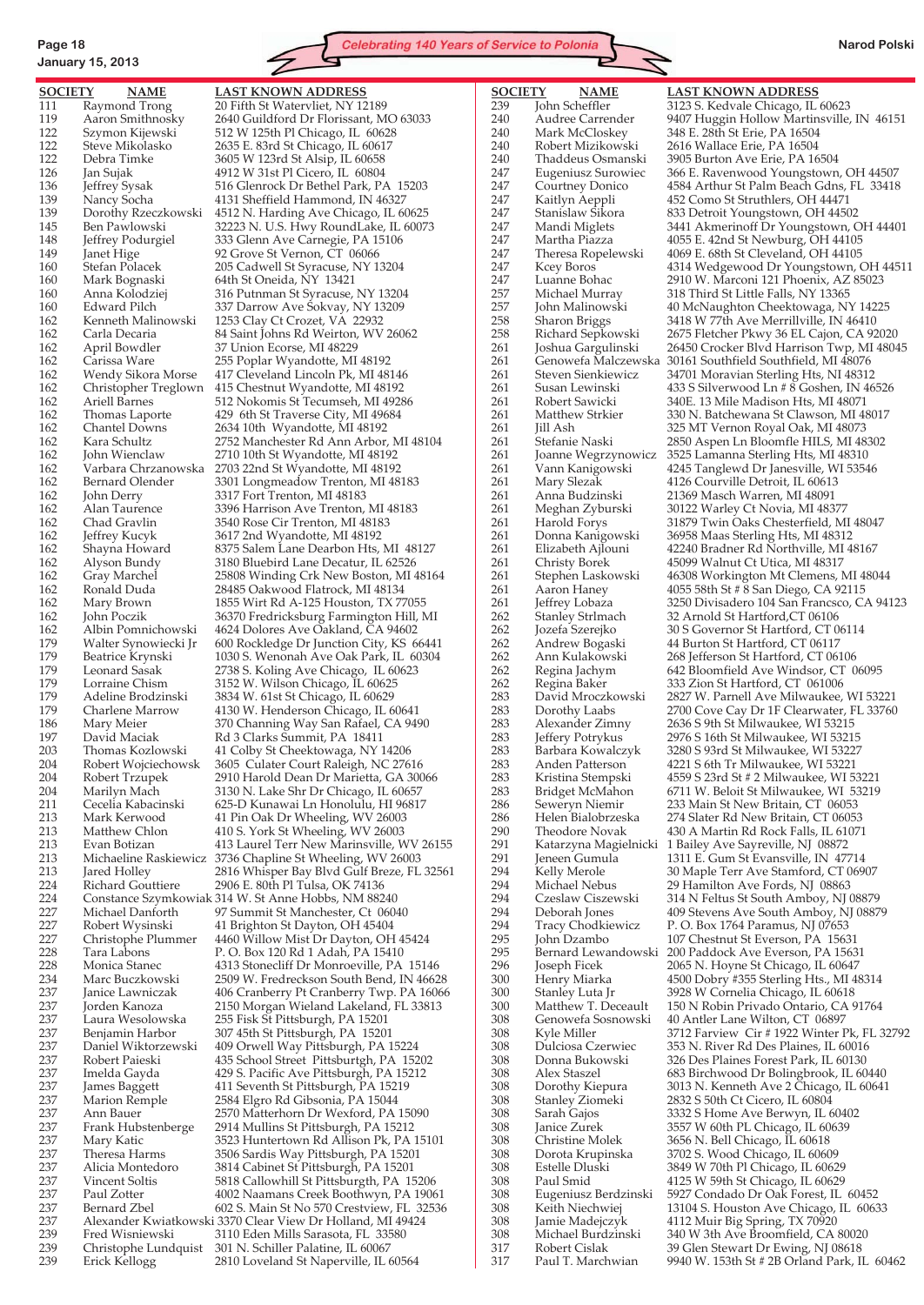

317 Paul Brzozka 3302 Elm Toledo, OH 43608 337 Theodore Piekut 3741 Lincoln St Gary, IN 46408<br>337 Rita Hagenhuber 3970 Jefferson Gary, IN 46408 337 Rita Hagenhuber 3970 Jefferson Gary, IN 46408 359 Jean Koperniak 3 East Rd Adams, MA 01220 418 Lawrence Nykaza 15920 E Rd Monence, IL 60954 450 Joseph Woniak 3854 Connectict St. Louis, MO 63116

**SOCIETY NAME LAST KNOWN ADDRESS** 317 Edward Slamkowski 4250 Wabash Hammond, IN 46327 317 Rose Waclawik 1046 Bonnie Brae Lake Geneva, WI 53147 317 Helen Nowak 302 S Waterman Ave Arlington Hts, IL 60004 317 Arlene Quartrolo 2651 Rusty Dr Des Plaines, IL 60018 2918 N Kennicott Arlington Hts, IL 60004 317 Jojn Bartkowski 3123 N. Central Park Chicago, IL 60618 317 Leokadia Lorenc 3336 N Neva Ave Chicago, IL 60634 Philip Lewandowski 4122 N Kolmar Chicago, IL 60641 317 Melania Kustak 3449 Greenwood Ave Los Angeles, CA 90066 322 Janis Moneymaker 406 Prospect Ave Donora, PA 15033 434 Beach Ave Cambridge Spg, PA 16403 337 Casmir Wroblewski 266 Softwood Dr Hobart, IN 46342 337 Raymond Peda 330 Lahonda Valparaiso, IN 46383 337 John Peters 366 S Hancock St Gary, IN 46403 337 Chestine Mayersky 796 Baltimore Rd 74 Valpariso, IN 46385 337 Stacie Reardon 2621 Roma Ct Schererville, IN 46375 3641 Conn St Gary, IN 46409 4265 Pennsylvania S Gary, IN 46409 337 Michael Braciak 2945 Village Ln Granite City, IL 62040 337 Letocoa Louise 350 S Madison Ave # 209 Pasadena, CA 91101 257 Washington Blvd Oak Park, IL 60302 353 Joseph Czajkowski 417 W Miner St # 11 Arlington Hts, Il 6000 353 Joseph Czajkowski 55 S. Vail Unit 416 Arlington Hts, IL 60005 367 Lighthouse Ave Stanhope, NJ 07874 354 Therese Herrera 3539 W Beach Ave Chicago, IL 60651 354 Virginia Gendek 8427 S. Oglesby Ave Chicago, IL 60617 356 Marya Holtyn 30465 Maplewood Garden City, MI 48135 359 Emilia Czerwinski 3 Richmond Ln Adams. MA 01220 359 Jeremiah Ahles 1 Berkshire Sq 308 Adams, MA 01220 359 Brittany Cross 2712 Commercial Adams, MA 01220 359 Michael J. Haczela 115 Brian Drive Beaver, PA 15009 RR2 Box 11 E Freedom, PA 16637 384 Joseph Foreso 3206 S Sixth St Arlington, VA 22204 384 Stephen Smithmyer 4933 Richardson Dr Wellington, NC 28405 3 Wintergreen Pl Lackawanna, NY 14218 385 Joan Rowan 59 Edna Pl Lackawanna, NY 14218 385 Christine Carpenter 255 Hlenmore Dr Moon Twp, PA 15108 385 Janice Matte 3202 Cambridge Sq Blasdell, NY 14219 388 Judith Chmura 3028 S Lyman Chicago, IL 60608 389 Thomas Turek 47 Old Black Point Rd Niantic, CT 06357<br>389 Genevieve Perzan 435 Glen St New Britian, CT 06051 Genevieve Perzan 435 Glen St New Britian, CT 06051 401 Richard Cizenski 200 Clyde Ave Syracuse, NY 13207 401 David Kolodziejczy 229 Sedgwick St Syracuse, NY 13203 401 John Kolodziejczy 416 Wilkinson St Syracuse, NY 13204 407 Bronislawa Courtin 4129 W Crystal St Chicago, IL 60651 408 Jennifer Binski 3045 Central Pk Ave Chicago, IL 60618 2425 N Lowell Ave Chicago, IL 60639 412 Loretta Vives 3345 Mildred Lane Lafayetre, CA 94549 413 Pamela Naurscy 916 Carroll St E. Chicago, IL 46312 David Kesic 2640 44th St Highland, IN 46322 413 Stephen Wojciechowsk 3144 Crane Pl Hammond, IN 46323 413 Joseph Roark 3254 Kenwood St Hammond, IN 46323<br>413 Peter Cslacci 3825 Alder St E Chicgo, IN 46312 Peter Cslacci 3825 Alder St E Chicgo, IN 46312 413 Catherine Withrow 3847 Sheffield Ave Hammond, IN 46327 413 Patrice Nowacki 4128 Wegg Ave E Chicago, IN 46312 Leo Bonin 4063 W 73rd Pl Merrillville, IN 46410<br>
Julia Silagy 2015 Krolow Benton Harbor, MI 4902 413 Julia Silagy 2015 Krolow Benton Harbor, MI 49022 413 Lisa Celestin 4848 Drummond East Chicago, IN 46312 8235 Highland Munster, IN 46321 413 Mary Jaekel 4 Lexmoor Lane Lincolnshire, IL 60069 413 Alice Voytovich 334 Mohawk Park Forest, IL 60466<br>413 John Sikorski 301 156th St Calumet City, IL 6040 301 156th St Calumet City, IL 60409 413 Genevieve Szela 2738 W. 24th St Chicago, IL 60608 413 Lynn Hevezi 2616 Verano Ave Modesto, CA 95355 3411 Queens Way Dr Erlanger, KY 41018 418 Helen Kwasniewski 320 E 157th St Harvey, IL 60426 Sandra Bronner 460 North Franklin #503 Syracuse, NY 13204 419 Maryanna Magdzuk 324 Greenway Ave Syracuse, NY 13206 3652 W 56th St Chicago, IL 60629 424 Genevieve Pyswz 44 Garden St South Hadley, MA 01075 424 Michael Rojko 3613 Looking Glass Dr Omaha, NE 68123 425 Edward Lukacs 7 W. Elm St Greenwich, CT 06830<br>425 Helene Tucci 44 Putman Dr Port Chester, NY 10 44 Putman Dr Port Chester, NY 10573 425 Kazimiera Stelmach 208 King St Port Chester, NY 10573 433 Mary Rudek 29 Wentworth St Chicopee, MA 01013 648 Lowry Ave NE Minneapolis, MN 55418 448 Loretta Eustachewich 342 Oliver St Newark, NJ 07105<br>450 David Kowalczyk 415 N Tucker Blvd #1140 St. Lo 450 David Kowalczyk 415 N Tucker Blvd # 1140 St. Louis, MO 63101 3208 Barett St. Louis, MO 63107 450 Christine Durgin 3614 Neosho St. Louis, MO 63116<br>450 Joseph Woniak 3854 Connectict St. Louis, MO 631

24 Slusser Ave New Hartford, NY 13413

**SOCIETY NAME LAST KNOWN ADDRESS**

463 Henryk Chorobik 40 Red Coach Dr Stratford, CT 06497 463 Karen Wozniak 108 Howard Dr Hamden, CT 06514 4310 E. Grant Rd Tucson, AZ 85712 475 Tina Velez 415 Ales Ave Des Plaines, IL 60016<br>475 Korey Grouwinkel 711 N. Louis St Mt Prospect, IL 6005 475 Korey Grouwinkel 711 N. Louis St Mt Prospect, IL 60056 1450 Astor Ave Ann Arbor, MI 48104 499 Sophie Benfield 3007 Virginia Pk Dr #14 Valparaiso, IN 46383 509 Dolores Seymour 2401 Bayshore North Tampa, FL 33629 165 Maple Drive Springboro, OH 45066 509 Thomas Matella 2818 100th St # C Highland, IN 46322 509 Susan Koscielski 3632 Calhoun Gray, Indiana 46408 4235 Oak Park SE Grand, Rapids, MI 49508 509 Donald Miller 4228 N. 104th St A1 Milwaukee, WI 53222 509 Jerold Kriston 1858 N. Nordica Elmwood Park, IL 60707 509 James Kortas 8356 S. Marquette Chicago, IL 60617 509 Claudia Kosiara 8389 S. Bond Ave Chicago, IL 60617 509 Richard Czajka 8409 S. Baltimore Chicago, IL 60617 8429 S. Muskegon Chicago, IL 60617 509 Robert Rygiewicz 8446 S. Muskegon Chicago, IL 60617 509 Brian Ciciora 8807 S. Crandon Chicago, IL 60617 11503 S. Avenue J Chicago, IL 60617 509 Charles Szopa 8511 E. Appomattox Tuscon, AZ 85710<br>517 Pearl Markowski 20 Wojie Way South River, NJ 08882 517 Pearl Markowski 20 Wojie Way South River, NJ 08882 73 George St South River, NJ 08882 517 Maryanna Nowocien 104 Tobago Way Venice, FL 34287 517 Kristine Kloskowski 239 Sea Anchor Dr Osprey, FL 34229 519 Cheryl Arnone 6484 Broadway Ave Lancaster, NY 14086 522 Robert Coss Jr. P.O. Box 257 Lansing, OH 43934 527 Susan Clarkson 940 Lakewood Ave Baltimore, MD 21224 52 S Hawthorne Rd Baltimore, MD 21220 527 Angelina Bierly 833 S Kenwood Ave Baltimore, MD 21224 527 Joseph Shaffer 3410 Richmond Ave Baltimore, MD 21213 531 Frank Yesh 331 Linda Dr Greensburg, PA 15601 531 Darren Petrunak Rd 3 Box 311 Edensburg, PA 15931 539 Mary Nagler 1960 Flagstaff Ln Glendale Hts, IL 60139<br>539 Mary Nehls 114 College Dr St. Charles, MO 63301 114 College Dr St. Charles, MO 63301 539 Zachary Andrzejewski 305 Mueller Ave St. Louis, MO 63135 539 Thomas Perjensky 10319 Reba Dr St. Louis, MO 63136 277 Dupont Ave Tonawanda, NY 14151 540 Sandra Damstetter 5260 Rogers Rd # 07 Hamburg, NY 14075 540 Jean Kulczyk 10179 Buckley Hill Rd Wayland, NY 14572<br>540 Thaddeus Sobala 125 State Rd 2 Valparaiso, IN 46385 125 State Rd 2 Valparaiso, IN 46385 540 Antoni Dyrek 3622 W Dahlia Phoenix, AZ 85029 549 John Duda Jr Mountain Rd Gull, MA 01376<br>549 Chester Tela Jr Greenfield, MA 01830 Greenfield, MA 01830 572 Helena Smialkowski 54 S 17th St Kenilworth, NJ 07033 572 Emili Czarnecka 1417 Sherwood Rd Linden, NJ 07038 330 Dianne Drive Biloxi, MS 39532 573 Stefania Fiorda 512 Selbourne Rd Riverside, IL 60546<br>589 Henry O'Neill Charles Home Rd 2 Canonsburg, PA 589 Henry O' Neill Charles Home Rd 2 Canonsburg, PA 15317 593 Anna Tozydlo 2020 Thompson Rd Bull Valley, IL 60097 593 Richard Pribyl 111 5117 W 31th St Cicero, IL 60804 605 Sophie Wisniewski 2243 Yemans Hamtramck, MI 48212 745 Second Ave New Kensington, PA 15068 619 Eleanor Yanics 34 Manor Dr Clifton, NJ 07013 621 Ralph Mcgee 43 Maytide St Pittsburgh, PA 15227 367 Coltart Ave Pittsutgh, PA 15213 626 Nicole Serafyn 11690 Kilnger Hamtramck, MI 48212 631 Keith Turner 30605 N. Wells St Kingman, AZ 86409 9421 Kilimanjaro Rd Columbia, MD 21045 641 Tadeusz Maslanka 3545 W Belmont Ave Chicago, IL 60618 654 Stephen Swierczuski Rt1 Ridge Rd Albion, NY 14411 Daniel Koster 4550 W Wellington Chicago, IL 60641 658 Stanley Rasimowicz 228 Sawmill Dr Dracut, MA 01826 683 Paulette Young 1700 Robin Ln # 451 Lisle, IL 60532 339 Hickory St Michigan City, IN 46360 703 Helen Mc Elroy 4075 Manayunk Ave Philadelphia, PA 19128 707 Katarzyna Andrulewicz 8954 E 54th St Raytown, MO 64133 Paula Templeton Box 247 Pine Island, NY 10969 718 Gary Rogowski 30 Green Ridge Lane Pittsboro, NC 27312 718 Patrick Mcelmeel Jr 7265 Indiana Dearborn, MI 48126 William Benley 7807 Memorial Detroit, MI 48228 718 Lily Newvine 12060 San Jose Redford, MI 48239 718 Amanda Polly 12900 Naples Plymouth, MI 48170 718 Christine Fischer 26450 Crocker 202 Mt Clemens, MI 48045 718 Lillian Rokicki 29230 Elmwood Ct St. Clair Shrs, MI 48081 718 Kirsten Swanson 30722 Osmun St Madison Heights, MI 48071 339 Rowley Buffalo, NY 14227 753 Jozefa Gorecka 19 Kennedy Dr Hudson, PA 18705 765 Bernard Sekera 1209 E. Robinson St N Tonawanda, NY 14120 76 Terrace St H5 New Haven, CT 06512 784 Genowefa Chmielewska 780 Squirrel HL Boardman, OH 44512 795 Edward Wolski 2900 76th Court Elmwood Pk, IL 60707 3425 N. Rutherford A Chicago, IL 60634 795 Arlene Kuby 3335 N. Ridgeway Chicago, IL 60918 1110 S. Scoville Oak Park, IL 60304